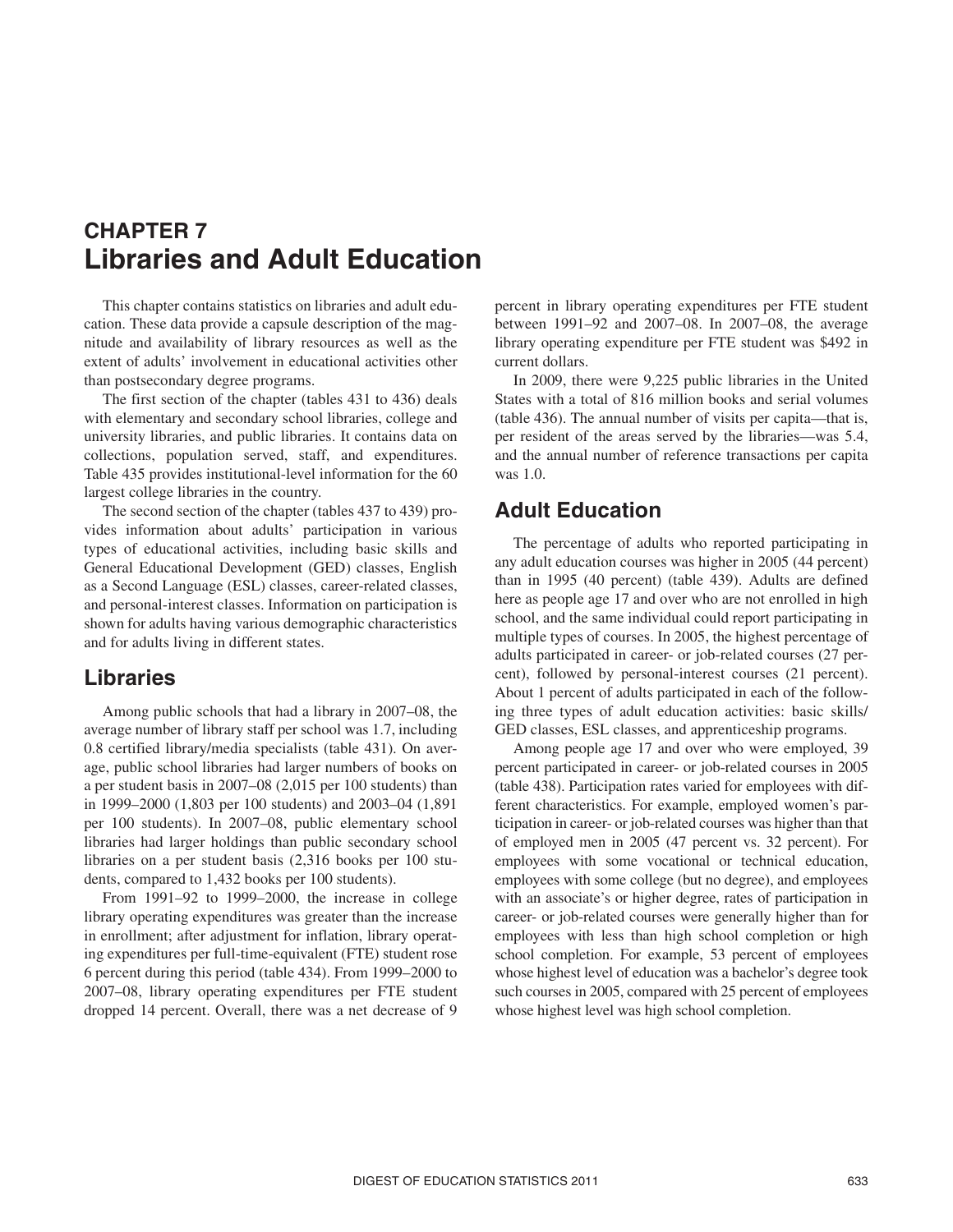#### **Libraries Table 431. Selected statistics on public school libraries/media centers, by level of school: 1999–2000, 2003–04, and 2007–08**

|                                                                                                                                                                                     |                                                                              |                                                                                                   |                                                                              |                                                                                                            |                                                                              | $2003 - 04$                                                                                                |                                                                              |                                                                                                            |                                                                              |                                                                                                     |                                                                              |                                                                                                            |                                                                              | 2007-08                                                                                                    |                                                                              |                                                                                                            |                                                                              |                                                                                                           | ౧                                 |
|-------------------------------------------------------------------------------------------------------------------------------------------------------------------------------------|------------------------------------------------------------------------------|---------------------------------------------------------------------------------------------------|------------------------------------------------------------------------------|------------------------------------------------------------------------------------------------------------|------------------------------------------------------------------------------|------------------------------------------------------------------------------------------------------------|------------------------------------------------------------------------------|------------------------------------------------------------------------------------------------------------|------------------------------------------------------------------------------|-----------------------------------------------------------------------------------------------------|------------------------------------------------------------------------------|------------------------------------------------------------------------------------------------------------|------------------------------------------------------------------------------|------------------------------------------------------------------------------------------------------------|------------------------------------------------------------------------------|------------------------------------------------------------------------------------------------------------|------------------------------------------------------------------------------|-----------------------------------------------------------------------------------------------------------|-----------------------------------|
| Selected statistic                                                                                                                                                                  |                                                                              | 1999-2000                                                                                         |                                                                              | Total                                                                                                      |                                                                              | Elementary                                                                                                 |                                                                              | Secondary                                                                                                  |                                                                              | Combined<br>elementary/<br>secondary                                                                |                                                                              | Total                                                                                                      |                                                                              | Elementary                                                                                                 |                                                                              | Secondary                                                                                                  |                                                                              | Combined<br>elementary/<br>secondary                                                                      | HAPT.<br>mi<br>$\epsilon$<br>Œ    |
|                                                                                                                                                                                     |                                                                              | c                                                                                                 |                                                                              |                                                                                                            |                                                                              |                                                                                                            |                                                                              |                                                                                                            |                                                                              |                                                                                                     |                                                                              |                                                                                                            |                                                                              |                                                                                                            |                                                                              | 9                                                                                                          |                                                                              | 10                                                                                                        | 7                                 |
|                                                                                                                                                                                     | 77.300                                                                       | (421)                                                                                             | 78,300                                                                       | (548)                                                                                                      | 57.400                                                                       | (440)                                                                                                      | 16,300                                                                       | (313)                                                                                                      | 4.600                                                                        | (201)                                                                                               | 81.900                                                                       | (634)                                                                                                      | 59,700                                                                       | (492)                                                                                                      | 17.800                                                                       | (414)                                                                                                      | 4.400                                                                        | (239)                                                                                                     |                                   |
|                                                                                                                                                                                     | 1.89<br>0.81<br>0.65<br>0.16<br>0.17<br>0.12<br>0.06<br>0.91<br>0.49<br>0.41 | 0.018)<br>(0.007)<br>(0.007)<br>0.006)<br>0.007<br>0.005<br>(0.004)<br>0.014)<br>0.008<br>(0.014) | 1.76<br>0.79<br>0.65<br>0.14<br>0.19<br>0.13<br>0.05<br>0.78<br>0.46<br>0.33 | (0.014)<br>(0.009)<br>(0.009)<br>(0.007)<br>(0.008)<br>(0.007)<br>(0.005)<br>(0.011)<br>(0.009)<br>(0.012) | 1.66<br>0.73<br>0.58<br>0.15<br>0.19<br>0.14<br>0.05<br>0.75<br>0.41<br>0.34 | (0.018)<br>(0.012)<br>(0.010)<br>(0.009)<br>(0.011)<br>(0.009)<br>(0.006)<br>(0.013)<br>(0.011)<br>(0.014) | 2.09<br>1.03<br>0.92<br>0.11<br>0.14<br>0.11<br>0.03<br>0.93<br>0.65<br>0.28 | (0.025)<br>(0.018)<br>(0.018)<br>(0.009)<br>(0.010)<br>(0.009)<br>(0.004)<br>(0.017)<br>(0.017)<br>(0.014) | 1.74<br>0.73<br>0.55<br>0.18<br>0.28<br>0.16<br>0.11<br>0.73<br>0.35<br>0.38 | (0.116)<br>(0.023)<br>(0.027<br>0.020<br>(0.036)<br>(0.022)<br>(0.031)<br>0.085<br>0.028<br>(0.085) | 1.72<br>0.78<br>0.66<br>0.13<br>0.22<br>0.13<br>0.08<br>0.72<br>0.43<br>0.29 | (0.017)<br>(0.011)<br>(0.010)<br>(0.007)<br>(0.010)<br>(0.008)<br>(0.007)<br>(0.013)<br>(0.013)<br>(0.011) | 1.65<br>0.73<br>0.61<br>0.13<br>0.22<br>0.13<br>0.08<br>0.70<br>0.39<br>0.31 | (0.019)<br>(0.013)<br>(0.012)<br>(0.010)<br>(0.013)<br>(0.010)<br>(0.009)<br>(0.016)<br>(0.016)<br>(0.014) | 2.04<br>0.98<br>0.88<br>0.10<br>0.21<br>0.14<br>0.07<br>0.86<br>0.60<br>0.26 | (0.039)<br>(0.019)<br>(0.018)<br>(0.009)<br>(0.021)<br>(0.017)<br>(0.013)<br>(0.027)<br>(0.022)<br>(0.018) | 1.42<br>0.66<br>0.49<br>0.18<br>0.24<br>0.15<br>0.08<br>0.51<br>0.27<br>0.24 | (0.057)<br>(0.033)<br>(0.032)<br>(0.020)<br>(0.027)<br>(0.022<br>(0.017)<br>(0.036)<br>(0.028)<br>(0.028) | Libraries<br>and<br>Adult<br>Educ |
| Percent of libraries/media centers with certain media equipment<br>Digital video disc (DVD) player/video cassette recorder (VCR)<br>Disability assistance technologies, such as TDD | 72.8<br>74.4<br>90.1<br>$\overline{\phantom{m}}$                             | (0.69)<br>(0.65)<br>(t)<br>(0.57)<br>Ή                                                            | 82.7<br>86.9<br>-<br>95.1<br>87.8<br>11.9                                    | (0.66)<br>(0.61)<br>(t)<br>(0.35)<br>(0.60)<br>(0.50)                                                      | 81.9<br>86.7<br>-<br>94.1<br>87.0<br>10.2                                    | (0.89)<br>(0.82)<br>(t)<br>(0.48)<br>(0.70)<br>(0.61)                                                      | 90.6<br>92.8<br>-<br>99.2<br>90.4<br>18.0                                    | (0.76)<br>(0.80)<br>$(+)$<br>(0.22)<br>(1.19)<br>(0.79)                                                    | 63.7<br>68.8<br>$\overline{\phantom{a}}$<br>92.6<br>89.1<br>11.7             | (2.59)<br>(2.45)<br>(t)<br>(1.40)<br>1.53)<br>(1.34)                                                | 87.2<br>89.5<br>34.9<br>96.7<br>87.2<br>23.9                                 | (0.71)<br>(0.68)<br>(1.05)<br>(0.40)<br>(0.77)<br>(1.05)                                                   | 87.5<br>89.9<br>35.9<br>96.5<br>86.7<br>23.0                                 | (0.94)<br>(0.87)<br>(1.33)<br>(0.51)<br>(1.02)<br>(1.33)                                                   | 90.6<br>92.6<br>35.1<br>98.6<br>89.6<br>26.4                                 | (1.08)<br>(0.98)<br>(1.66)<br>(0.51)<br>(1.00)<br>(1.34)                                                   | 69.8<br>72.4<br>20.6<br>91.6<br>84.5<br>25.9                                 | (2.88)<br>(3.15)<br>(2.32)<br>(1.90)<br>(2.20)<br>(2.76)                                                  | g                                 |
| Percent of libraries/media centers with certain services                                                                                                                            |                                                                              | (†<br>$^{(+)}$                                                                                    | -                                                                            |                                                                                                            |                                                                              | $(+)$                                                                                                      |                                                                              | (t)                                                                                                        |                                                                              | (t)<br>(t)                                                                                          | 27.5<br>45.9                                                                 | (1.02)<br>(1.07)                                                                                           | 26.9<br>45.2                                                                 | (1.27)<br>(1.35)                                                                                           | 29.8<br>50.1                                                                 | (1.34)<br>(1.50)                                                                                           | 26.7<br>38.5                                                                 | (2.57)<br>(2.85)                                                                                          |                                   |
| Number of library computer workstations per 100 students                                                                                                                            |                                                                              | $(+)$                                                                                             | 2.3                                                                          | (0.04)                                                                                                     | 2.2                                                                          | (0.05)                                                                                                     | 2.5                                                                          | (0.05)                                                                                                     | 2.7                                                                          | (0.17)                                                                                              | 2.6                                                                          | (0.05)                                                                                                     | 2.5                                                                          | (0.07)                                                                                                     | 2.9                                                                          | (0.06)                                                                                                     | 3.0                                                                          | (0.17)                                                                                                    |                                   |
|                                                                                                                                                                                     | 1,803<br>59                                                                  | (19.7)<br>(0.9)                                                                                   | 1,891<br>80                                                                  | (45.1)<br>(3.7)                                                                                            | 2,127<br>86                                                                  | (70.2)<br>(5.7)                                                                                            | 1,376<br>65                                                                  | (20.0)<br>(2.2)                                                                                            | 2,407<br>97                                                                  | (117.7)<br>(13.6)                                                                                   | 2.015<br>90                                                                  | (30.5)<br>(3.8)                                                                                            | 2,316<br>93                                                                  | (40.2)<br>(5.6)                                                                                            | 1,432<br>81                                                                  | (36.6)<br>(5.2)                                                                                            | 2,439<br>107                                                                 | (132.3)<br>(13.3)                                                                                         |                                   |
| Average additions per 100 students during the school year <sup>2</sup>                                                                                                              |                                                                              | (†<br>Ή,                                                                                          | 99.3<br>5.1                                                                  | (2.08)<br>(0.19)                                                                                           | 118.4<br>5.3                                                                 | (3.13)<br>(0.28)                                                                                           | 61.2<br>4.4                                                                  | (1.75)<br>(0.20)                                                                                           | 109.2<br>6.9                                                                 | (8.40)<br>(0.83)                                                                                    | 95.3<br>5.4                                                                  | (2.21)<br>(0.49)                                                                                           | 113.3<br>5.9                                                                 | (3.26)<br>(0.77)                                                                                           | 62.1<br>4.5                                                                  | (2.67)<br>(0.41)                                                                                           | 103.4<br>5.7                                                                 | (7.41)<br>(0.84)                                                                                          |                                   |
|                                                                                                                                                                                     | \$23.37<br>9.97<br>1.66<br>1.26<br>0.81                                      | (0.438)<br>(0.153)<br>0.032<br>0.016)<br>(0.018)                                                  | \$16.24<br>10.99<br>1.14<br>1.38<br>0.88                                     | (0.322)<br>(0.299)<br>(0.045)<br>(0.025)<br>(0.033)                                                        | \$16.00<br>11.72<br>1.11<br>1.06<br>0.39                                     | (0.469)<br>(0.452)<br>(0.053)<br>(0.031)<br>(0.042)                                                        | \$16.11<br>9.68<br>1.11<br>1.87<br>1.79                                      | (0.320)<br>(0.275)<br>(0.062)<br>(0.049)<br>(0.061)                                                        | \$21.24<br>10.19<br>1.96<br>2.50<br>1.25                                     | (2.498)<br>(0.631)<br>(0.619)<br>(0.148)<br>(0.249)                                                 | \$16.11<br>11.40<br>1.08                                                     | (0.461)<br>(0.291)<br>(0.055)                                                                              | \$16.18<br>11.99<br>1.06                                                     | (0.591)<br>(0.389)<br>(0.088)                                                                              | \$15.90<br>10.26<br>1.11                                                     | (0.647)<br>(0.504)<br>(0.054)                                                                              | \$17.00<br>12.10<br>1.16                                                     | (1.216)<br>(1.094)<br>(0.152)                                                                             |                                   |

Mot available.<br>
1919 The expenditures not separately shown.<br>
1929 The expenditures not separately shown.<br>
1929 The expenditures not separately shown.<br>
1929 The expenditures not separately shown.<br>
1929 The expenditures not

<sup>1</sup>Centralized video distribution equipment with a scheduling and control server that telecasts video to classrooms.<br><sup>2</sup>Average holdings, acquisitions, and expenditures are from the prior school year, while enrollment coun naire," 1999–2000. (This table was prepared November 2009.)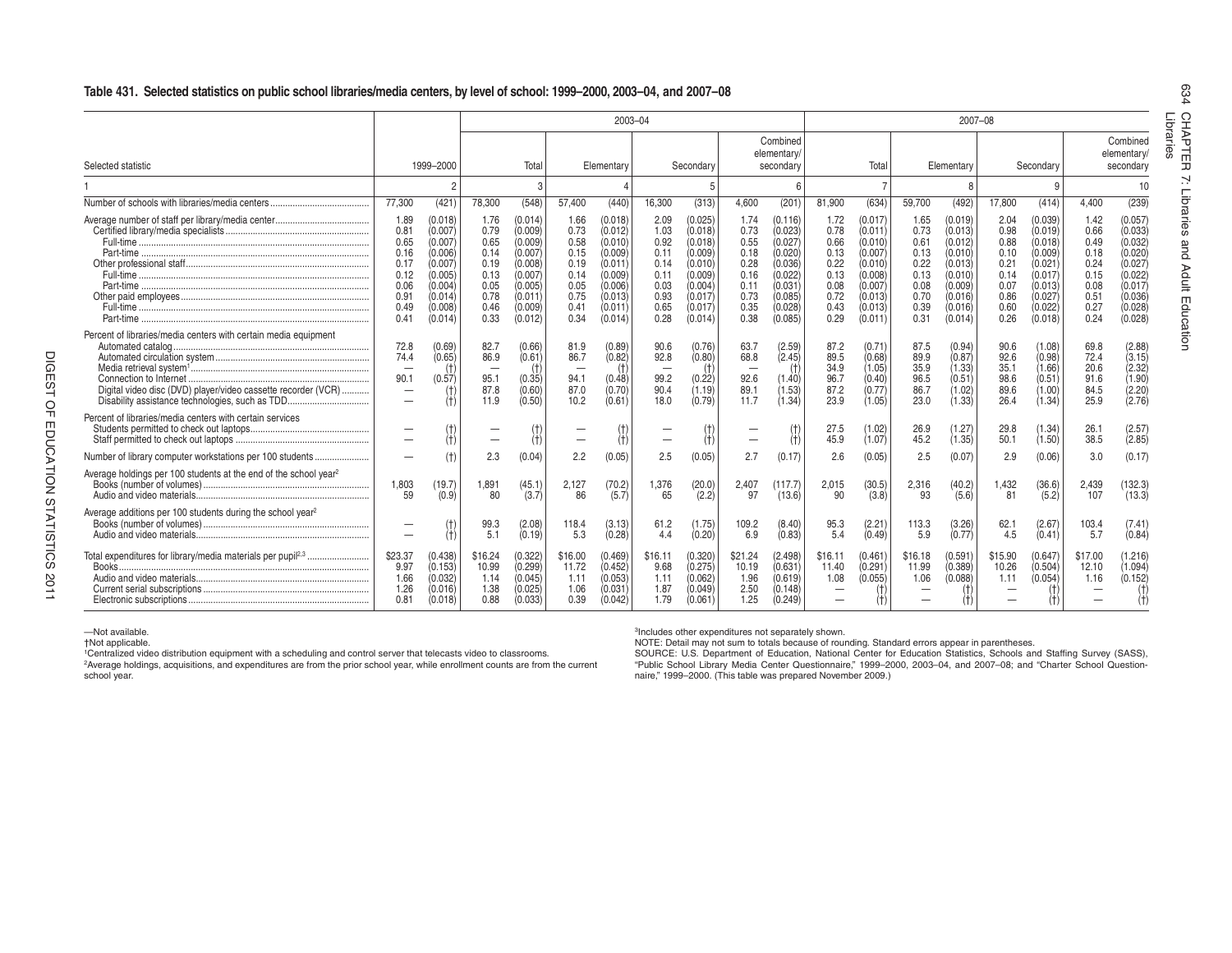### **Table 432. Selected statistics on public school libraries/media centers, by level and enrollment size of school: 2007–08**

|                                                                                                                   | All public school                                                            |                                                                                                     |                                                                              |                                                                                                           |                                                                              |                                                                                             | Elementary school enrollment size                                            |                                                                                                           |                                                                              |                                                                                                 |                                                                              |                                                                                                          |                                                                              |                                                                                                            |                                                                              |                                                                                                            | Secondary school enrollment size                                             |                                                                                                            |                                                                              |                                                                                                    |                                                                              |                                                                                                  |
|-------------------------------------------------------------------------------------------------------------------|------------------------------------------------------------------------------|-----------------------------------------------------------------------------------------------------|------------------------------------------------------------------------------|-----------------------------------------------------------------------------------------------------------|------------------------------------------------------------------------------|---------------------------------------------------------------------------------------------|------------------------------------------------------------------------------|-----------------------------------------------------------------------------------------------------------|------------------------------------------------------------------------------|-------------------------------------------------------------------------------------------------|------------------------------------------------------------------------------|----------------------------------------------------------------------------------------------------------|------------------------------------------------------------------------------|------------------------------------------------------------------------------------------------------------|------------------------------------------------------------------------------|------------------------------------------------------------------------------------------------------------|------------------------------------------------------------------------------|------------------------------------------------------------------------------------------------------------|------------------------------------------------------------------------------|----------------------------------------------------------------------------------------------------|------------------------------------------------------------------------------|--------------------------------------------------------------------------------------------------|
| Selected statistic                                                                                                |                                                                              | libraries/media<br>centers                                                                          |                                                                              | Total                                                                                                     |                                                                              | Less than 150                                                                               |                                                                              | 150 to 499                                                                                                |                                                                              | 500 to 749                                                                                      |                                                                              | 750 or more                                                                                              |                                                                              | Total                                                                                                      |                                                                              | Less than 500                                                                                              |                                                                              | 500 to 749                                                                                                 |                                                                              | 750 to 1.499                                                                                       |                                                                              | 1.500 or more                                                                                    |
|                                                                                                                   |                                                                              |                                                                                                     |                                                                              |                                                                                                           |                                                                              |                                                                                             |                                                                              |                                                                                                           |                                                                              |                                                                                                 |                                                                              |                                                                                                          |                                                                              |                                                                                                            |                                                                              | q                                                                                                          |                                                                              | 10                                                                                                         |                                                                              | 11                                                                                                 |                                                                              | 12                                                                                               |
| Number of schools with libraries/media centers.                                                                   | 81,900                                                                       | (634)                                                                                               | 59.700                                                                       | (492)                                                                                                     | 3,300                                                                        | (399)                                                                                       | 31,100                                                                       | (1054)                                                                                                    | 16.400                                                                       | (812)                                                                                           | 8,900                                                                        | (534)                                                                                                    | 17,800                                                                       | (414)                                                                                                      | 6,300                                                                        | (353)                                                                                                      | 3,000                                                                        | (246)                                                                                                      | 5,100                                                                        | (273)                                                                                              | 3,300                                                                        | (198)                                                                                            |
| Average number of staff per library/media center<br>Part-time                                                     | 1.72<br>0.78<br>0.66<br>0.13<br>0.22<br>0.13<br>0.08<br>0.72<br>0.43<br>0.29 | (0.017)<br>(0.011)<br>(0.010)<br>0.007<br>(0.010)<br>0.008<br>0.007<br>(0.013)<br>(0.013)<br>(0.011 | 1.65<br>0.73<br>0.61<br>0.13<br>0.22<br>0.13<br>0.08<br>0.70<br>0.39<br>0.31 | (0.019)<br>(0.013)<br>(0.012)<br>(0.010)<br>(0.013)<br>(0.010<br>(0.009)<br>(0.016)<br>(0.016)<br>(0.014) | 1.28<br>0.60<br>0.25<br>0.36<br>0.20<br>0.10<br>0.10<br>0.48<br>0.13<br>0.34 | 0.099<br>0.069<br>0.072<br>(0.070<br>0.059<br>0.051<br>0.034<br>0.068<br>(0.046)<br>(0.064) | 1.58<br>0.70<br>0.53<br>0.17<br>0.23<br>0.13<br>0.09<br>0.65<br>0.33<br>0.32 | (0.027<br>(0.019)<br>(0.018)<br>(0.014)<br>(0.016)<br>(0.014)<br>(0.012)<br>(0.023)<br>(0.019)<br>(0.023) | 1.73<br>0.76<br>0.71<br>0.06<br>0.20<br>0.14<br>0.06<br>0.78<br>0.46<br>0.31 | 0.045<br>0.024<br>0.022<br>(0.016)<br>0.028<br>0.021<br>(0.016)<br>0.039)<br>(0.035)<br>(0.032) | 1.89<br>0.86<br>0.81<br>0.05<br>0.21<br>0.13<br>0.09<br>0.82<br>0.59<br>0.23 | (0.053)<br>(0.030)<br>(0.029)<br>(0.013)<br>(0.030)<br>0.021<br>(0.023)<br>(0.044)<br>(0.044)<br>(0.036) | 2.04<br>0.98<br>0.88<br>0.10<br>0.21<br>0.14<br>0.07<br>0.86<br>0.60<br>0.26 | (0.039)<br>(0.019)<br>(0.018)<br>(0.009)<br>(0.021)<br>(0.017)<br>(0.013)<br>(0.027)<br>(0.022)<br>(0.018) | 1.59<br>0.73<br>0.57<br>0.16<br>0.27<br>0.17<br>0.10<br>0.59<br>0.34<br>0.25 | (0.071)<br>(0.035)<br>(0.033)<br>(0.019)<br>(0.044)<br>(0.039)<br>(0.027)<br>(0.041)<br>(0.031)<br>(0.032) | 1.78<br>0.87<br>0.80<br>0.07<br>0.20<br>0.11<br>0.09<br>0.71<br>0.51<br>0.20 | (0.068)<br>(0.035)<br>(0.040)<br>(0.020)<br>(0.051)<br>(0.027)<br>(0.043)<br>(0.050)<br>(0.049)<br>(0.029) | 2.18<br>1.09<br>1.02<br>0.07<br>0.16<br>0.13<br>0.04<br>0.93<br>0.66<br>0.28 | (0.054)<br>(0.026)<br>0.029<br>0.017<br>0.026<br>0.023<br>(0.013)<br>(0.045)<br>(0.039)<br>(0.035) | 2.94<br>1.38<br>1.31<br>0.07<br>0.15<br>0.12<br>0.03<br>1.40<br>1.07<br>0.34 | (0.081)<br>(0.046)<br>(0.049)<br>0.022<br>0.033<br>0.025<br>0.015<br>0.068<br>(0.067)<br>(0.053) |
| Percent of libraries/media centers with certain media equipment<br>Digital video disc (DVD) player/video cassette | 87.2<br>89.5<br>34.9<br>96.7                                                 | (0.71)<br>(0.68)<br>(1.05)<br>(0.40)                                                                | 87.5<br>89.9<br>35.9<br>96.5                                                 | (0.94)<br>(0.87)<br>(1.33)<br>(0.51)                                                                      | 57.1<br>57.1<br>10.6<br>81.0                                                 | (6.87)<br>(6.78)<br>(4.72)<br>(5.95)                                                        | 86.6<br>89.4<br>29.3<br>96.9                                                 | (1.56)<br>1.35<br>1.62<br>(0.55)                                                                          | 91.6<br>94.8<br>43.9<br>98.0                                                 | (1.55)<br>(1.19)<br>(2.68)<br>$\sqrt{0.53}$                                                     | 94.4<br>95.0<br>53.7<br>98.5                                                 | (1.62)<br>(1.84)<br>(3.51)<br>(0.70)                                                                     | 90.6<br>92.6<br>35.1<br>98.6                                                 | (1.08)<br>0.98<br>1.66<br>(0.51                                                                            | 79.6<br>83.0<br>32.8<br>96.0                                                 | (2.59)<br>(2.49)<br>(3.39)<br>1.42                                                                         | 94.0<br>96.0<br>34.1<br>99.9                                                 | (2.14)<br>(1.72)<br>(3.00)<br>(0.05)                                                                       | 97.2<br>98.4<br>37.9<br>100.0                                                | (0.86)<br>(0.44)<br>(2.85)                                                                         | 98.4<br>98.7<br>36.4<br>100.0                                                | (1.05)<br>(0.81)<br>(3.28)<br>(t)                                                                |
| Disability assistance technologies, such as TDD                                                                   | 87.2<br>23.9                                                                 | (0.77)<br>(1.05)                                                                                    | 86.7<br>23.0                                                                 | (1.02)<br>(1.33)                                                                                          | 80.0<br>14.7                                                                 | (5.53)<br>(3.85)                                                                            | 86.3<br>20.2                                                                 | (1.27<br>(1.68)                                                                                           | 87.4<br>24.6                                                                 | (1.71)<br>(2.08)                                                                                | 89.<br>33.1                                                                  | (2.21)<br>(3.20)                                                                                         | 89.6<br>26.4                                                                 | (1.00)<br>1.34                                                                                             | 87.3<br>18.4                                                                 | (2.11)<br>(1.91)                                                                                           | 89.9<br>26.7                                                                 | (2.67)<br>(3.14)                                                                                           | 92.3<br>28.4                                                                 | (1.80)<br>(2.06)                                                                                   | 89.3<br>38.0                                                                 | (2.80)<br>(3.38)                                                                                 |
| Percent of libraries/media centers with certain services                                                          | 27.5<br>45.9                                                                 | (1.02)<br>(1.07)                                                                                    | 26.9<br>45.2                                                                 | (1.27)<br>(1.35)                                                                                          | 22.5<br>30.7                                                                 | (6.15)<br>(6.44)                                                                            | 25.7<br>42.4                                                                 | (1.72)<br>(1.97)                                                                                          | 27.0<br>48.4                                                                 | (2.23)<br>(2.83)                                                                                | 32.4<br>54.6                                                                 | (3.13)<br>(4.01)                                                                                         | 29.8<br>50.1                                                                 | (1.34)<br>(1.50)                                                                                           | 29.2<br>46.3                                                                 | (2.84)<br>(3.06)                                                                                           | 29.9<br>49.7                                                                 | (3.18)<br>(3.38)                                                                                           | 31.0<br>54.5                                                                 | (2.40)<br>(2.50)                                                                                   | 29.0<br>51.1                                                                 | (2.76)<br>(3.39)                                                                                 |
| Number of library computer workstations per 100 students.                                                         | 2.6                                                                          | (0.05)                                                                                              | 2.5                                                                          | (0.07)                                                                                                    | 8.8                                                                          | (1.24)                                                                                      | 3.2                                                                          | (0.13)                                                                                                    | 2.1                                                                          | (0.10)                                                                                          |                                                                              | (0.11)                                                                                                   | 2.9                                                                          | (0.06)                                                                                                     | 5.9                                                                          | (0.28)                                                                                                     | 3.8                                                                          | (0.22)                                                                                                     | 2.9                                                                          | (0.10)                                                                                             | 1.9                                                                          | (0.08)                                                                                           |
| Average holdings per 100 students at the end of the school year <sup>2</sup>                                      | 2,015<br>90                                                                  | (30.5)<br>(3.8)                                                                                     | 2,316<br>93                                                                  | (40.2)<br>(5.6)                                                                                           | 6,384<br>157                                                                 | (531.1)<br>(36.7)                                                                           | 2,993<br>105                                                                 | (67.3)<br>(5.9)                                                                                           | 2,117<br>89                                                                  | (45.7)<br>(6.2)                                                                                 | 1,559<br>82                                                                  | (85.2)<br>(16.1)                                                                                         | 1,432<br>81                                                                  | (36.6)<br>(5.2)                                                                                            | 3,203<br>132                                                                 | (162.4)<br>(14.4)                                                                                          | 1,854<br>138                                                                 | (101.1)<br>(30.0)                                                                                          | 1,332<br>83                                                                  | (34.1)<br>(8.5)                                                                                    | 975<br>52                                                                    | (40.6)<br>(4.1)                                                                                  |
| Average additions per 100 students during the school year <sup>2</sup>                                            | 95.3<br>5.4                                                                  | (2.21)<br>(0.49)                                                                                    | 113.3<br>5.9                                                                 | (3.26)<br>(0.77)                                                                                          | 247.0<br>7.6                                                                 | (38.53)<br>(2.14)                                                                           | 134.9<br>5.7                                                                 | (5.28)<br>(0.44)                                                                                          | 106.4<br>4.9                                                                 | (5.76)<br>(0.55)                                                                                | 89.6<br>7.1                                                                  | (6.32)<br>(2.47)                                                                                         | 62.1<br>4.5                                                                  | (2.67)<br>(0.41)                                                                                           | 124.8<br>6.4                                                                 | (11.48)<br>(0.59)                                                                                          | 81.1<br>6.1                                                                  | (8.27)<br>(1.44)                                                                                           | 61.3<br>4.8                                                                  | (4.78)<br>(0.65)                                                                                   | 42.7<br>3.4                                                                  | (2.66)<br>(0.60)                                                                                 |
| Total expenditures for library/media materials per pupil <sup>2.3</sup><br>Books.                                 | \$16.11<br>11.40<br>1.08                                                     | (0.461<br>0.291<br>(0.055)                                                                          | \$16.18<br>11.99<br>1.06                                                     | (0.591)<br>(0.389)<br>(0.088)                                                                             | \$43.28<br>21.99<br>1.90                                                     | 11.551<br>(4.023)<br>(0.967)                                                                | \$18.49<br>13.80<br>1.24                                                     | (0.700)<br>(0.539)<br>(0.154)                                                                             | \$14.63<br>11.25<br>0.88                                                     | (0.799)<br>(0.679)<br>(0.082)                                                                   | \$14.11<br>10.23<br>1.01                                                     | (1.496)<br>(0.836)<br>(0.180)                                                                            | \$15.90<br>10.26<br>1.11                                                     | (0.647)<br>(0.504)<br>(0.054)                                                                              | \$27.86<br>17.30<br>1.57                                                     | (3.234)<br>(1.454)<br>(0.157)                                                                              | \$18.51<br>13.47<br>1.20                                                     | (1.931)<br>(1.905)<br>(0.151)                                                                              | \$16.68<br>10.87<br>1.19                                                     | (1.171)<br>(1.103)<br>(0.102)                                                                      | \$11.75<br>7.26<br>0.91                                                      | (0.773<br>0.386<br>(0.085)                                                                       |

NOTE: Total includes combined elementary/secondary schools not separately shown. Detail may not sum to totals because<br><sup>1</sup>Centralized video distribution equipment with a scheduling and control server that telecasts video to

school year.<br>
"Public School Library Media Center Questionnaire," 2007–08. (This table was prepared November 2009.)<br>
3Includes other expenditures not separately shown.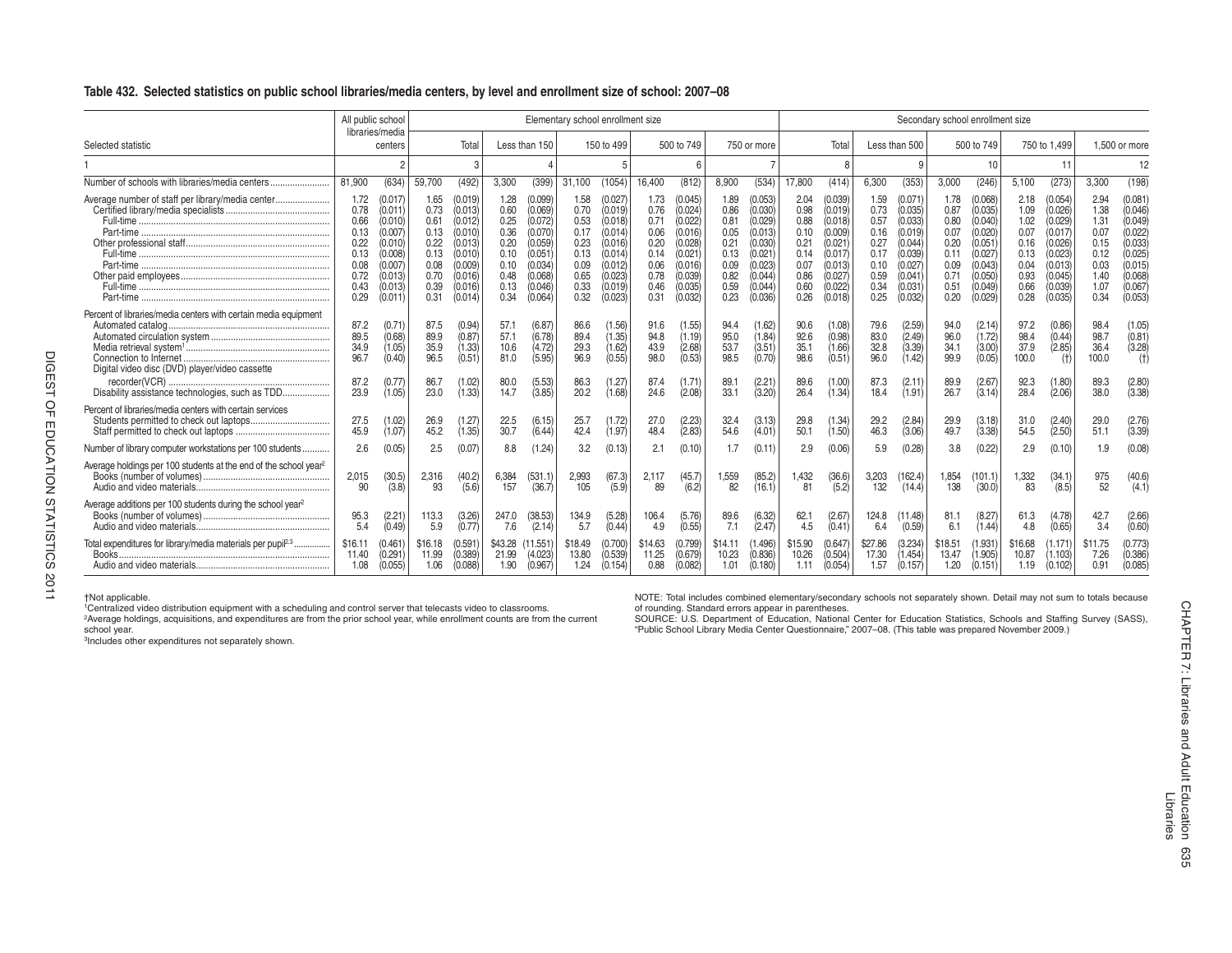### **Table 433. Selected statistics on public school libraries/media centers, by state: 2007–08**

|                                              |                                                                                                    |                                              |                                                             |                                              | Percent of libraries/media centers offering selected services/equipment |                                              |                                                                    |                                                 |                                                      |                                              |                                                                               |                                              |                                                                                   |                                                                       |                                                                         |                                                        | <b>Books</b>                                                                        |                                            | <b>Books</b>                                                                       |                                               |                                                                               |                                                             |                                                                            |                               |
|----------------------------------------------|----------------------------------------------------------------------------------------------------|----------------------------------------------|-------------------------------------------------------------|----------------------------------------------|-------------------------------------------------------------------------|----------------------------------------------|--------------------------------------------------------------------|-------------------------------------------------|------------------------------------------------------|----------------------------------------------|-------------------------------------------------------------------------------|----------------------------------------------|-----------------------------------------------------------------------------------|-----------------------------------------------------------------------|-------------------------------------------------------------------------|--------------------------------------------------------|-------------------------------------------------------------------------------------|--------------------------------------------|------------------------------------------------------------------------------------|-----------------------------------------------|-------------------------------------------------------------------------------|-------------------------------------------------------------|----------------------------------------------------------------------------|-------------------------------|
| State                                        | Automated<br>catalog                                                                               | circulation system                           | Automated                                                   |                                              | Laptops for<br>student use<br>outside<br>of library/<br>media center    |                                              | Laptops for<br>staff use<br>outside<br>of library/<br>media center | retrieval system <sup>1</sup>                   | Media                                                |                                              | Connection to<br>the Internet                                                 | DVD player/VCR                               |                                                                                   |                                                                       | Average<br>number of staff<br>per library/<br>media center <sup>2</sup> |                                                        | (number of<br>volumes)<br>held at end<br>of year per<br>$100$ students <sup>3</sup> |                                            | (number of<br>volumes)<br>acquired during<br>year per 100<br>students <sup>3</sup> |                                               | Total<br>expenditure<br>for materials<br>per student <sup>3</sup>             | per 100 students                                            | Number<br>of computer<br>workstations                                      | Librarie<br>CHAPTE<br>고<br>Ņ. |
|                                              | $\overline{2}$                                                                                     |                                              | 3                                                           |                                              |                                                                         |                                              | 5                                                                  |                                                 | 6                                                    |                                              |                                                                               |                                              | 8                                                                                 |                                                                       | 9                                                                       |                                                        | 10                                                                                  |                                            | 11                                                                                 |                                               | 12                                                                            |                                                             | 13                                                                         | Libraries                     |
|                                              | 87.2<br>(0.71)                                                                                     | 89.5                                         | (0.68)                                                      | 27.5                                         | (1.02)                                                                  | 45.9                                         | (1.07)                                                             | 34.9                                            | (1.05)                                               | 96.7                                         | (0.40)                                                                        | 87.2                                         | (0.77)                                                                            | 1.7                                                                   | (0.02)                                                                  | 2,015                                                  | (30.5)                                                                              | 95                                         | (2.2)                                                                              | \$16.1                                        | (0.46)                                                                        | 2.6                                                         | (0.05)                                                                     |                               |
|                                              | 91.5<br>(3.03)<br>72.4<br>5.91<br>79.6<br>(4.05)<br>89.0<br>(3.88)<br>85.2<br>(2.97                | 95.0<br>67.8<br>82.6<br>94.9<br>92.2         | $(2.23)$<br>$(6.19)$<br>$(3.83)$<br>$(2.67)$<br>(2.09)      | 30.2<br>32.0<br>25.9<br>18.2<br>11.1         | (5.01)<br>$\binom{5.22}{6.26}$<br>(4.04)<br>(2.28)                      | 55.3<br>37.8<br>36.5<br>40.8<br>29.5         | $(5.27)$<br>$(5.18)$<br>(7.11)<br>$(4.96)$<br>$(3.74)$             | 29.4<br>$\frac{18.9}{46.4}$<br>36.8<br>17.9     | (4.74)<br>$(4.88)$<br>$(4.46)$<br>$(3.99)$<br>(3.32) | 99.3<br>83.9<br>96.8<br>98.6<br>95.6         | (0.86)<br>(5.78)<br>(2.72)<br>(1.54)<br>(1.76)                                | 96.4<br>68.7<br>87.4<br>90.2<br>65.1         | $(2.30)$<br>$(6.94)$<br>$(4.50)$<br>$\binom{2.96}{4.29}$                          | $\begin{array}{c} 1.8 \\ 1.1 \\ 1.8 \end{array}$<br>1.6<br>1.4        | $(0.07)$<br>$(0.08)$<br>$(0.15)$<br>(0.06)<br>(0.06)                    | 1,888<br>3,427<br>2,083<br>2,353<br>1,740              | (93.3)<br>(316.7)<br>(162.3)<br>(449.9)<br>(144.3)                                  | 105<br>114<br>101<br>106<br>79             | $(7.0)$<br>$(14.0)$<br>$(11.7)$<br>$\binom{11.5}{11.1}$                            | 19.3<br>12.8<br>12.7<br>17.0<br>13.0          | (2.10)<br>$\begin{array}{c} 7.09 \\ 1.07 \end{array}$<br>1.12)<br>1.92        | $2.4$<br>$3.0$<br>$2.5$<br>$2.5$<br>$1.\overline{6}$        | $(0.20)$<br>$(0.36)$<br>$(0.29)$<br>$(0.21)$<br>(0.14)                     | and<br>Adult                  |
| Delaware.<br>District of Columbia            | (3.03)<br>95.6<br>83.8<br>(4.46)<br>(2.10)<br>93.8<br>57.4<br>(6.15)<br>94.5<br>(2.07              | 90.4<br>83.9<br>95.0<br>68.8<br>94.3         | $(3.64)$<br>$(4.60)$<br>$(1.61)$<br>$(5.03)$<br>$(2.18)$    | 21.4<br>26.1<br>13.5<br>19.2                 | (5.71)<br>$(4.02)$<br>(5.10)<br>$(3.54)$<br>$(3.20)$                    | 49.3<br>33.7<br>44.8<br>26.6<br>64.1         | $(6.34)$<br>$(5.29)$<br>$(6.25)$<br>$(5.16)$<br>(4.58)             | 27.7<br>$\frac{27.9}{20.5}$<br>21.2<br>67.5     | (5.15)<br>4.71<br>$\binom{4.63}{3.69}$<br>(3.78)     | 98.2<br>97.4<br>$\frac{97.2}{89.2}$<br>99.4  | (2.35<br>(1.88<br>(1.04<br>(2.81)                                             | 88.6<br>89.0<br>87.3<br>73.2<br>90.7         | $(4.65)$<br>$(3.79)$<br>$\begin{array}{c} (3.38) \\ (4.87) \end{array}$<br>(2.75) | $\frac{1.9}{1.9}$<br>1.4<br>1.0<br>1.9                                | $(0.09)$<br>$(0.06)$<br>$(0.07)$<br>(0.06)                              | 2,102<br>2,252<br>1.849<br>2,048<br>1,576              | (107.1)<br>(111.6)<br>$(70.8)$<br>$(245.8)$<br>(73.4)                               | 96<br>$\frac{100}{74}$<br>$\frac{228}{77}$ | $(6.9)$<br>$(7.1)$<br>$(36.3)$<br>$(7.5)$                                          | 15.4<br>18.9<br>10.7<br>23.2<br>13.3          | .17<br>$\begin{pmatrix} 1.16 \ 0.93 \ 4.09 \end{pmatrix}$<br>(1.01)           | 4.0<br>$\frac{3.5}{2.8}$<br>2.5                             | $(0.42)\n(0.22)\n(0.29)\n(0.27)\n(0.21)$                                   | Education                     |
|                                              | 98.5<br>(1.08)<br>96.5<br>1.70<br>82.7<br>(6.15)<br>77.1<br>(4.90)<br>89.0<br>(5.40)               | 98.5<br>97.5<br>87.6<br>81.9<br>89.0         | (1.08)<br>$(1.83)$<br>$(6.43)$<br>$(4.94)$<br>$(4.77)$      | 36.6<br>17.9<br>20.0<br>32.6<br>34.3         | (5.48)<br>4.91<br>$\binom{6.61}{4.77}$<br>(5.42)                        | 66.1<br>39.5<br>26.8<br>51.0<br>51.1         | $(5.26)$<br>$(6.01)$<br>$(5.52)$<br>$(5.18)$<br>(5.48)             | 81.4<br>44.4<br>28.4<br>21.4<br>35.6            | (4.65)<br>(7.30)<br>$(4.88)$<br>$(4.58)$<br>$(6.33)$ | 99.6<br>97.8<br>91.8<br>$\frac{92.2}{95.4}$  | (0.37)<br>(1.51)<br>$\begin{array}{c} (5.12) \\ (3.87) \\ (3.32) \end{array}$ | 97.8<br>84.1<br>83.0<br>87.8<br>94.4         | (1.59)(3.63)<br>$(5.98)$<br>$(3.35)$<br>$(3.78)$                                  | $^{2.1}_{1.6}$<br>$\frac{1.6}{1.9}$<br>1.9                            | (0.06)<br>$(0.09)$<br>$(0.10)$<br>(0.11)<br>(0.20)                      | 1,745<br>2.296<br>$2,141$<br>$2,039$<br>$2,172$        | (91.0)<br>(116.8)<br>(117.8)<br>(109.1)<br>(116.8)                                  | 90<br>91<br>79<br>95<br>96                 | (12.6)<br>$(8.5)$<br>(21.0)<br>(10.1<br>(12.9)                                     | 15.4<br>11.6<br>11.0<br>14.1<br>16.2          | (.75)<br>0.81<br>$\overset{(6.99)}{(1.05)} \ (1.36)$                          | 2.0<br>2.4<br>$\frac{2.9}{2.8}$                             | (0.14)<br>$(0.20)$<br>$(0.25)$<br>$(0.27)$<br>$(0.32)$                     |                               |
|                                              | $(4.98)$<br>$(4.37)$<br>83.2<br>91.7<br>4.25<br>90.9<br>(6.24<br>84.5<br>(7.69)<br>73.8            | 90.5<br>91.1<br>92.4<br>87.2<br>71.5         | $(4.28)$<br>$(3.91)$<br>(4.35)<br>(5.66)<br>(7.04)          | 39.7<br>54.4<br>27.1<br>21.6<br>43.2         | (5.70)<br>$\binom{7.94}{6.60}$<br>$(5.22)$<br>$(6.23)$                  | 45.5<br>58.9<br>49.8<br>$42.9$<br>$45.5$     | $(6.80)$<br>$(8.22)$<br>(7.47)<br>$\binom{6.93}{7.18}$             | 18.3<br>23.4<br>71.1<br>26.0<br>9.5             | (4.87)<br>7.24<br>(7.52)<br>(4.74)<br>(4.33)         | 98.2<br>94.6<br>95.6<br>97.0<br>88.4         | (1.96)(3.52)<br>(2.87)<br>(2.56)<br>$\sqrt{5.64}$                             | 92.6<br>94.0<br>94.0<br>89.4<br>73.4         | $(5.05)$<br>$(3.52)$<br>2.67<br>4.92<br>(7.00)                                    | $\begin{array}{c} 1.9 \\ 1.9 \\ 1.7 \end{array}$<br>$\frac{1.2}{1.7}$ | (0.09)<br>(0.08)<br>(0.13)<br>$(0.09)$<br>$(0.13)$                      | 2,524<br>3,224<br>2,000<br>2.010<br>3,650              | (145.2)<br>(341.8)<br>(118.4)<br>(147.8)<br>(343.9)                                 | 104<br>124<br>114<br>101<br>168            | $(8.9)$<br>(15.0)<br>$\binom{21.9}{17.9}$<br>(24.8)                                | 15.2<br>$\frac{22.5}{17.5}$<br>17.3<br>27.9   | $\begin{array}{c} (1.60) \\ (5.96) \\ (3.45) \end{array}$<br>(3.18)<br>(1.74) | $\frac{5.0}{3.4}$<br>2.6<br>2.6<br>2.8                      | (0.59)(0.75)<br>0.28<br>(0.25)                                             |                               |
| Massachusetts                                | 91.4<br>(4.01<br>75.0<br>(5.55)<br>(4.39)<br>83.4<br>92.2<br>(2.68)<br>75.8<br>(4.10)              | 99.5<br>74.7<br>90.6<br>93.6<br>85.6         | (0.42)<br>(5.54)<br>(3.91<br>$\binom{2.39}{3.44}$           | $32.2$<br>$32.6$<br>33.6<br>32.7<br>20.0     | (8.51)<br>(5.04)<br>$(4.35)$<br>$(3.76)$                                | 53.6<br>33.7<br>49.3<br>60.1<br>45.6         | $(8.02)$<br>$(4.82)$<br>(6.01)<br>$(4.46)$<br>$(4.79)$             | 54.0<br>18.2<br>48.8<br>39.3<br>31.6            | (5.29)<br>4.01<br>(5.94)<br>3.88<br>(5.01)           | 97.4<br>98.2<br>99.8<br>96.4<br>95.5         | (2.40<br>(1.18<br>$(0.22)$<br>$(1.90)$<br>$(2.25)$                            | 90.6<br>80.3<br>92.8<br>97.5<br>88.6         | (4.39)<br>(4.67<br>(2.70)<br>$\binom{0.89}{0.39}$                                 | $\begin{array}{c} 1.5 \\ 1.3 \\ 1.5 \\ 2.0 \\ 1.5 \end{array}$        | (0.19)<br>(0.08)<br>(0.09)<br>(0.08)<br>(0.08)                          | 1,635<br>1,868<br>2,136<br>2.475<br>$\overline{1,778}$ | (84.4)<br>(123.1)<br>(135.7)<br>(136.2)<br>(158.4)                                  | 88<br>75<br>62<br>108<br>143               | $(9.9)$<br>$(6.8)$<br>$(6.2)$<br>$(9.8)$<br>$(36.7)$                               | 19.6<br>12.1<br>9.0<br>16.2<br>18.5           | (3.04)<br>1.11<br>(0.74)<br>(1.46)<br>(5.42)                                  | $^{2.9}_{2.8}$<br>4.7<br>4.7<br>2.2                         | $(0.39)$<br>$(0.24)$<br>0.40<br>0.40<br>(0.17)                             |                               |
| New Hampshire                                | 2.84<br>93.9<br>(3.93)<br>71.0<br>(5.27<br>83.1<br>84.8<br>(5.44)<br>(3.76)<br>84.6                | 92.8<br>74.3<br>82.0<br>93.1<br>83.7         | $(2.99)$<br>$(3.31)$<br>(6.04<br>(3.81<br>(3.86)            | 18.3<br>27.4<br>42.7<br>21.1<br>45.5         | (5.71)<br>(3.76)<br>(5.60)<br>$(4.59)$<br>$(4.96)$                      | 35.6<br>43.5<br>$\frac{50.9}{32.8}$<br>44.9  | $(6.32)$<br>$(4.84)$<br>$(5.57)$<br>$(4.81)$<br>$(4.72)$           | 20.6<br>$\frac{78.8}{6}$<br>29.8<br>60.5<br>8.0 | (4.04)<br>(3.15)<br>(5.94)<br>(5.58)<br>(2.06)       | 98.4<br>87.5<br>93.2<br>97.9<br>97.4         | (1.09)(3.51)<br>(3.63)<br>$\binom{2.90}{2.07}$                                | 96.0<br>85.4<br>96.8<br>83.5<br>91.8         | (2.61)<br>2.88<br>2.50<br>$\begin{array}{c} (4.20) \\ (3.30) \end{array}$         | 1.7<br>1.6<br>1.9<br>1.6<br>1.8                                       | (0.10)<br>(0.07)<br>(0.10)<br>(0.07)<br>0.07                            | 2,439<br>3,282<br>3,063<br>1,695<br>2,314              | (89.7)<br>(154.3)<br>(208.8)<br>(70.4)<br>(101.1)                                   | 141<br>153<br>103<br>107<br>111            | $(12.4)$<br>$(11.4)$<br>$(8.2)$<br>(13.8)<br>(7.1)                                 | $^{25.5}_{24.7}$<br>20.0<br>14.0<br>26.0      | (2.16)<br>$\begin{array}{c} (3.25) \\ (1.52) \\ (1.81) \\ (2.17) \end{array}$ | 2.9<br>$\overline{4.1}$<br>$\frac{5.5}{1.5}$<br>2.6         | $\begin{array}{c} (0.25) \ (0.25) \ (0.75) \end{array}$<br>(0.10<br>(0.17) |                               |
| New Jersey<br>North Carolina<br>North Dakota | (7.17)<br>78.2<br>77.8<br>18.20)<br>79.9<br>(6.10)<br>97.4<br>(1.59)<br>(4.82)<br>72.3             | 84.2<br>83.2<br>77.5<br>97.5<br>66.6         | (5.37)<br>8.38<br>$(6.36)$<br>$(1.65)$<br>$(5.05)$          | 29.2<br>18.6<br>27.3<br>25.8<br>40.5         | $(9.32)$<br>$(7.36)$<br>$(7.74)$<br>$(6.12)$<br>(4.54)                  | 42.2<br>38.8<br>41.1<br>71.9<br>47.7         | 11.24<br>(9.01)<br>(7.07)<br>$(6.73)$<br>$(4.79)$                  | 26.8<br>18.1<br>17.4<br>60.8<br>13.0            | (6.91<br>4.91<br>(5.51)<br>$(5.62)$<br>$(2.48)$      | 93.9<br>93.1<br>$\frac{96.9}{97.4}$<br>97.9  | $(4.35)$<br>$(7.64)$<br>$(4.34)$<br>$(1.63)$<br>$(1.25)$                      | 82.7<br>90.7<br>82.6<br>99.1<br>77.6         | 6.87<br>7.64<br>$(5.87)$<br>$(0.56)$<br>$(4.19)$                                  | $1.6$<br>$1.4$<br>$1.9$<br>$1.9$<br>$1.6$                             | (0.11)<br>(0.14)<br>(0.09)<br>(0.10)                                    | 2,002<br>2,238<br>1.912<br>1,874<br>3,876              | (129.6)<br>(117.6)<br>(171.0)<br>(104.2)<br>(397.6)                                 | 70<br>173<br>97<br>98<br>166               | (11.7)<br>$(32.3)$<br>$(10.4)$<br>$(7.4)$<br>(24.0)                                | 14.3<br>25.6<br>16.8<br>16.4<br>22.2          | 1.33<br>7.14<br>$\begin{array}{c} 1.94 \\ 1.29 \\ 1.86 \end{array}$           | $^{2.6}_{2.4}$<br>2.6<br>$2.\overline{6}$<br>3.2            | (0.31)<br>0.23<br>(0.54<br>(0.54<br>(0.23                                  |                               |
| Pennsylvania<br>Rhode Island                 | 3.87<br>90.0<br>80.7<br>3.68<br>(6.25)<br>77.8<br>(4.74)<br>91.4<br>(5.24)<br>86.4                 | 91.1<br>86.3<br>82.2<br>91.4<br>90.0         | $(3.98)$<br>$(2.52)$<br>(6.12)<br>$(4.74)$<br>$(4.37)$      | 22.9<br>25.7<br>35.2<br>28.8<br>17.4         | (5.27)<br>3.19<br>$(5.53)$<br>$(5.44)$<br>$(5.86)$                      | 37.1<br>42.8<br>47.0<br>$\frac{37.3}{31.3}$  | $(6.20)$<br>$(4.07)$<br>$(6.38)$<br>$(6.87)$<br>$(6.21)$           | 36.4<br>19.0<br>27.3<br>30.1<br>12.6            | (6.17)<br>(3.02)<br>(5.19)<br>$(6.19)$<br>$(4.16)$   | 98.1<br>96.2<br>98.5<br>$\frac{98.6}{96.2}$  | (1.89)<br>(2.88)<br>1.47<br>$\binom{1.37}{2.74}$                              | 83.4<br>95.1<br>89.7<br>77.2<br>85.8         | 5.00<br>1.73<br>$\begin{array}{c} 5.89 \\ (4.60) \\ (5.21) \end{array}$           | $\begin{array}{c} 1.5 \\ 1.9 \\ 1.8 \end{array}$<br>$\frac{1.8}{1.7}$ | (0.11)<br>(0.06)<br>(0.18)<br>(0.11)<br>(0.08)                          | 1,864<br>2,152<br>3,041<br>2,054<br>1,705              | (165.7)<br>(98.0)<br>(340.0)<br>(132.0)<br>(85.1)                                   | 76<br>105<br>103<br>$\frac{90}{80}$        | (14.5)<br>(11.5)<br>(19.1)<br>$\binom{9.1}{8.7}$                                   | 13.5<br>17.8<br>11.9<br>17.4<br>13.6          | 3.02<br>$(1.33)$<br>$(1.33)$<br>$(2.10)$<br>$(1.14)$                          | 2.7<br>2.9<br>3.8<br>$\frac{2.5}{2.7}$                      | (0.29)<br>0.22<br>0.37<br>$\begin{array}{c} 0.21 \\ 0.27 \end{array}$      |                               |
|                                              | 97.6<br>(1.16)<br>(5.38)<br>68.9<br>(3.58)<br>90.3<br>$(1.55)$<br>(5.21)<br>95.9<br>92.6           | 98.3<br>72.1<br>94.3<br>96.1<br>92.3         | (1.17<br>(5.31<br>(3.10)<br>$(1.58)$<br>$(5.98)$            | 37.1<br>31.6<br>24.6<br>30.6<br>10.6         | $(3.96)$<br>$(4.34)$<br>$(5.69)$<br>$(6.46)$<br>$(2.95)$                | 72.9<br>34.4<br>41.1<br>48.8<br>31.6         | (3.44)<br>(4.40)<br>(6.47)<br>$(6.29)$<br>$(5.61)$                 | 81.1<br>13.6<br>32.5<br>$43.4$<br>$41.7$        | (2.96)<br>(2.86)<br>(5.37)<br>$(7.18)$<br>$(5.16)$   | 99.2<br>88.7<br>98.0<br>$\frac{98.8}{93.5}$  | $(0.80)$<br>$(3.26)$<br>$(2.35)$<br>$(0.78)$<br>$(2.27)$                      | 92.7<br>86.5<br>88.2<br>$\frac{91.5}{93.2}$  | (2.20<br>3.67<br>4.84<br>$(3.46)$<br>$(4.32)$                                     | 2.0<br>1.6<br>1.6<br>$\frac{1.8}{1.6}$                                | (0.03)<br>(0.10)<br>(0.08)<br>$(0.07)$<br>$(0.12)$                      | 1,859<br>3,321<br>1,788<br>$1,910$<br>$1,554$          | (70.4<br>(221.1)<br>(146.7)<br>(107.2)<br>(137.5)                                   | $\frac{99}{155}$<br>$\frac{99}{93}$        | (8.3)<br>(17.8)<br>$(8.2)$<br>(11.5)<br>(11.3)                                     | 17.9<br>28.1<br>12.1<br>18.7<br>14.7          | $(1.33)$<br>$(3.71)$<br>0.97<br>(2.69)<br>(1.79)                              | $2.3$<br>$3.1$<br>$2.2$<br>2.0<br>$\overline{2.0}$          | (0.11)<br>0.22<br>0.23<br>(0.15)<br>(0.20)                                 |                               |
| Virginia                                     | (8.05)<br>80.0<br>1.92<br>94 9<br>3.87<br>86.0<br>61.3<br>5.64<br>(2.89)<br>94.5<br>87.3<br>(3.87) | 77.2<br>96.6<br>91.5<br>64.4<br>94.1<br>92.0 | $(7.68)$<br>$(1.41)$<br>(3.27<br>(5.86)<br>(3.33)<br>(3.46) | 46.6<br>47.1<br>21.0<br>20.5<br>24.7<br>35.6 | (9.17)<br>(4.69)<br>(4.38)<br>(3.13)<br>(3.97)<br>(3.87)                | 52.0<br>68.8<br>41.5<br>37.0<br>46.9<br>39.6 | 10.37<br>$(3.91)$<br>$(4.92)$<br>$(4.37)$<br>(5.59)<br>(4.19)      | 10.5<br>56.4<br>36.7<br>25.2<br>30.2<br>16.8    | (5.88)<br>4.08<br>5.18<br>(4.49)<br>(5.26)<br>(3.12) | 97.9<br>98.4<br>93.8<br>93.0<br>94.5<br>97.1 | $(3.26)$<br>$(0.99)$<br>$(2.62)$<br>$(2.97)$<br>(3.45)<br>(1.98)              | 92.1<br>98.2<br>86.2<br>78.3<br>97.5<br>89.7 | (4.91)<br>(1.20)<br>(3.43)<br>(4.83)<br>(2.00)<br>(2.75)                          | 1.7<br>$\frac{2.0}{1.8}$<br>$\frac{0.9}{2.1}$<br>1.7                  | (0.10)<br>(0.06)<br>(0.17)<br>(0.04)<br>(0.09)<br>(0.09)                | 3,828<br>1,840<br>2,282<br>1,881<br>2,894<br>3,481     | (307.4)<br>(70.6)<br>(108.6)<br>(207.0)<br>(140.3)<br>(170.5)                       | 171<br>104<br>98<br>61<br>180<br>145       | (17.5)<br>$(6.1)$<br>(11.7)<br>(6.8)<br>(14.0)<br>(27.1)                           | $32.5$<br>18.4<br>12.0<br>8.6<br>35.6<br>25.2 | (2.88)<br>(1.62)<br>(1.62)<br>(0.95)<br>(0.46)<br>(2.07)<br>(2.34)            | $\frac{3.5}{2.3}$<br>$\frac{3.0}{3.0}$<br>3.6<br>4.6<br>5.2 | $(0.73)\n(0.24)\n(0.21)\n(0.33)\n(0.36)$<br>(0.34)                         |                               |

<sup>1</sup>Centralized video distribution equipment with a scheduling and control server that telecasts video to classrooms.

'Centralized video distribution equipment with a scheduling and control server that telecasts video to classrooms. MOTE: Standard errors appear in parentheses. The area for Education Statistics, Schools and Staffing Survey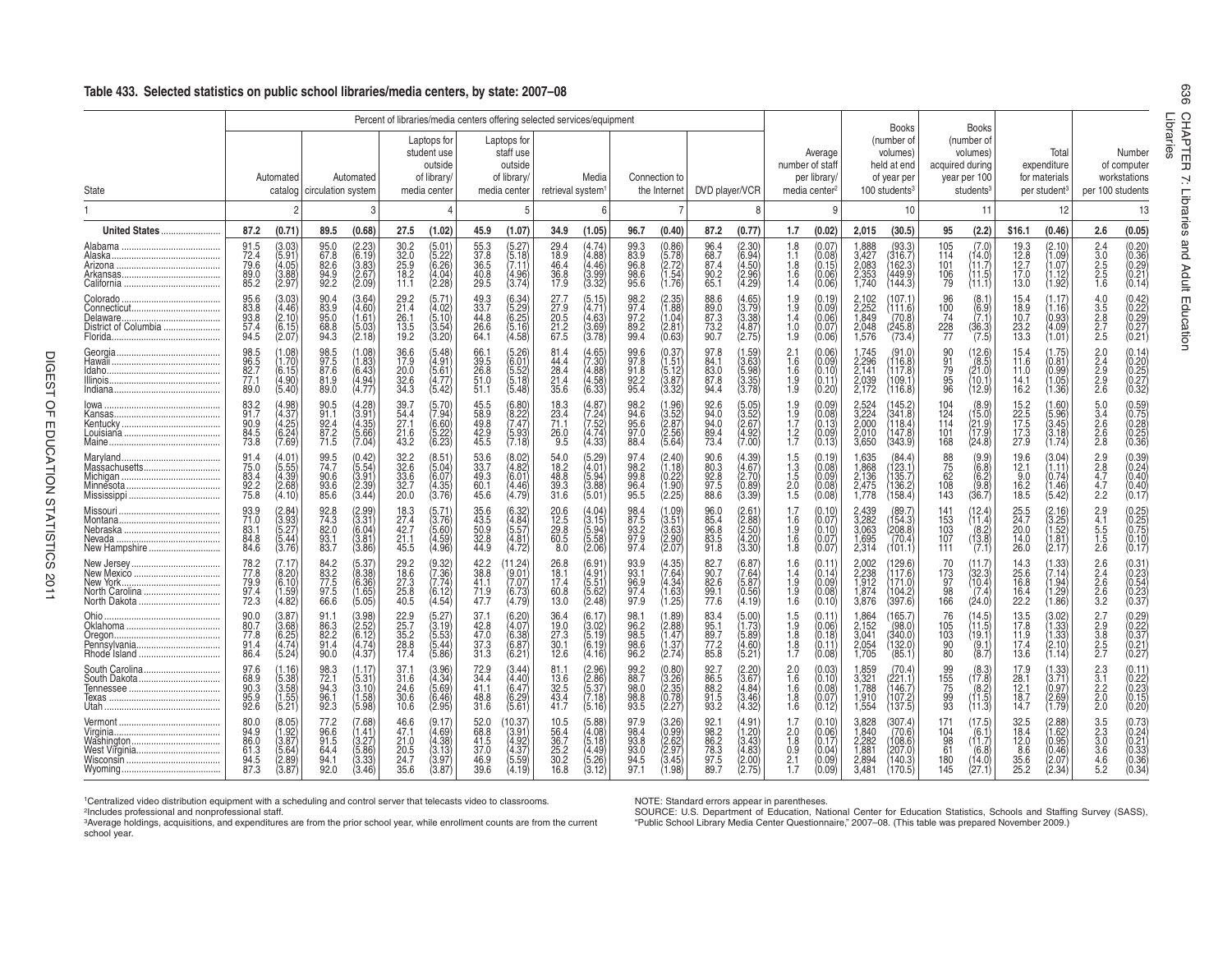#### CHAPTER 7: Libraries and Adult Education 637 Libraries

#### **Table 434. Collections, staff, and operating expenditures of degree-granting institution libraries: Selected years, 1976–77 through 2007–08**

| Collections, staff, and operating expenditures    | 1976-771                       | 1981-82                       | 1987-88                       | 1991-92                  | 1994-95                        | 1996-97                  | 1997-98           | 1999-2000         | $2001 - 02$              | 2003-04           | 2005-06           | 2007-08                  |
|---------------------------------------------------|--------------------------------|-------------------------------|-------------------------------|--------------------------|--------------------------------|--------------------------|-------------------|-------------------|--------------------------|-------------------|-------------------|--------------------------|
|                                                   | $\overline{2}$                 | 3                             | $\overline{4}$                | 5                        | 6                              | $\overline{7}$           | 8                 | 9                 | 10                       | 11                | 12                | 13                       |
|                                                   | 3,058                          | 3.104                         | 3.438                         | 3.274                    | 3,303                          | 3,408                    | 3,658             | 3,527             | 3,568                    | 3,653             | 3,617             | 3,827                    |
|                                                   |                                |                               |                               |                          |                                |                          |                   |                   |                          |                   |                   |                          |
| Number of circulation transactions (in thousands) |                                |                               |                               |                          | 231,503                        | 230,733                  | 216,067           | 193,948           | 189,248                  | 200,204           | 187,236           | 178,766                  |
| Enrollment (in thousands)                         |                                |                               |                               |                          |                                |                          |                   |                   |                          |                   |                   |                          |
|                                                   | 11,121                         | 12,372                        | 12,767                        | 14,359                   | 14.279                         | 14.300                   | 14,502            | 14.791            | 15.928                   | 16.911            | 17,487            | 18.248                   |
| Full-time-equivalent enrollment <sup>2</sup>      | 8,313                          | 9,015                         | 9,230                         | 10,361                   | 10,348                         | 10,402                   | 10,615            | 10,944            | 11,766                   | 12,688            | 13,201            | 13,783                   |
|                                                   |                                |                               |                               |                          |                                |                          |                   |                   |                          |                   |                   |                          |
| Collections (in thousands)                        |                                |                               |                               |                          |                                |                          |                   |                   |                          |                   |                   |                          |
| Number of volumes at end of year                  | 481,442                        | 567,826                       | 718,504                       | 749,429                  | 776.447                        | 806,717                  | 878,906           | 913,547           | 954,030                  | 982.590           | 1,015,658         | 1,052,531                |
| Number of volumes added during year               | 22,367                         | 19,507                        | 21,907                        | 20.982                   | 21.544                         | 21,346                   | 24,551            | 24.436            | 24,574                   | 24,615            | 22.241            | 23.990                   |
| Number of serial subscriptions at end of year     | 4,670                          | 4,890                         | 6,416                         | 6,966                    | 6,212                          | 5,709                    | 10,908            | 7,499             | 9,855                    | 12,764            | 16,361            | 25.342 4                 |
| Microform units at end of year                    | $\overline{\phantom{0}}$       |                               |                               |                          |                                |                          | 1,062,082         | 1,111,389         | 1,143,678                | 1,173,287         | 1,166,295         | 1,157,365                |
| Electronic units at end of year <sup>6</sup>      | $\overline{\phantom{0}}$       | $\overline{\phantom{0}}$      |                               |                          | 465                            | 983                      | 3,473             |                   |                          |                   |                   |                          |
|                                                   |                                |                               |                               |                          |                                |                          |                   |                   | 10,318                   | 32.775            | 64,366            | 102,502                  |
|                                                   |                                |                               |                               |                          |                                |                          |                   |                   |                          |                   |                   |                          |
| Full-time-equivalent (FTE) library staff          |                                |                               |                               |                          |                                |                          |                   |                   |                          |                   |                   |                          |
| Total staff in regular positions <sup>7</sup>     | 57,087                         | 58,476                        | 67,251                        | 67,166                   | 67.433                         | 67,581                   | 68,337            | 69.123            | 69,526                   | 69.047            | 69.615            | 69,328                   |
| Librarians and professional staff                 | 23,308                         | 23,816                        | 25,115                        | 26,341                   | 26,726                         | 27,268                   | 30,041            | 31,001            | 32,053                   | 32,280            | 33,265            | 34,520                   |
|                                                   | 33,779                         | 34,660                        | 40,733<br>1.403               | 40,421<br>404            | 40,381<br>326                  | 40,022<br>291            | 38,026<br>270     | 37,893<br>229     | 37,473                   | 36,767            | 36,350            | 34,808                   |
|                                                   | -                              | -                             | 33,821                        | 29,075                   | 28,411                         | 27,998                   | 28,373            | 26,518            | 25,305                   | 25,038            | 23,976            | 24,110                   |
| FTE student enrollment per FTE staff member       | 146                            | 154                           | 137                           | 154                      | 153                            | 154                      | 155               | 158               | 169                      | 184               | 190               | 199                      |
| Hours of student and other assistance             |                                |                               |                               |                          |                                |                          |                   |                   |                          |                   |                   |                          |
|                                                   | 39,950                         | 40,068                        |                               |                          |                                |                          |                   |                   |                          |                   |                   |                          |
|                                                   |                                |                               |                               |                          |                                |                          |                   |                   |                          |                   |                   |                          |
| Library operating expenditures <sup>8</sup>       |                                |                               |                               |                          |                                |                          |                   |                   |                          |                   |                   |                          |
| Total operating expenditures (in thousands)       | \$1,259,637                    | \$1,943,769                   |                               | \$2,770,075 \$3,648,654  | \$4,013,333                    | \$4,301,815 \$4,592,657  |                   | \$5,023,198       | \$5,416,716              | \$5,751,247       | \$6,234,192       | \$6,785,542              |
|                                                   | 608,173                        | 914,379                       | 1,451,551                     | 1,889,368                | 2,021,233                      | 2,147,842                | 2,314,380         | 2,430,541         | 2,753,404                | 2,913,221         | 3,102,561         | 3,342,082                |
|                                                   | 68,683                         | 100,847                       | (10)                          | (10)                     | (10)                           | (10)                     | (10)              | (10)              | (10)                     | (10)              | (10)              | (10)                     |
|                                                   | 89,917                         | 167,515                       |                               |                          |                                |                          |                   | 271.954           |                          |                   |                   |                          |
|                                                   | 22,521                         | 30,351                        | 34,144                        | 43,126                   | 46,554                         | 45.610                   | 42,919            | 43,832            | 46.499                   | 42,976            | 41.102            | 41,591                   |
|                                                   | $\overline{\phantom{0}}$       |                               |                               |                          | 55,915                         | 56,128                   | 57,013            | 63,459            |                          |                   |                   |                          |
| Computer hardware/software                        | $\overline{\phantom{0}}$       |                               |                               |                          | 128,128                        | 157,949                  | 164,379           | 160.294           | 155,791                  | 143,042           | 153,002           | 158,698                  |
| Bibliographic utilities/networks/consortia        | ÷,                             | $\overline{\phantom{0}}$      |                               |                          | 81,106                         | 85,113                   | 89,618            | 90.264            | 92.242                   | 101,293           | 106,268           | 113.427                  |
| Information resources                             | 373,699                        | 561.199                       | 891,281                       | 1,197,293                | 1,348,933                      | 1,499,249                | 1,600,995         | 1,822,277         | 1,944,490                | 2,114,555         | 2,334,382         | 2,621,491                |
| Books and serial backfiles--paper                 |                                |                               |                               |                          |                                |                          | 514,048           | 552,100           | 563,007                  | 550,599           | 572,228           | 611,192                  |
| Books and serial backfiles-electronic             | ÷,<br>$\overline{\phantom{0}}$ | -<br>$\overline{\phantom{0}}$ | —<br>$\overline{\phantom{0}}$ | $\overline{\phantom{a}}$ | -                              | $\overline{\phantom{0}}$ | 28,061<br>849,399 | 33.888<br>945,958 | 44,792<br>926,105        | 65,597<br>883,534 | 93,778<br>830,137 | 133.586<br>699,906       |
| Current serials-electronic                        | $\overline{\phantom{0}}$       | $\overline{\phantom{0}}$      |                               |                          | $\overline{\phantom{0}}$<br>L. | $\overline{\phantom{0}}$ | 125,470           | 203,371           | 297,657                  | 480,138           | 691,585           | 1,004,393                |
| Audiovisual materials                             | $\overline{\phantom{0}}$       | $\overline{\phantom{0}}$      | $\overline{\phantom{a}}$      | 23,879                   | 28.753                         | 28.879                   | 30.623            | 32.039            | 37.041                   | 35.216            | 39.029            | 43.849                   |
| Document delivery/interlibrary loan               | $\overline{\phantom{0}}$       | $\equiv$                      |                               |                          | 12.238                         | 17,645                   | 19,309            | 20.540            | 22,913                   | 24.823            | 26,513            | 30,496                   |
| Other collection expenditures                     | 373,699                        | 561.199                       | 891,281                       | 1,173,414                | 1,307,942                      | 1,452,725                | 34,086            | 34,381            | 52,976                   | 74,648            | 81,113            | 98,069                   |
| Other library operating expenditures              | 96,643                         | 169,478                       | 393,099                       | 518,867                  | 331,463                        | 309,925                  | 323,354           | 140,579           | 424,290                  | 436,160           | 496,877           | 508,253                  |
| Operating expenditures per FTE student in         |                                |                               |                               |                          |                                |                          |                   |                   |                          |                   |                   |                          |
|                                                   | 152                            | 216                           | 300                           | 352                      | 388                            | 414                      | 433               | 459               | 460                      | 453               | 472               | 492                      |
| Operating expenditures per FTE student in         |                                |                               |                               |                          |                                |                          |                   |                   |                          |                   |                   |                          |
| constant 2009-10 dollars <sup>11</sup>            | 560                            | 497                           | 562                           | 552                      | 559                            | 564                      | 580               | 588               | 560                      | 528               | 514               | 504                      |
|                                                   |                                |                               |                               |                          |                                |                          |                   |                   |                          |                   |                   |                          |
| Operating expenditures (percentage distribution)  | 100.0                          | 100.0                         | 100.0                         | 100.0                    | 100.0                          | 100.0                    | 100.0             | 100.0             | 100.0                    | 100.0             | 100.0             | 100.0                    |
|                                                   | 48.3                           | 47.0                          | 52.4                          | 51.8                     | 50.4                           | 49.9                     | 50.4              | 48.4              | 50.8                     | 50.7              | 49.8              | 49.3                     |
|                                                   | 5.5                            | 5.2                           | (10)                          | (10)                     | (10)                           | (10)                     | (10)              | (10)              | (10)                     | (10)              | (10)              | (10)                     |
|                                                   | 7.1                            | 8.6                           |                               |                          |                                |                          |                   | 5.4               | $\overline{\phantom{0}}$ |                   |                   | $\overline{\phantom{0}}$ |
|                                                   | 1.8                            | 1.6                           | 1.2                           | 1.2                      | 1.2                            | 1.1                      | 0.9               | 0.9               | 0.9                      | 0.7               | 0.7               | 0.6                      |
|                                                   | 29.7                           | 28.9                          | 32.2                          | 32.8                     | 33.6                           | 34.9                     | 34.9              | 36.3              | 35.9                     | 36.8              | 37.4              | 38.6                     |
|                                                   | 7.7                            | 8.7                           | 14.2                          | 14.2                     | 14.9                           | 14.2                     | 13.8              | 9.0               | 12.4                     | 11.8              | 12.1              | 11.5                     |
| Library operating expenditures as percent of      |                                |                               |                               |                          |                                |                          |                   |                   |                          |                   |                   |                          |
| total institutional expenditures for              |                                |                               |                               |                          |                                |                          |                   |                   |                          |                   |                   |                          |
|                                                   | 3.8                            |                               |                               |                          |                                |                          |                   |                   |                          |                   |                   |                          |
| educational and general purposes                  |                                | 3.5                           | 3.2                           | 3.0                      | 2.8                            |                          |                   |                   |                          |                   |                   |                          |

—Not available.

1Includes data for U.S. territories.

2Fall enrollment for the academic year specified.

<sup>3</sup>Includes data for schools newly added to the survey system, so end of year figure for 1997-98 exceeds total of volumes added during the year plus end of year value from 1996-97. 4Includes microform and electronic serials.

5Includes microform serials. 6Electronic files, formerly labeled "Computer files."

7Excludes student assistants.

8Excludes capital outlay.

9Includes salary equivalents of contributed services staff.

10Included under salaries and wages.

11Constant dollars based on the Consumer Price Index, prepared by the Bureau of Labor Statistics, U.S. Department of Labor, adjusted to a school-year basis.

12Includes furniture/equipment, computer hardware/software, and utilities/networks/consortia as well as expenditures classified as "other library operating expenditures."

 NOTE: Data through 1995 are for institutions of higher education, while later data are for and excludes a few higher education institutions that did not grant degrees. (See Appendix A: degree-granting institutions. Degree-granting institutions grant associate's or higher degrees and participate in Title IV federal financial aid programs. The degree-granting classification is very similar to the earlier higher education classification, but it includes more 2-year colleges Guide to Sources for details.) Detail may not sum to totals because of rounding.

 SOURCE: U.S. Department of Education, National Center for Education Statistics, *Library*  "Fall Enrollment Survey" (IPEDS-EF:87–9)<br>Jemic Libraries Survey (ALS), 2000 through Statistics of Colleges and Universities, selected years, 1976–77 through 1981–82; 1987–88<br>through 2005–06 Integrated Postsecondary Education Data System, "Academic Libraries<br>Survey" (IPEDS-L:88–98), "Fall Enrollment Survey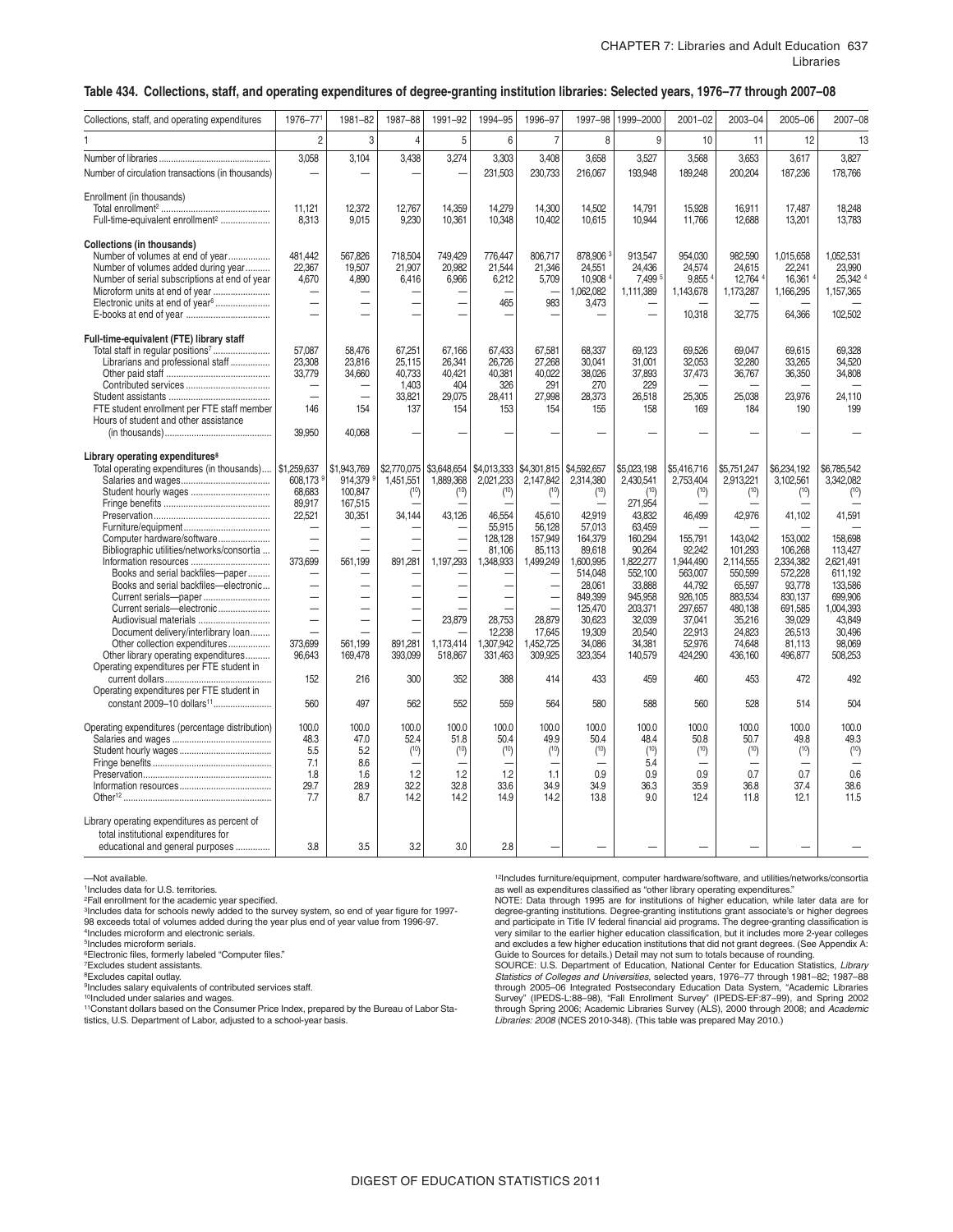## **Table 435. Collections, staff, and operating expenditures of the 60 largest college and university libraries: Fiscal year 2008**

|                                                                                                                                                               |                                        | Number<br>of volumes                      |                                                      |                                                 | Full-time-equivalent staff      |                            | Operating expenditures<br>(in thousands)       |                                     | Public                               |                                                | Reference                             |
|---------------------------------------------------------------------------------------------------------------------------------------------------------------|----------------------------------------|-------------------------------------------|------------------------------------------------------|-------------------------------------------------|---------------------------------|----------------------------|------------------------------------------------|-------------------------------------|--------------------------------------|------------------------------------------------|---------------------------------------|
| Institution                                                                                                                                                   | Rank order,<br>by number<br>of volumes | at end of<br>year (in<br>thousands)       | Number of<br>e-books at<br>end of year               | Number of<br>serials at<br>end of year          | Total                           | Librarians                 | Total                                          | Salaries<br>and wages               | service<br>hours per<br>typical week | Gate count<br>per typical<br>week <sup>1</sup> | transactions<br>per typical<br>week   |
| 1                                                                                                                                                             | 2                                      | 3                                         | 4                                                    | 5                                               | 6                               | $\overline{7}$             | 8                                              | 9                                   | 10                                   | 11                                             | 12                                    |
|                                                                                                                                                               | $\overline{1}$                         | 16,250                                    | 1,167                                                | 110,628                                         | 1,229                           | 418                        | \$117,884                                      | \$62,798                            | 168                                  | 39,748                                         | 5,468                                 |
|                                                                                                                                                               | $\overline{c}$                         | 12,284                                    | 840.000                                              | 295,557                                         | 735                             | 175                        | 92,248                                         | 35,781                              | 111                                  | 14,900                                         | 1,970                                 |
| University of California, Berkeley                                                                                                                            | 3                                      | 11,020                                    | 610,920                                              | 87,876                                          | 487                             | 92                         | 48,020                                         | 24,305                              | 77                                   | 27,502                                         | 2,100                                 |
| University of Illinois at Urbana-Champaign                                                                                                                    | $\overline{4}$                         | 10,933                                    | 319,533                                              | 109,803                                         | 473                             | 113                        | 40,571                                         | 20,988                              | 144                                  | 85,632                                         | 6,214                                 |
| Columbia University in the City of New York                                                                                                                   | 5                                      | 9,596                                     | 703,121                                              | 132,740                                         | 616                             | 161                        | 56,089                                         | 27,240                              | 108                                  | 81,862                                         | 3,557                                 |
| University of Texas at Austin                                                                                                                                 | 6                                      | 9,447                                     | 593,450                                              | 56,847                                          | 528                             | 130                        | 43,850                                         | 20,773                              | 120                                  | 87,115                                         | 20,693                                |
| University of Michigan, Ann Arbor                                                                                                                             | $\overline{7}$                         | 9,175                                     | 701,019                                              | 69,457                                          | 570                             | 169                        | 52,395                                         | 25,853                              | 168                                  | 73,543                                         | 2,884                                 |
|                                                                                                                                                               | 8                                      | 8,558                                     | 419,515                                              | 33,903                                          | 680                             | 151                        | 78,377                                         | 41,382                              | 105                                  | 20.100                                         | 3,074                                 |
| University of California, Los Angeles                                                                                                                         | 9                                      | 8,467                                     | 495,238                                              | 175,207                                         | 596                             | 125                        | 53,154                                         | 28,197                              | 97                                   | 64,072                                         | 1,843                                 |
| University of Wisconsin, Madison                                                                                                                              | 10                                     | 7,934                                     | 766,032                                              | 54,164                                          | 553                             | 229                        | 43,282                                         | 23,459                              | 148                                  | 110,368                                        | 2,640                                 |
|                                                                                                                                                               | 11                                     | 7,750                                     | 391,897                                              | 89,000                                          | 549                             | 118                        | 46,798                                         | 22,667                              | 146                                  | 98,000                                         | 1,497                                 |
|                                                                                                                                                               | 12                                     | 7,745                                     | 851,880                                              | 76,607                                          | 323                             | 68                         | 34,680                                         | 12,638                              | 146                                  | 33,881                                         | 779                                   |
| Indiana University, Bloomington                                                                                                                               | 13                                     | 7,618                                     | 631,617                                              | 103,228                                         | 445                             | 94                         | 36,282                                         | 16,061                              | 168                                  | 90,061                                         | 2,446                                 |
| University of Minnesota, Twin Cities                                                                                                                          | 14                                     | 6,878                                     | 307,082                                              | 85,075                                          | 394                             | 93                         | 40,734                                         | 18,118                              | 100                                  | 36,527                                         | 2,300                                 |
| University of Washington, Seattle Campus                                                                                                                      | 15                                     | 6,844                                     | 387,281                                              | 61,847                                          | 458                             | 135                        | 36,814                                         | 19,345                              | 138                                  | 116,000                                        | 2,128                                 |
|                                                                                                                                                               | 16                                     | 6,779                                     | 763,158                                              | 51,746                                          | 410                             | 97                         | 48,970                                         | 18,789                              | 116                                  | 13,492                                         | 671                                   |
| University of North Carolina at Chapel Hill                                                                                                                   | 17                                     | 6,017                                     | 510,110                                              | 60,713                                          | 452                             | 143                        | 41,124                                         | 18,944                              | 146                                  | 60,214                                         | 2,543                                 |
| Ohio State University, Main Campus                                                                                                                            | 18                                     | 6,016                                     | 269,097                                              | 78,903                                          | 396                             | 62                         | 35,833                                         | 16,642                              | 168                                  | 39,030                                         | 1,476                                 |
|                                                                                                                                                               | 19                                     | 5,829                                     | 144,939                                              | 61,964                                          | 369                             | 117                        | 37,331                                         | 16,444                              | 161                                  | 9,250                                          | 2,638                                 |
|                                                                                                                                                               | 20                                     | 5,756                                     | 340,446                                              | 61,676                                          | 370                             | 111                        | 37,599                                         | 16,991                              | 111                                  | 38,589                                         | 5,000                                 |
| University of Pittsburgh, Main Campus (PA)                                                                                                                    | 21                                     | 5,657                                     | 591,468                                              | 59,141                                          | 382                             | 120                        | 32,907                                         | 12,539                              | 118                                  | 84,789                                         | 2,587                                 |
| Pennsylvania State University, Main Campus                                                                                                                    | 22                                     | 5,355                                     | 42,083                                               | 88,668                                          | 608                             | 134                        | 47,686                                         | 24,437                              | 168                                  | 46,247                                         | 3,549                                 |
|                                                                                                                                                               | 23                                     | 5,266                                     | 645,463                                              | 24,466                                          | 239                             | 54                         | 24,676                                         | 9,471                               | 142                                  | 42,916                                         | 531                                   |
| University of Virginia, Main Campus                                                                                                                           | 24                                     | 5,158                                     | 374,731                                              | 163,032                                         | 379                             | 101                        | 35,930                                         | 16,921                              | 149                                  | 76,424                                         | 2,886                                 |
| Rutgers University, New Brunswick/Piscataway                                                                                                                  | 25                                     | 5,081                                     | 195,296                                              | 74,031                                          | 305                             | 66                         | 23,918                                         | 13,651                              | 108                                  | 53,419                                         | 1,216                                 |
|                                                                                                                                                               | 26                                     | 5,073                                     | 545,025                                              | 67,960                                          | 458                             | 58                         | 44,603                                         | 20,703                              | 119                                  | 51,500                                         | 2,156                                 |
| Northwestern University (IL)                                                                                                                                  | 27                                     | 4,843                                     | 264,066                                              | 82,822                                          | 344                             | 97                         | 29,147                                         | 12,518                              | 126                                  | 28,218                                         | 1,427                                 |
|                                                                                                                                                               | 28                                     | 4,839                                     | 66,350                                               | 83,460                                          | 265                             | 71                         | 23,482                                         | 10,714                              | 148                                  | 42,367                                         | 850                                   |
|                                                                                                                                                               | 29                                     | 4,799                                     | 321,320                                              | 60,838                                          | 228                             | 54                         | 19,543                                         | 9,105                               | 140                                  | 42,000                                         | 2,350                                 |
|                                                                                                                                                               | 30                                     | 4,791                                     | 486,769                                              | 59,442                                          | 281                             | 98                         | 27,620                                         | 12,335                              | 113                                  | 36,273                                         | 1,610                                 |
| University of Oklahoma, Norman Campus                                                                                                                         | 31                                     | 4,702                                     | 649,929                                              | 52,522                                          | 158                             | 37                         | 16,253                                         | 4,396                               | 117                                  | 21,930                                         | 523                                   |
|                                                                                                                                                               | 32                                     | 4,637                                     | 128,694                                              | 80,748                                          | 315                             | 81                         | 24,451                                         | 10,106                              | 137                                  | 17,700                                         | 1,910                                 |
| Arizona State University at the Tempe Campus                                                                                                                  | 33                                     | 4,422                                     | 302,266                                              | 87,566                                          | 332                             | 93                         | 28,571                                         | 12,266                              | 149                                  | 75,265                                         | 2,053                                 |
|                                                                                                                                                               | 34                                     | 4,288                                     | 280,238                                              | 71,336                                          | 402                             | 85                         | 29,731                                         | 13,905                              | 111                                  | 56,209                                         | 1,587                                 |
| University of Southern California                                                                                                                             | 35                                     | 4,084                                     | 267,657                                              | 70,066                                          | 374                             | 75                         | 38,393                                         | 17,149                              | 159                                  | 53,534                                         | 1,173                                 |
| Louisiana State University and Agricultural &<br>University of Colorado at Boulder<br>University of South Carolina, Columbia<br>Johns Hopkins University (MD) | 36<br>37<br>38<br>39<br>40             | 4,067<br>3,934<br>3,928<br>3,885<br>3,878 | 346,389<br>461,225<br>175,377<br>91,940<br>2,003,184 | 101,738<br>86,737<br>55,519<br>21,505<br>74,701 | 192<br>359<br>216<br>275<br>338 | 52<br>85<br>58<br>71<br>80 | 15,874<br>34,150<br>21,454<br>19,743<br>32,881 | 12,329<br>8,693<br>7,975<br>13,282  | 113<br>146<br>104<br>140<br>120      | 32,228<br>49,683<br>40,532<br>31,415<br>19,373 | 712<br>880<br>1,374<br>2,969<br>1,593 |
| Washington University in St. Louis (MO)                                                                                                                       | 41                                     | 3.841                                     | 382,891                                              | 69,400                                          | 266                             | 93                         | 32,366                                         | 10,219                              | 120                                  | 30,000                                         | 1,409                                 |
|                                                                                                                                                               | 42                                     | 3,825                                     | 284,749                                              | 60,499                                          | 208                             | 55                         | 19,862                                         | 9,162                               | 112                                  | 20,064                                         | 510                                   |
| Brigham Young University (UT)                                                                                                                                 | 43                                     | 3,743                                     | 337,546                                              | 69,361                                          | 383                             | 85                         | 27,167                                         | 12,126                              | 105                                  | 82,238                                         | 3,070                                 |
|                                                                                                                                                               | 44                                     | 3,720                                     | 369,721                                              | 80,431                                          | 242                             | 60                         | 19,972                                         | 10,339                              | 168                                  | 26,000                                         | 562                                   |
|                                                                                                                                                               | 45                                     | 3,720                                     | 406,014                                              | 73,251                                          | 287                             | 79                         | 21,414                                         | 8,257                               | 135                                  | 57,316                                         | 1,734                                 |
| Miami University (OH)                                                                                                                                         | 46                                     | 3,718                                     | 511,114                                              | 91,229                                          | 146                             | 41                         | 9,488                                          | 4,652                               | 168                                  | 28,862                                         | 1,529                                 |
| University of Maryland, College Park                                                                                                                          | 47                                     | 3,717                                     | 88,393                                               | 42,393                                          | 258                             | 119                        | 32,156                                         | 12,600                              | 162                                  | 47,982                                         | 5,186                                 |
|                                                                                                                                                               | 48                                     | 3,701                                     | 51,134                                               | 28,561                                          | 207                             | 89                         | 24,850                                         | 8,949                               | 119                                  | 4,478                                          | 1,004                                 |
| University of Cincinnati, Main Campus (OH)                                                                                                                    | 49                                     | 3,632                                     | 459,542                                              | 86,363                                          | 185                             | 49                         | 21,466                                         | 7,729                               | 95                                   | 26,700                                         | 1,600                                 |
| University of Hawaii at Manoa                                                                                                                                 | 50                                     | 3,559                                     | 193,133                                              | 55,276                                          | 237                             | 64                         | 17,860                                         | 9,108                               | 135                                  | 31,380                                         | 1,791                                 |
| University of Nebraska, Lincoln                                                                                                                               | 51                                     | 3,554                                     | 321,180                                              | 46,865                                          | 187                             | 49                         | 12,633                                         | 6,465                               | 96                                   | 15,004                                         | 1,000                                 |
| University of Missouri, Columbia                                                                                                                              | 52                                     | 3,494                                     | 25,434                                               | 38,364                                          | 198                             | 55                         | 17,025                                         | 6,386                               | 114                                  | 36,426                                         | 1,374                                 |
|                                                                                                                                                               | 53                                     | 3,484                                     | 477,476                                              | 62,093                                          | 250                             | 67                         | 18,563                                         | 7,090                               | 142                                  | 37,531                                         | 1,219                                 |
| North Carolina State University at Raleigh                                                                                                                    | 54                                     | 3,477                                     | 401,497                                              | 67,995                                          | 268                             | 98                         | 23,296                                         | 10,960                              | 146                                  | 37,649                                         | 718                                   |
|                                                                                                                                                               | 55                                     | 3,454                                     | 206,736                                              | 20,384                                          | 247                             | 53                         | 20,802                                         | 9,349                               | 142                                  | 38,599                                         | 916                                   |
| University of Notre Dame (IN)<br>University of California, San Diego                                                                                          | 56<br>57<br>58<br>59<br>60             | 3,393<br>3,373<br>3,373<br>3,368<br>3,354 | 2,295<br>132,859<br>231,216<br>338,682<br>504,736    | 82,866<br>48,777<br>34,800<br>71,371<br>50,442  | 260<br>370<br>367<br>152<br>231 | 60<br>69<br>63<br>61<br>53 | 24,077<br>26,290<br>30,748<br>16,262<br>18,652 | 10,306<br>12,877<br>16,330<br>9,568 | 126<br>123<br>114<br>114<br>95       | 19,191<br>39,724<br>51,347<br>51,539<br>33,978 | 497<br>3,680<br>880<br>303<br>1,129   |

<sup>1</sup>The number of entries into the library in an average week. A single person can be counted demic Libraries Survey (ALS), fiscal year 2008. (This table was prepared July 2010.) more than once.

SOURCE: U.S. Department of Education, National Center for Education Statistics, Aca-<br>demic Libraries Survey (ALS), fiscal year 2008. (This table was prepared July 2010.)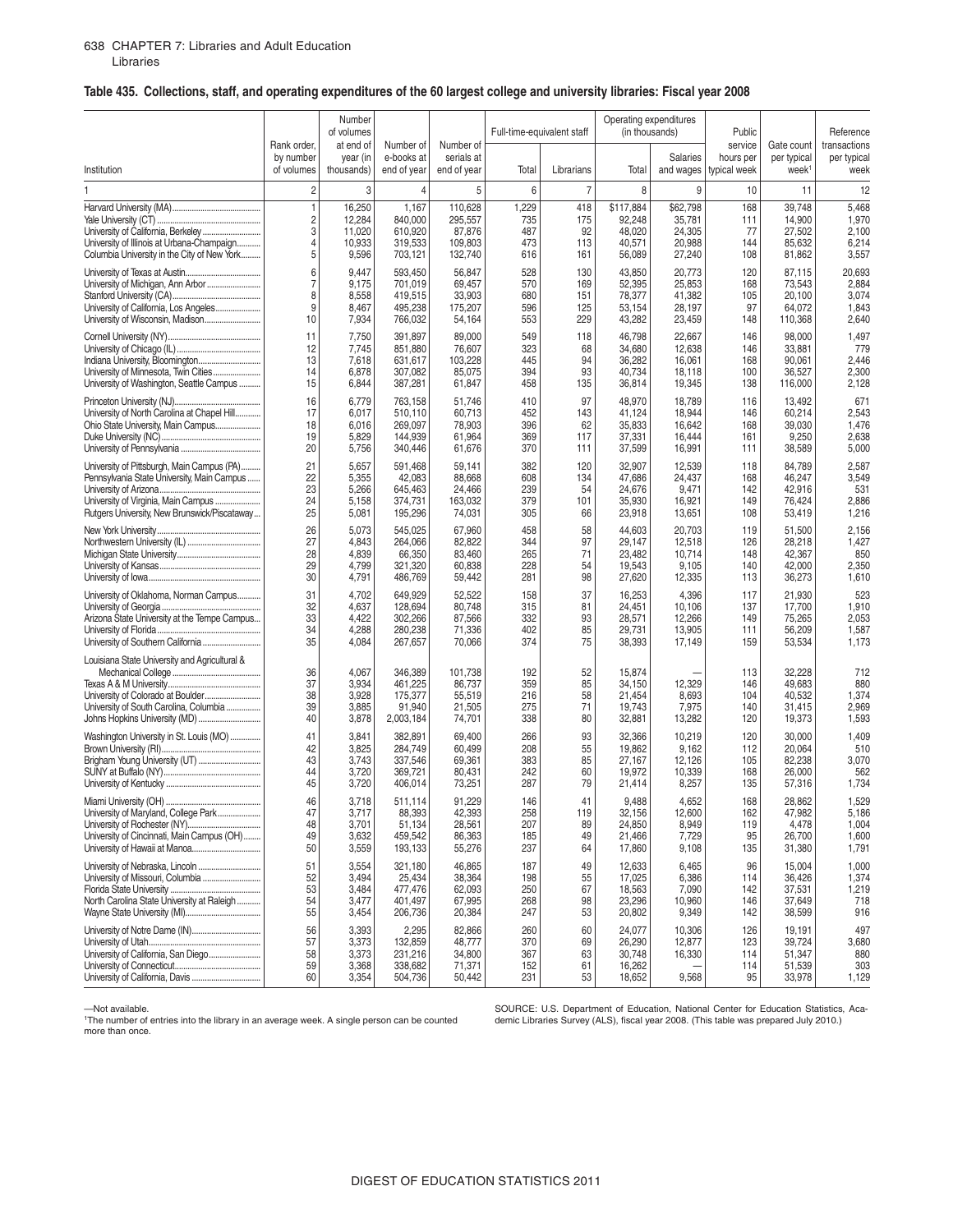#### **Table 436. Public libraries, books and serial volumes, library visits, circulation, and reference transactions, by state: Fiscal years 2008 and 2009**

|              |                            |            |                  | Number of books and serial volumes |            |                |                                           |            |                         |             | Reference                               |            |
|--------------|----------------------------|------------|------------------|------------------------------------|------------|----------------|-------------------------------------------|------------|-------------------------|-------------|-----------------------------------------|------------|
|              | Number of public libraries |            | In thousands     |                                    |            | Per capita     | Library visits<br>per capita <sup>1</sup> |            | per capita <sup>2</sup> | Circulation | transactions<br>per capita <sup>3</sup> |            |
| <b>State</b> | 2008                       | 2009       | 2008             | 2009                               | 2008       | 2009           | 2008                                      | 2009       | 2008                    | 2009        | 2008                                    | 2009       |
| 1            | $\overline{c}$             | 3          | $\overline{4}$   | 5                                  | 6          | $\overline{7}$ | 8                                         | 9          | 10                      | 11          | 12                                      | 13         |
|              | 9,221                      | 9,225      | 816,099          | 815,909                            | 2.8        | 2.7            | 5.1                                       | 5.4        | 7.7                     | 8.1         | 1.0                                     | 1.0        |
|              | 210                        | 210        | 9,615            | 9,546                              | 2.2        | 2.1            | 3.5                                       | 3.7        | 4.4                     | 4.6         | 0.8                                     | 0.9        |
|              | 86                         | 87         | 2.491            | 2,532                              | 3.7        | 3.7            | 5.1                                       | 5.1        | 6.3                     | 6.4         | 0.6                                     | 0.7        |
|              | 86<br>51                   | 89<br>52   | 8,619<br>6,450   | 8,807<br>6,578                     | 1.3<br>2.4 | 1.3<br>2.5     | 4.0<br>3.7                                | 4.4<br>4.0 | 7.3<br>4.9              | 7.4<br>5.3  | 0.7<br>0.7                              | 0.7<br>0.7 |
|              | 181                        | 181        | 74,197           | 75,299                             | 2.0        | 2.0            | 4.5                                       | 4.8        | 5.8                     | 6.2         | 0.9                                     | 0.9        |
|              | 115                        | 114        | 12,039           | 11,916                             | 2.5        | 2.4            | 6.3                                       | 6.7        | 12.0                    | 13.0        | 1.2                                     | 1.2        |
|              | 195                        | 195        | 15,609           | 15.646                             | 4.4        | 4.5            | 6.8                                       | 7.0        | 9.4                     | 9.7         | 1.4                                     | 1.3        |
|              | 21                         | 21         | 1,991            | 1,701                              | 2.5        | 2.2            | 5.5                                       | 5.6        | 10.4                    | 10.5        | 0.6                                     | 0.6        |
|              | $\overline{1}$<br>80       | -1<br>80   | 2,063<br>32,736  | 2,130<br>32,643                    | 3.5<br>1.7 | 3.6<br>1.7     | 4.6<br>4.5                                | 4.9<br>4.8 | 3.0<br>6.2              | 3.9<br>6.8  | 1.4<br>1.6                              | 1.4<br>1.6 |
|              | 59                         | 61         | 16,087           | 16,341                             | 1.7        | 1.7            | 4.0                                       | 4.3        | 4.7                     | 5.1         | 1.0                                     | 0.9        |
|              | $\overline{1}$             | 1          | 3,399            | 3.383                              | 2.6        | 2.6            | 4.6                                       | 4.7        | 5.5                     | 5.6         | 0.7                                     | 0.7        |
|              | 104<br>634                 | 104<br>634 | 4,192<br>45,263  | 4,275<br>45,250                    | 3.1<br>3.9 | 3.2<br>3.8     | 6.4<br>6.6                                | 6.8<br>7.0 | 9.4<br>9.0              | 10.3<br>9.7 | 0.8<br>1.2                              | 0.9<br>1.2 |
|              | 238                        | 238        | 25,873           | 25.672                             | 4.5        | 4.5            | 7.2                                       | 7.4        | 13.7                    | 14.1        | 1.0                                     | 1.0        |
|              | 539                        | 541        | 12,235           | 12,143                             | 4.1        | 4.1            | 6.3                                       | 6.5        | 9.6                     | 9.7         | 0.6                                     | 0.6        |
|              | 327                        | 328        | 10,381           | 10,314                             | 4.4        | 4.3            | 6.2                                       | 6.6        | 11.4                    | 11.8        | 1.1                                     | 1.1        |
|              | 116<br>68                  | 117<br>68  | 8.674<br>11,641  | 8.849<br>11,651                    | 2.1<br>2.6 | 2.1<br>2.6     | 4.4<br>3.3                                | 4.5<br>3.5 | 6.7<br>4.0              | 6.9<br>4.2  | 0.9<br>1.2                              | 0.7<br>1.4 |
|              | 272                        | 269        | 6,505            | 6,536                              | 5.4        | 5.4            | 5.9                                       | 5.9        | 7.7                     | 7.9         | 0.6                                     | 0.6        |
|              | 24                         | 24         | 14,378           | 13,892                             | 2.6        | 2.5            | 5.9                                       | 6.1        | 9.9                     | 10.7        | 1.1                                     | 1.3        |
|              | 370                        | 370        | 32,713           | 32,969                             | 5.1        | 5.1            | 6.5                                       | 6.5        | 8.4                     | 8.9         | 0.9                                     | 0.8        |
|              | 384<br>138                 | 384<br>138 | 34,556<br>14,762 | 35,539<br>15,535                   | 3.5<br>2.8 | 3.6<br>2.9     | 5.5<br>5.5                                | 6.0<br>5.6 | 8.0<br>10.7             | 8.6<br>11.2 | 0.9<br>0.8                              | 1.0<br>0.7 |
|              | 50                         | 50         | 5,530            | 5,556                              | 1.9        | 1.9            | 3.0                                       | 3.2        | 2.9                     | 3.0         | 0.6                                     | 0.6        |
|              | 152                        | 150        | 18,034           | 17,592                             | 3.5        | 3.4            | 5.5                                       | 5.9        | 9.4                     | 10.1        | 1.1                                     | 1.1        |
|              | 80<br>270                  | 80         | 2,732            | 2,731                              | 3.0        | 3.0<br>4.7     | 4.5                                       | 4.9        | 6.5                     | 6.9         | 0.5                                     | 0.5<br>0.8 |
|              | 22                         | 269<br>22  | 6.643<br>5,405   | 6.345<br>4,782                     | 5.1<br>2.0 | 1.8            | 6.9<br>4.0                                | 6.8<br>4.3 | 10.5<br>6.5             | 10.4<br>7.2 | 0.9<br>0.7                              | 0.6        |
|              | 231                        | 230        | 6,210            | 6,217                              | 4.7        | 4.7            | 5.6                                       | 5.9        | 8.4                     | 8.9         | 0.6                                     | 0.6        |
|              | 303                        | 301        | 30.342           | 30.230                             | 3.6        | 3.6            | 5.9                                       | 6.1        | 7.3                     | 7.8         | 1.0                                     | 1.0        |
|              | 91<br>755                  | 91<br>756  | 4,578<br>74,635  | 4,615<br>75,760                    | 2.9<br>3.9 | 2.9<br>4.0     | 4.8<br>6.2                                | 5.0<br>6.3 | 6.3<br>8.2              | 6.5<br>8.4  | 0.9<br>1.5                              | 0.8<br>1.5 |
|              | 77                         | 77         | 16,833           | 16,907                             | 1.9        | 1.8            | 4.1                                       | 4.8        | 5.8                     | 6.0         | 1.3                                     | 1.4        |
|              | 81                         | 85         | 2,453            | 2,575                              | 4.3        | 4.5            | 4.3                                       | 4.4        | 7.2                     | 7.8         | 0.7                                     | 0.8        |
|              | 251                        | 251        | 46,893           | 45,818                             | 4.1        | 4.0            | 8.0                                       | 8.0        | 16.7                    | 17.0        | 1.8                                     | 1.8        |
|              | 115                        | 115        | 7,249            | 7,278                              | 2.4        | 2.4            | 4.9                                       | 7.0        | 7.0                     | 7.1         | 0.7                                     | 0.7        |
|              | 126                        | 127        | 9,407            | 9,927                              | 2.8        | 2.7            | 6.6                                       | 6.8        | 15.4                    | 15.4        | 0.8                                     | 0.8        |
|              | 457<br>48                  | 458<br>48  | 29,837<br>4,420  | 28,180<br>4,334                    | 2.5<br>4.2 | 2.4<br>4.1     | 4.0<br>6.0                                | 4.1<br>6.4 | 5.8<br>7.0              | 6.0<br>7.3  | 0.7<br>0.8                              | 0.7<br>0.8 |
|              | 42                         | 42         | 9.421            | 9.430                              | 2.1        | 2.2            | 3.8                                       | 4.2        | 5.4                     | 6.1         | 1.1                                     | 1.2        |
|              | 114                        | 112        | 3,134            | 3,096                              | 4.5        | 4.2            | 5.6                                       | 5.4        | 8.4                     | 8.4         | 0.9                                     | 0.9        |
|              | 187                        | 186        | 11,595           | 11.754                             | 1.9        | 1.9            | 3.4                                       | 3.5        | 4.1                     | 4.0         | 0.7                                     | 0.6        |
|              | 561                        | 559        | 41,797           | 41,749                             | 1.9        | 1.8            | 3.3                                       | 3.5        | 4.9                     | 5.1         | 0.7                                     | 0.7        |
|              | 69                         | 71         | 6,556            | 6,744                              | 2.5        | 2.5            | 6.7                                       | 7.0        | 13.0                    | 13.4        | 1.7                                     | 1.9        |
|              | 183<br>91                  | 184<br>91  | 2.900<br>19,181  | 2,964<br>19,151                    | 4.8<br>2.5 | 4.9<br>2.5     | 6.4<br>5.2                                | 6.5<br>5.5 | 7.7<br>9.2              | 7.8<br>9.8  | 0.8<br>1.0                              | 0.8<br>1.0 |
|              | 64                         | 63         | 16,433           | 15,377                             | 2.5        | 2.3            | 6.5                                       | 6.7        | 12.1                    | 12.9        | 1.0                                     | 0.9        |
|              | 97                         | 97         | 5,119            | 5,213                              | 2.8        | 2.9            | 3.3                                       | 3.4        | 4.2                     | 4.3         | 0.5                                     | 0.5        |
|              | 381                        | 380        | 19,843           | 19,956                             | 3.5        | 3.5            | 6.3                                       | 6.4        | 10.9                    | 11.5        | 0.9                                     | 0.9        |
|              | 23                         | 23         | 2,447            | 2,484                              | 4.7        | 4.7            | 6.8                                       | 7.1        | 9.0                     | 9.5         | 1.1                                     | 1.2        |

'The number of visits (entering the library for any purpose) per person during the year.<br><sup>2The</sup> number of library materials lent per person during the year.<br><sup>3</sup>A reference transaction is an information contact that involv

mendations, interpretation, or instructions in the use of one or more information sources by a member of the library staff. 4In 2008, of the 9,221 public libraries in the 50 states and the District of Columbia, 7,469

 public libraries in the 50 states and the District of Columbia, 7,466 were single-outlet librar-ies and 1,759 were multiple-outlet libraries. Single-outlet libraries consist of a central were single-outlet libraries and 1,752 were multiple-outlet libraries. In 2009, of the 9,225 library, bookmobile, or books-by-mail-only outlet. Multiple-outlet libraries have two or more<br>direct service outlets, including some combination of one central library, branch(es), book-<br>mobile(s), and/or books-by-mail-onl

NOTE: Data include imputations for nonresponse. Detail may not sum to totals because of rounding. Per capita figures are based on unduplicated populations of the areas served by

public libraries. SOURCE: Institute of Museum and Library Services, *Public Libraries Survey*, fiscal years 2008 and 2009, retrieved October 28, 2011, from <https://harvester.census.gov/imls/pubs>/ pls/index.asp. (This table was prepared October 2011.)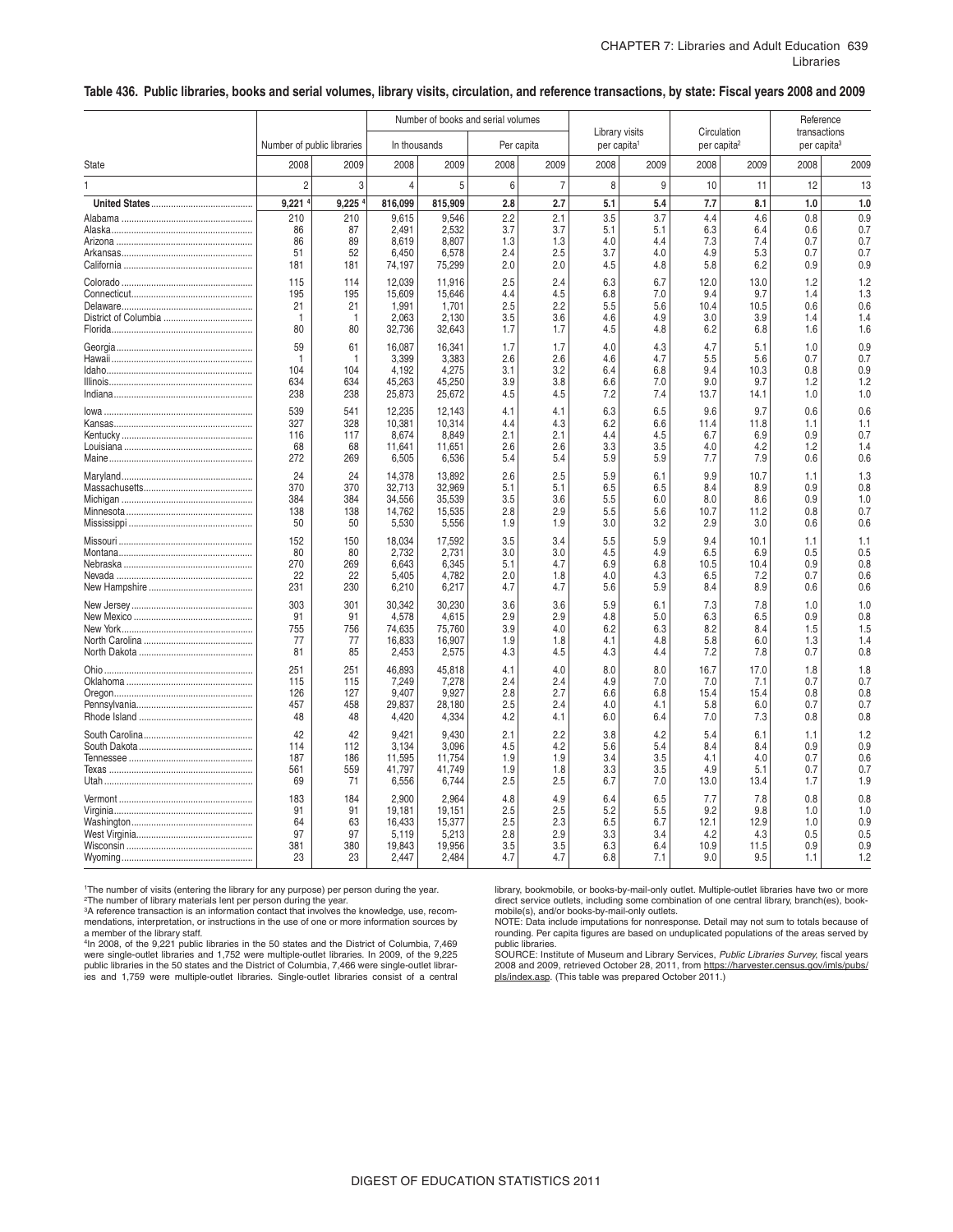#### 640 CHAPTER 7: Libraries and Adult Education Adult Education

### **AdultEducation Table 437. Participants in state-administered adult basic education, secondary education, and English as a second language programs, by type of program and state or jurisdiction: Selected fiscal years, 2000 through 2009**

|                                          |                   | Total             |                 |                  | 2008                     |                                 |                                    |                  | 2009                     |                                 |                                    |
|------------------------------------------|-------------------|-------------------|-----------------|------------------|--------------------------|---------------------------------|------------------------------------|------------------|--------------------------|---------------------------------|------------------------------------|
| State or jurisdiction                    | 2000              | 2005              | 2007            | Total            | Adult basic<br>education | Adult<br>secondary<br>education | English<br>as a second<br>language | Total            | Adult basic<br>education | Adult<br>secondary<br>education | English<br>as a second<br>language |
| 1                                        | $\overline{2}$    | 3                 | $\overline{4}$  | 5                | 6                        | $\overline{7}$                  | 8                                  | 9                | 10                       | 11                              | 12                                 |
| United States                            | 2,629,643         | 2,543,953         | 2,302,827       | 2,364,051        | 1,004,660                | 307,825                         | 1,051,566                          | 2,157,155        | 979,604                  | 256,323                         | 921,228                            |
| Alabama                                  | 23,666            | 19,827            | 19,809          | 23,815           | 17,006                   | 4,648                           | 2,161                              | 25,153           | 17,967                   | 4,952                           | 2,234                              |
| Alaska                                   | 5,312             | 3,791             | 2,877           | 3,179            | 2,044                    | 460                             | 675                                | 3,326            | 2,129                    | 476                             | 721                                |
| Arizona                                  | 31,136            | 26,881            | 18,704          | 21,760           | 12,763                   | 1,506                           | 7,491                              | 19,789           | 11,791                   | 1,506                           | 6,492                              |
| Arkansas                                 | 38,867            | 37,102            | 31,010          | 32,610           | 21,180                   | 6,416                           | 5,014                              | 31,551           | 20,515                   | 6,105                           | 4,931                              |
| California                               | 473,050           | 591,893           | 602,837         | 618,767          | 134,422                  | 77,501                          | 406,844                            | 434,428          | 97,976                   | 37,192                          | 299,260                            |
| Colorado                                 | 13,818            | 15,011            | 14,683          | 14,203           | 3,775                    | 1,264                           | 9,164                              | 14,298           | 3,929                    | 1,331                           | 9,038                              |
| Connecticut                              | 30,844            | 31,958            | 27,549          | 27,859           | 7,503                    | 7,568                           | 12,788                             | 28,255           | 7,472                    | 7,502                           | 13,281                             |
| Delaware                                 | 4,342             | 6,329             | 4,399           | 5,155            | 3,210                    | 644                             | 1,301                              | 5,059            | 3,151                    | 588                             | 1,320                              |
| District of Columbia                     | 3,667             | 3,646             | 3,694           | 3,956            | 2,184                    | 218                             | 1,554                              | 4,247            | 2,362                    | 223                             | 1,662                              |
| Florida                                  | 404,912           | 348,119           | 264,670         | 260,931          | 112,229                  | 31,608                          | 117,094                            | 256,498          | 113,430                  | 30,288                          | 112,780                            |
| Georgia                                  | 108,004           | 95,434            | 72,390          | 75,487           | 47,580                   | 6,560                           | 21,347                             | 72,657           | 48,584                   | 6,135                           | 17,938                             |
| Hawaii                                   | 10,525            | 7,461             | 8,135           | 8,944            | 3,901                    | 1,912                           | 3,131                              | 9,196            | 3,867                    | 2,149                           | 3,180                              |
| Idaho                                    | 10,506            | 7,744             | 6,953           | 7,535            | 4,160                    | 581                             | 2,794                              | 7,429            | 4,541                    | 546                             | 2,342                              |
| Illinois                                 | 122,043           | 118,296           | 107,120         | 108,024          | 28,702                   | 15,379                          | 63,943                             | 108,383          | 29,922                   | 15,835                          | 62,626                             |
|                                          | 42,135            | 43,498            | 38,468          | 40,226           | 24,927                   | 8,121                           | 7,178                              | 35,995           | 22,939                   | 6,791                           | 6,265                              |
| lowa                                     | 20,161            | 11,989            | 9,271           | 9,918            | 3,993                    | 2,222                           | 3,703                              | 10,752           | 5,095                    | 2,061                           | 3,596                              |
| Kansas                                   | 11,248            | 9,475             | 8,611           | 8,916            | 4,305                    | 1,026                           | 3,585                              | 9,024            | 4,381                    | 902                             | 3,741                              |
| Kentucky                                 | 31,050            | 30,931            | 31,456          | 40,235           | 27,941                   | 8,276                           | 4,018                              | 39,218           | 26,972                   | 8,207                           | 4,039                              |
| Louisiana                                | 30,929            | 29,367            | 23,642          | 26,633           | 21,255                   | 3,486                           | 1,892                              | 30,559           | 24,588                   | 3,696                           | 2,275                              |
| Maine                                    | 12,430            | 8,151             | 7,878           | 9,270            | 4,754                    | 2,958                           | 1,558                              | 8,604            | 4,448                    | 2,400                           | 1,756                              |
| Maryland                                 | 22,702            | 27,055            | 30,882          | 33,673           | 15,321                   | 4,110                           | 14,242                             | 33,942           | 15,865                   | 3,667                           | 14,410                             |
| Massachusetts                            | 24,053            | 21,448            | 21,706          | 21,491           | 4,864                    | 3,526                           | 13,101                             | 20,372           | 4,813                    | 3,295                           | 12,264                             |
| Michigan                                 | 56,096            | 34,768            | 30,571          | 28,243           | 15,485                   | 3,482                           | 9,276                              | 31,106           | 18,391                   | 3,786                           | 8,929                              |
| Minnesota                                | 42,039            | 47,174            | 45,805          | 46,109           | 16,481                   | 5,271                           | 24,357                             | 47,612           | 17,658                   | 5,948                           | 24,006                             |
| Mississippi                              | 37,947            | 25,675            | 20,372          | 20,480           | 17,309                   | 2,801                           | 370                                | 17,782           | 14,410                   | 3,067                           | 305                                |
| Missouri                                 | 41,089            | 37,052            | 33,497          | 36,161           | 24,720                   | 4,584                           | 6,857                              | 35,542           | 24,217                   | 4,244                           | 7,081                              |
| Montana                                  | 4,892             | 3,291             | 2,930           | 3,151            | 2,298                    | 639                             | 214                                | 3,735            | 2,753                    | 772                             | 210                                |
| Nebraska                                 | 7,917             | 10,226            | 8,503           | 8,435            | 4,022                    | 1,024                           | 3,389                              | 8,588            | 4,213                    | 906                             | 3,469                              |
| Nevada                                   | 22,992            | 9,981             | 9,526           | 8,571            | 1,067                    | 443                             | 7,061                              | 9,193            | 1,195                    | 502                             | 7,496                              |
| New Hampshire                            | 5,962             | 5,804             | 5,592           | 5,806            | 1,805                    | 1,995                           | 2,006                              | 5,589            | 1,770                    | 1,671                           | 2,148                              |
| New Jersey                               | 44,317            | 40,889            | 34,198          | 32,823           | 11,660                   | 1,747                           | 19,416                             | 33,901           | 11,626                   | 1,400                           | 20,875                             |
| New Mexico                               | 23,243            | 24,132            | 20,063          | 22,920           | 12,444                   | 2,195                           | 8,281                              | 23,248           | 12,941                   | 2,069                           | 8,238                              |
| New York                                 | 176,239           | 157,486           | 133,852         | 133,255          | 52,844                   | 8,887                           | 71,524                             | 129,636          | 50,261                   | 7,868                           | 71,507                             |
| North Carolina<br>North Dakota           | 107,504           | 109,047           | 110,126         | 121,708          | 67,917                   | 22,261                          | 31,530                             | 123,030          | 69,472<br>973            | 24,396                          | 29,162<br>401                      |
|                                          | 2,124             | 2,063             | 1,693           | 1,822            | 968                      | 452                             | 402                                | 1,783            |                          | 409                             |                                    |
|                                          | 65,579            | 50,869            | 48,209          | 50,537           | 34,834                   | 8,434                           | 7,269                              | 46,042           | 32,588                   | 6,729                           | 6,725                              |
| Oklahoma                                 | 20,101            | 20,447            | 17,672          | 18,411           | 13,028                   | 1,916                           | 3,467                              | 19,711           | 13,634                   | 2,164                           | 3,913                              |
| Oregon                                   | 25,228            | 21,668            | 21,690          | 23,600           | 10,901                   | 2,046                           | 10,653                             | 22,976           | 10,310                   | 2,924                           | 9,742                              |
| Pennsylvania<br>Rhode Island             | 49,369<br>5,592   | 54,274<br>6,697   | 50,996<br>6,697 | 52,795<br>6,580  | 27,958<br>3,024          | 10,672<br>748                   | 14,165<br>2,808                    | 34,975<br>6,497  | 21,407<br>2,748          | 5,257<br>685                    | 8,311<br>3,064                     |
|                                          |                   |                   |                 |                  |                          |                                 |                                    |                  |                          |                                 |                                    |
| South Carolina<br>South Dakota           | 94,452            | 65,901            | 59,077          | 54,538           | 40,149                   | 8,307                           | 6,082                              | 53,645           | 40,310                   | 8,019                           | 5,316                              |
|                                          | 5,637             | 3,517             | 2,629<br>41,439 | 3,025            | 1,906                    | 725<br>4,904                    | 394<br>4,937                       | 2,773            | 1,730                    | 566<br>4,055                    | 477<br>4,163                       |
| Tennessee<br>Texas                       | 40,615<br>111,585 | 48,924<br>119,867 | 93,242          | 37,048<br>84,514 | 27,207<br>32,947         | 3,524                           | 48,043                             | 32,177<br>98,063 | 23,959<br>46,427         | 3,591                           | 48,045                             |
|                                          | 30,714            | 29,320            | 21,764          | 25,978           | 14,192                   | 3,004                           | 8,782                              | 26,337           | 15,383                   | 2,809                           | 8,145                              |
|                                          |                   |                   |                 | 2,505            | 1,890                    | 437                             | 178                                |                  |                          | 379                             | 241                                |
| Vermont<br>Virginia                      | 1,146<br>35,261   | 2,015<br>29,222   | 1,756<br>30,940 | 31,106           | 12,341                   | 4,570                           | 14,195                             | 2,461<br>29,802  | 1,841<br>12,512          | 4,632                           | 12,658                             |
| Washington                               | 53,460            | 50,386            | 57,474          | 64,982           | 26,231                   | 4,393                           | 34,358                             | 65,606           | 27,120                   | 4,546                           | 33,940                             |
| West Virginia                            | 13,072            | 9,444             | 9,083           | 9,628            | 7,499                    | 1,909                           | 220                                | 9,780            | 7,609                    | 1,912                           | 259                                |
| Wisconsin                                | 27,304            | 26,029            | 24,302          | 23,856           | 12,057                   | 5,668                           | 6,131                              | 23,694           | 13,791                   | 4,324                           | 5,579                              |
| Wyoming                                  | 2,767             | 2,379             | 2,385           | 2,877            | 1,457                    | 797                             | 623                                | 3,136            | 1,618                    | 846                             | 672                                |
|                                          |                   |                   |                 |                  |                          |                                 |                                    |                  |                          |                                 |                                    |
| Other jurisdictions                      | 44,785            | 37,328            | 34,079          | 36,071           | 6,709                    | 28,696                          | 666                                | 24,098           | 4,044                    | 19,437                          | 617                                |
| American Samoa                           | 662               | 838               | 226             | 264              | 118                      | 35                              | 111                                | 169              | 123                      | 24                              | 22                                 |
| <b>Federated States of</b><br>Micronesia | 0                 | 0                 | 0               | $\mathbf{0}$     | $\mathbf 0$              | $\mathbf 0$                     | $\mathbf 0$                        | 0                | 0                        | 0                               | $\pmb{0}$                          |
| Guam                                     | 1,092             | 1,062             | 1,079           | 1,154            | 724                      | 306                             | 124                                | 633              | 382                      | 166                             | 85                                 |
| Marshall Islands                         | 335               | 0                 |                 | $\mathbf{0}$     | 0                        | 0                               | 0                                  | 0                | 0                        |                                 | 0                                  |
| Northern Marianas                        | 680               | 740               | 613             | 583              | 270                      | 121                             | 192                                | 607              | 387                      | 77                              | 143                                |
|                                          | 132               | 206               | 55              | 51               | 0                        | 51                              | 0                                  | 63               | 0                        | 63                              | 0                                  |
| Puerto Rico                              | 41,043            | 33,463            | 31,924          | 34,019           | 5,597                    | 28,183                          | 239                                | 22,626           | 3,152                    | 19,107                          | 367                                |
| U.S. Virgin Islands                      | 841               | 1,019             | 182             | 0                | 0                        | $\mathbf 0$                     | $\mathbf 0$                        | 0                | 0                        | 0                               | $\mathbf{0}$                       |

tioning at literacy levels below the secondary level. Adult secondary education provides OVAE National Reporting System, retrieved June 12, 2011, fi<br>instruction at the high school level for adults who are seeking to pa adult high school credential. English as a second language instruction is for adults who lack<br>proficiency in English and who seek to improve their literacy and competence in English.<br>Some data have been revised from previo

NOTE: Adult basic education provides instruction in basic skills for adults 16 and over func- SOURCE: U.S. Department of Education, Office of Vocational and Adult Education (OVAE),<br>tioning at literacy levels below the seco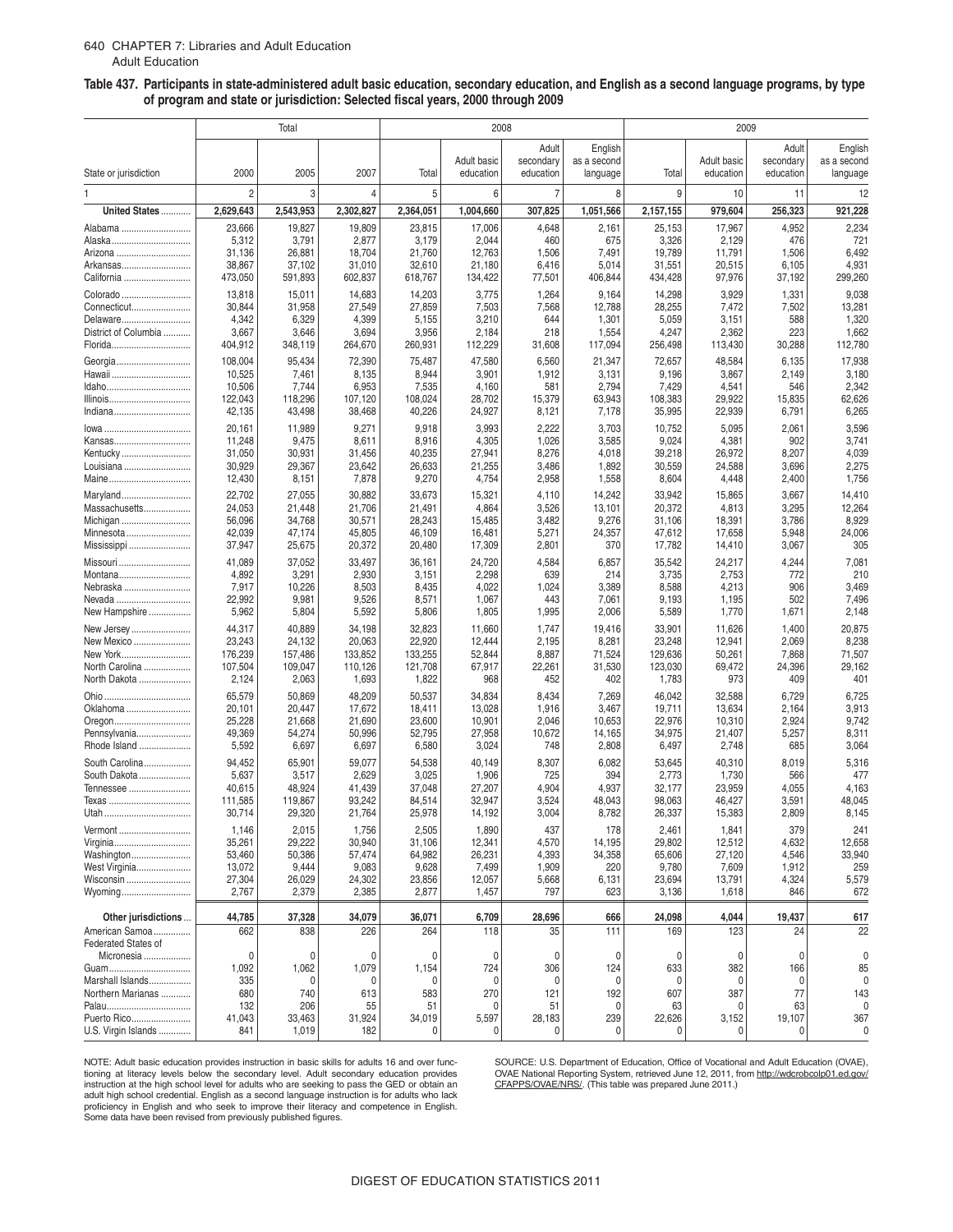#### **Table 438. Participation of employed persons, 17 years old and over, in career-related adult education during the previous 12 months, by selected characteristics of participants: 1995, 1999, and 2005**

|                                                                                                                                                                                                                                                                                                                       |                                                                                              | 1995                                                                                                                 |                                                                                  |                                                                                                                      |                                                                                                                           | 1999                                                                                                           |                                                                                                                            |                                                                                                                    |                                                                                                                  |                                                                                                                                    |                                                                                              |                                                                                                                      |                                                                                                |                                                                                                        | 2005                                                                                         |                                                                                                                      |                                                                                              |                                                                                                                      |                                                                                                               |                                                                                  |                                                                                                                      |                                                                  |
|-----------------------------------------------------------------------------------------------------------------------------------------------------------------------------------------------------------------------------------------------------------------------------------------------------------------------|----------------------------------------------------------------------------------------------|----------------------------------------------------------------------------------------------------------------------|----------------------------------------------------------------------------------|----------------------------------------------------------------------------------------------------------------------|---------------------------------------------------------------------------------------------------------------------------|----------------------------------------------------------------------------------------------------------------|----------------------------------------------------------------------------------------------------------------------------|--------------------------------------------------------------------------------------------------------------------|------------------------------------------------------------------------------------------------------------------|------------------------------------------------------------------------------------------------------------------------------------|----------------------------------------------------------------------------------------------|----------------------------------------------------------------------------------------------------------------------|------------------------------------------------------------------------------------------------|--------------------------------------------------------------------------------------------------------|----------------------------------------------------------------------------------------------|----------------------------------------------------------------------------------------------------------------------|----------------------------------------------------------------------------------------------|----------------------------------------------------------------------------------------------------------------------|---------------------------------------------------------------------------------------------------------------|----------------------------------------------------------------------------------|----------------------------------------------------------------------------------------------------------------------|------------------------------------------------------------------|
|                                                                                                                                                                                                                                                                                                                       |                                                                                              | Percent<br>of adults                                                                                                 |                                                                                  | Number of<br>career-or                                                                                               |                                                                                                                           | Percent of<br>adults                                                                                           |                                                                                                                            | Number of<br>career- or                                                                                            |                                                                                                                  |                                                                                                                                    |                                                                                              |                                                                                                                      |                                                                                                |                                                                                                        | Percent of adults participating                                                              |                                                                                                                      |                                                                                              |                                                                                                                      |                                                                                                               | Number of career- or<br>iob-related courses taken <sup>1</sup>                   |                                                                                                                      |                                                                  |
| Characteristic of<br>employed person                                                                                                                                                                                                                                                                                  |                                                                                              | participating in<br>career- or job-<br>related courses                                                               | per employed adult                                                               | iob-related<br>courses taken.                                                                                        |                                                                                                                           | participating<br>in career- or<br>job-related courses                                                          | per employed adult                                                                                                         | iob-related<br>courses taken                                                                                       |                                                                                                                  | Employed persons,<br>in thousands                                                                                                  | iob-related courses <sup>1</sup>                                                             | In career- or                                                                                                        |                                                                                                | In apprenticeship<br>programs                                                                          |                                                                                              | In personal<br>interest courses                                                                                      | In informal learning                                                                         | activities for<br>personal interest                                                                                  | In<br>thousands                                                                                               | Per employed adult                                                               |                                                                                                                      |                                                                  |
|                                                                                                                                                                                                                                                                                                                       |                                                                                              | $\overline{2}$                                                                                                       |                                                                                  | 3                                                                                                                    |                                                                                                                           |                                                                                                                |                                                                                                                            | 5                                                                                                                  |                                                                                                                  | F                                                                                                                                  |                                                                                              |                                                                                                                      |                                                                                                | $\mathsf{R}$                                                                                           |                                                                                              | 9                                                                                                                    |                                                                                              | 10                                                                                                                   | 11                                                                                                            |                                                                                  | 12                                                                                                                   |                                                                  |
| <b>Total</b>                                                                                                                                                                                                                                                                                                          | 31.1                                                                                         | (0.54)                                                                                                               | 0.8                                                                              | (0.02)                                                                                                               | 30.5                                                                                                                      | (1.14)                                                                                                         | 0.7                                                                                                                        | (0.03)                                                                                                             | 133,386                                                                                                          | (1,508.1)                                                                                                                          | 38.8                                                                                         | (0.83)                                                                                                               | 1.4                                                                                            | (0.24)                                                                                                 | 21.8                                                                                         | (0.94)                                                                                                               | 73.5                                                                                         | (1.01)                                                                                                               | 108.443                                                                                                       | 0.8                                                                              | (0.03)                                                                                                               |                                                                  |
| Sex<br>Female                                                                                                                                                                                                                                                                                                         | 29.0<br>33.4                                                                                 | (0.72)<br>(0.83)                                                                                                     | 0.7<br>0.9                                                                       | (0.02)<br>(0.03)                                                                                                     | 28.3<br>32.9                                                                                                              | (1.15)<br>(1.14)                                                                                               | 0.6<br>0.8                                                                                                                 | (0.03)<br>(0.03)                                                                                                   | 71,754<br>61.632                                                                                                 | (934.7)<br>(1.219.3)                                                                                                               | 31.7<br>47.1                                                                                 | (1.22)<br>(1.43)                                                                                                     | 2.0<br>0.8                                                                                     | (0.37)<br>(0.23)                                                                                       | 18.5<br>25.8                                                                                 | (1.30)<br>(1.23)                                                                                                     | 73.4<br>73.6                                                                                 | (1.52)<br>(1.37)                                                                                                     | 44,512<br>63.931                                                                                              | 0.6<br>1.0                                                                       | (0.03)<br>(0.05)                                                                                                     |                                                                  |
| Age<br>17 through 24 years old.<br>25 through 29 years old.<br>30 through 34 years old<br>35 through 39 years old.<br>40 through 44 years old.<br>45 through 49 years old<br>50 through 54 years old.<br>55 through 59 years old.<br>60 through 64 years old<br>65 years old and over<br>65 through 69<br>70 and over | 18.6<br>31.2<br>31.6<br>35.1<br>36.6<br>39.6<br>34.4<br>26.7<br>21.1<br>13.7<br>13.1<br>14.6 | (1.01)<br>(1.46)<br>(1.30)<br>(1.02)<br>(1.29)<br>(1.94)<br>(1.69)<br>(1.86)<br>(2.41)<br>(1.86)<br>(2.28)<br>(2.85) | 0.4<br>0.8<br>0.8<br>0.9<br>0.9<br>1.0<br>0.9<br>0.7<br>0.5<br>0.4<br>0.4<br>0.4 | (0.02)<br>(0.05)<br>(0.04)<br>(0.03)<br>(0.04)<br>(0.06)<br>(0.04)<br>(0.06)<br>(0.06)<br>(0.06)<br>(0.08)<br>(0.09) | 19.1<br>34.3<br>34.4<br>29.2<br>36.4<br>30.4<br>34.7<br>30.3<br>27.2<br>20.3<br>$\overline{\phantom{0}}$<br>$\frac{1}{2}$ | (1.91)<br>(2.44)<br>(2.50)<br>(2.15)<br>(2.44)<br>(2.42)<br>(2.57)<br>(2.83)<br>(3.80)<br>(4.21)<br>(t)<br>(t) | 0.4<br>0.8<br>0.8<br>0.7<br>0.8<br>0.7<br>0.8<br>0.6<br>0.7<br>0.4<br>$\overline{\phantom{0}}$<br>$\overline{\phantom{0}}$ | (0.06)<br>(0.08)<br>(0.08)<br>(0.07)<br>(0.07)<br>(0.06)<br>(0.07)<br>(0.08)<br>(0.15)<br>(0.08)<br>$(+)$<br>$(+)$ | 15.027<br>14.555<br>15,250<br>15.286<br>18,141<br>18,149<br>14.624<br>10.522<br>6,021<br>5.812<br>3,385<br>2,427 | (1.030.4)<br>(918.4)<br>(977.2)<br>(922.4)<br>(946.3)<br>(842.5)<br>(732.1)<br>(676.0)<br>(498.8)<br>(493.3)<br>(415.5)<br>(282.3) | 26.4<br>36.1<br>41.0<br>41.7<br>39.8<br>45.0<br>42.6<br>44.7<br>38.9<br>21.6<br>19.1<br>25.1 | (3.01)<br>(2.94)<br>(3.06)<br>(4.16)<br>(2.73)<br>(2.15)<br>(2.49)<br>(2.98)<br>(3.97)<br>(3.48)<br>(4.05)<br>(5.81) | 3.0<br>3.1<br>2.7 <sub>1</sub><br>1.0<br>$\pm$<br>0.7!<br>0.7 <sup>1</sup><br>ŧ<br>£<br>#<br># | (1.03)<br>(1.12)<br>(1.10)<br>(0.46)<br>(t)<br>(0.29)<br>(0.32)<br>(t)<br>(t)<br>$(+)$<br>$(+)$<br>(t) | 25.2<br>24.5<br>23.7<br>21.6<br>23.3<br>19.0<br>19.5<br>18.3<br>23.4<br>17.4<br>20.9<br>12.6 | (3.37)<br>(3.66)<br>(2.63)<br>(3.15)<br>(2.60)<br>(2.09)<br>(1.92)<br>(1.93)<br>(3.52)<br>(3.13)<br>(4.88)<br>(2.93) | 71.4<br>70.9<br>74.0<br>77.7<br>71.2<br>73.5<br>76.3<br>73.0<br>73.0<br>74.2<br>75.4<br>72.6 | (3.15)<br>(4.49)<br>(2.54)<br>(3.00)<br>(3.15)<br>(2.68)<br>(2.27)<br>(2.95)<br>(4.22)<br>(3.75)<br>(5.18)<br>(6.11) | 8.024<br>9.493<br>12,681<br>13,807<br>15,586<br>16,809<br>14.881<br>9.901<br>4,919<br>2.343<br>1,102<br>1,241 | 0.5<br>0.7<br>0.8<br>0.9<br>0.9<br>0.9<br>1.0<br>0.9<br>0.8<br>0.4<br>0.3<br>0.5 | (0.09)<br>(0.06)<br>(0.07)<br>(0.14)<br>(0.07)<br>(0.06)<br>(0.10)<br>(0.09)<br>(0.10)<br>(0.07)<br>(0.08)<br>(0.14) |                                                                  |
| Race/ethnicity<br>Black<br>Hispanic<br>Asian<br>Pacific Islander<br>Asian/Pacific Islander                                                                                                                                                                                                                            | 33.2<br>26.2<br>18.1<br>$\overline{\phantom{0}}$<br>$\overline{\phantom{0}}$<br>25.5         | (0.61)<br>(1.46)<br>(1.00)<br>(t)<br>(t)<br>(2.69)                                                                   | 0.8<br>0.7<br>0.4<br>0.6                                                         | (0.02)<br>(0.04)<br>(0.02)<br>(t)<br>$(+)$<br>(0.07)                                                                 | 32.8<br>28.1<br>16.4<br>$\overline{\phantom{0}}$<br>32.8                                                                  | (0.98)<br>(2.34)<br>(1.83)<br>(t)<br>(t)<br>(4.84)                                                             | 0.6<br>1.0<br>0.5<br>$\overline{\phantom{0}}$<br>$\overline{\phantom{0}}$<br>0.4                                           | (0.03)<br>(0.07)<br>(0.05)<br>$(+)$<br>$(+)$<br>(0.15)                                                             | 94.881<br>13.773<br>15,741<br>3,770<br>$\ddagger$<br>$\overline{\phantom{a}}$                                    | (1.538.6)<br>(533.2)<br>(681.1)<br>(520.7)<br>(t)<br>$(+)$                                                                         | 41.3<br>39.2<br>25.0<br>36.9<br>$\ddagger$<br>$\overline{\phantom{0}}$                       | (0.93)<br>(3.82)<br>(2.66)<br>(7.00)<br>(t)<br>(t)                                                                   | 1.2<br>1.7 <sub>1</sub><br>2.9<br>$\ddagger$<br>$\downarrow$                                   | (0.25)<br>(0.83)<br>(0.85)<br>(t)<br>(t)<br>(t)                                                        | 22.2<br>23.5<br>16.2<br>32.3<br>$\ddagger$                                                   | (1.11)<br>(3.04)<br>(2.31)<br>(7.26)<br>$(+)$<br>$(+)$                                                               | 75.3<br>66.9<br>65.8<br>81.1<br>$\overline{1}$<br>$\overline{\phantom{0}}$                   | (1.17)<br>(3.02)<br>(3.39)<br>(5.88)<br>$(+)$<br>(t)                                                                 | 82.511<br>10.311<br>8,786<br>2,207                                                                            | 0.9<br>0.7<br>0.6<br>0.6<br>$\ddagger$                                           | (0.03)<br>(0.11)<br>(0.11)<br>(0.12)<br>$(+)$<br>$(+)$                                                               |                                                                  |
| American Indian/Alaska<br>Native<br>Two or more races<br>Other races                                                                                                                                                                                                                                                  | 34.0<br>$\sim$<br>25.3                                                                       | (6.32)<br>$(+)$<br>(2.99)                                                                                            | 0.9<br>0.7                                                                       | (0.20)<br>(t)<br>(0.09)                                                                                              | 29.5<br>$\overline{\phantom{0}}$                                                                                          | (11.52)<br>(t)<br>(t)                                                                                          | 0.7<br>$\overline{\phantom{0}}$<br>-                                                                                       | (0.52)<br>$(+)$<br>(t)                                                                                             | 3,786                                                                                                            | $(+)$<br>(562.7)<br>$(+)$                                                                                                          | $\pm$<br>39.1<br>t                                                                           | $(+)$<br>(6.85)<br>(t)                                                                                               | $\ddagger$                                                                                     | (t)<br>$(+)$<br>$†$                                                                                    | 22.6                                                                                         | $(+)$<br>(6.34)<br>$(+)$                                                                                             | 77.6<br>+                                                                                    | (t)<br>(8.40)<br>(t)                                                                                                 | 3,083                                                                                                         | $\ddagger$<br>0.8<br>$\pm$                                                       | $(+)$<br>(0.15)<br>$(+)$                                                                                             |                                                                  |
| <b>Highest level of education</b><br>completed<br>Less than high school<br>completion.<br>8th grade or less                                                                                                                                                                                                           | 8.8<br>6.1                                                                                   | (1.05)<br>(2.00)                                                                                                     | 0.1<br>0.1                                                                       | (0.02)<br>(0.04)                                                                                                     | 7.9<br>$\overline{\phantom{0}}$                                                                                           | (2.29)<br>$(+)$                                                                                                | 0.4<br>$\overline{\phantom{0}}$                                                                                            | (0.05)<br>$(+)$                                                                                                    | 16,627<br>5,016                                                                                                  | (838.2)<br>(599.7)                                                                                                                 | 10.4<br>2.7                                                                                  | (2.11)<br>(1.12)                                                                                                     | 2.4!<br>$\ddagger$                                                                             | (0.90)<br>(t)                                                                                          | 8.8<br>3.8                                                                                   | (1.54)<br>(1.71)                                                                                                     | 57.0<br>46.7                                                                                 | (3.76)<br>(7.11)                                                                                                     | 2,592<br>197                                                                                                  | 0.2<br>$\pm$                                                                     | (0.03)<br>$(+)$                                                                                                      | CHAPTER<br>7                                                     |
| 9th through 12th grade,<br>no completion<br>High school completion<br>Some vocational/technical<br>Some college<br>Associate's degree<br>Bachelor's degree                                                                                                                                                            | 10.0<br>20.9<br>32.3<br>29.9<br>39.2<br>44.6                                                 | (1.27)<br>(0.79)<br>(2.50)<br>(0.91)<br>(1.58)<br>(1.33)                                                             | 0.2<br>0.4<br>0.8<br>0.7<br>1.0<br>1.2                                           | (0.02)<br>(0.02)<br>(0.07)<br>(0.03)<br>(0.05)<br>(0.04)                                                             | $\overline{\phantom{0}}$<br>21.4<br>28.7<br>29.0<br>39.7<br>43.8                                                          | (t)<br>(1.45)<br>(5.76)<br>(1.78)<br>(3.07)<br>(2.01)                                                          | $\overline{\phantom{0}}$<br>0.8<br>0.9<br>0.7<br>0.9<br>1.0                                                                | (t)<br>(0.03)<br>(0.17)<br>(0.06)<br>(0.09)<br>(0.06)                                                              | 11.610<br>34,121<br>3.744<br>24,479<br>9.943<br>26,475                                                           | (792.8)<br>(1, 147.2)<br>(393.1)<br>(1,067.7)<br>(730.7)<br>(902.7)                                                                | 13.7<br>24.7<br>48.2<br>39.9<br>50.4<br>53.1                                                 | (2.99)<br>(1.76)<br>(5.92)<br>(2.36)<br>(3.71)<br>(1.88)                                                             | t<br>1.3!<br>$\pm$<br>1.9<br>2.3<br>$\ddagger$                                                 | (t)<br>(0.46)<br>(t)<br>(0.69)<br>(0.84)<br>(t)                                                        | 11.0<br>17.1<br>25.5<br>25.2<br>19.1<br>29.0                                                 | (2.06)<br>(1.89)<br>(4.61)<br>(2.50)<br>(2.86)<br>(1.77)                                                             | 61.5<br>63.4<br>74.0<br>79.8<br>78.4<br>78.7                                                 | (4.05)<br>(2.55)<br>(5.54)<br>(2.04)<br>(3.88)<br>(1.94)                                                             | 2.396<br>16.640<br>3,802<br>18,437<br>14.224<br>28,099                                                        | 0.2<br>0.5<br>1.0<br>0.8<br>1.4<br>1.1                                           | (0.04)<br>(0.05)<br>(0.17)<br>(0.05)<br>(0.21)<br>(0.06)                                                             | Libraries<br>and                                                 |
| Some graduate work (or<br>No degree<br>Master's<br>Doctor's<br>Professional                                                                                                                                                                                                                                           | 50.2<br>44.3<br>50.5<br>40.4<br>67.6                                                         | (1.63)<br>(3.18)<br>(1.99)<br>(6.42)<br>(3.89)                                                                       | 1.4<br>1.2<br>1.4<br>1.0<br>2.0                                                  | (0.05)<br>(0.10)<br>(0.06)<br>(0.16)<br>(0.15)                                                                       | 46.8<br>54.2<br>45.3<br>34.4<br>67.6                                                                                      | (4.17)<br>(4.94)<br>(2.97)<br>(4.79)<br>(6.98)                                                                 | 1.2<br>1.2<br>1.1<br>0.7<br>1.9                                                                                            | (0.14)<br>(0.14)<br>(0.11)<br>(0.12)<br>(0.31)                                                                     | 17,998<br>2.125<br>11,330<br>1.600<br>2,943                                                                      | (735.4)<br>(227.9)<br>(614.7)<br>(227.2)<br>(382.7)                                                                                | 61.1<br>53.8<br>62.7<br>49.0<br>66.5                                                         | (2.16)<br>(5.79)<br>(2.98)<br>(5.80)<br>(6.39)                                                                       |                                                                                                | $†$<br>$(+)$<br>$(+)$<br>$(+)$<br>(t)                                                                  | 28.6<br>39.3<br>28.2<br>28.8<br>22.1                                                         | (2.01)<br>(6.05)<br>(2.27)<br>(4.76)<br>(5.05)                                                                       | 88.8<br>75.0<br>90.5<br>87.8<br>92.9                                                         | (1.16)<br>(5.64)<br>(1.40)<br>(4.35)<br>(2.21)                                                                       | 24,649<br>2,412<br>15,394<br>2.204<br>4,639                                                                   | 1.4<br>1.1<br>1.4<br>1.4<br>1.6                                                  | (0.07)<br>(0.16)<br>(0.09)<br>(0.36)<br>(0.21)                                                                       | Adult<br><b>Adult</b><br>Education<br>$\blacksquare$<br>ducation |

See notes at end of table.

CHAPTER 7: Libraries and Adult Education 641<br>Adult Education CHAPTER 7: Libraries and Adult Education 641 Adult Education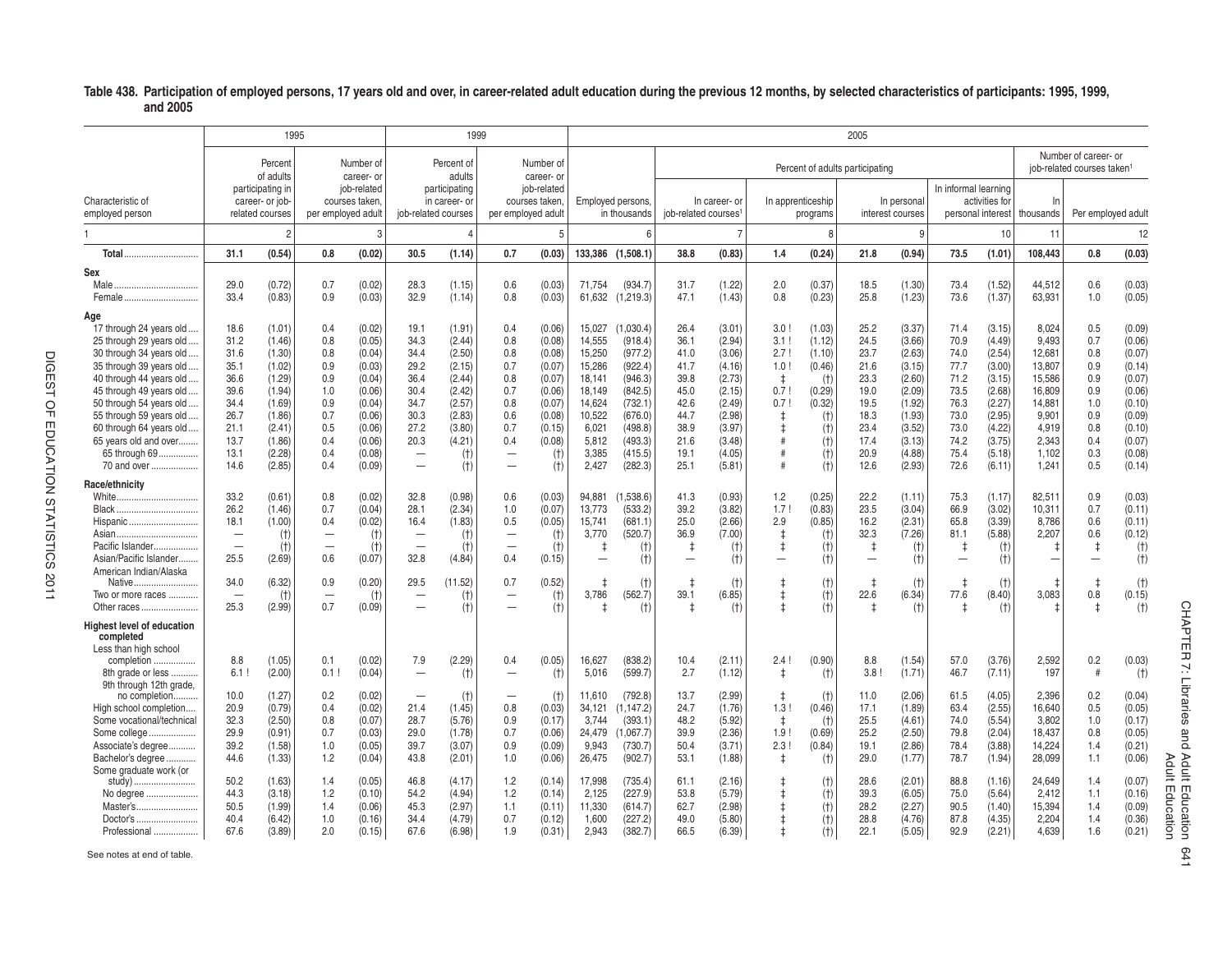#### **Table 438. Participation of employed persons, 17 years old and over, in career-related adult education during the previous 12 months, by selected characteristics of participants: 1995, 1999, and 2005—Continued**

|                                                                                                            |                      | 1995                                                                |                   |                                                                  |                      | 1999                                     |                    |                                             |                                             |                                   |                                  |                           |              |                               | 2005                            |                                 |                      |                                     |                  |                                                              |                         |
|------------------------------------------------------------------------------------------------------------|----------------------|---------------------------------------------------------------------|-------------------|------------------------------------------------------------------|----------------------|------------------------------------------|--------------------|---------------------------------------------|---------------------------------------------|-----------------------------------|----------------------------------|---------------------------|--------------|-------------------------------|---------------------------------|---------------------------------|----------------------|-------------------------------------|------------------|--------------------------------------------------------------|-------------------------|
|                                                                                                            |                      | Percent                                                             |                   | Number of                                                        |                      | Percent of                               |                    | Number of                                   |                                             |                                   |                                  |                           |              |                               |                                 |                                 |                      |                                     |                  | Number of career- or                                         |                         |
| Characteristic of<br>employed person                                                                       |                      | of adults<br>participating in<br>career- or job-<br>related courses |                   | career- or<br>iob-related<br>courses taken<br>per employed adult | job-related courses  | adults<br>participating<br>in career- or | per employed adult | career- or<br>job-related<br>courses taken. |                                             | Employed persons,<br>in thousands | job-related courses <sup>1</sup> | In career- or             |              | In apprenticeship<br>programs | Percent of adults participating | In personal<br>interest courses | In informal learning | activities for<br>personal interest | In<br>thousands  | job-related courses taken <sup>1</sup><br>Per employed adult |                         |
|                                                                                                            |                      | $\overline{c}$                                                      |                   | 3                                                                |                      |                                          |                    | 5                                           |                                             | 6                                 |                                  | $\overline{7}$            |              | 8                             |                                 | 9                               |                      | 10                                  | 11               |                                                              | 12                      |
| -ocale <sup>2</sup><br>City.<br>Suburban                                                                   |                      | (t)                                                                 |                   | (t)                                                              |                      | (t)                                      |                    | (t)                                         | 39.283<br>48.452                            | (1, 391.3)<br>(1.555.0)           | 39.6<br>41.1                     | (1.67)<br>(1.87)          | 2.2<br>1.2   | (0.60)<br>(0.32)              | 23.1<br>23.3                    | (1.43)<br>(1.38)                | 74.0<br>74.2         | (1.77)<br>(1.49)                    | 34,327<br>39.802 | 0.9<br>0.8                                                   | (0.05)<br>(0.04)        |
| Town<br>Rural                                                                                              |                      | $(+)$<br>(t)<br>(t)                                                 | -<br>-            | (t)<br>(t)<br>(t)                                                |                      | (t)<br>(t)<br>(t)                        | -<br>-             | (t)<br>(t)<br>(t)                           | 17,616<br>27.847                            | (1,060.7)<br>(885.2)              | 36.0<br>35.4                     | (2.64)<br>(2.14)          | - 1<br>1.4   | $(+)$<br>(0.58)               | 19.6<br>19.0                    | (2.83)<br>(2.19)                | 71.7<br>72.7         | (3.02)<br>(2.22)                    | 12,947<br>21,135 | 0.7<br>0.8                                                   | (0.07)<br>(0.06)        |
| Occupation<br>Executive, administrative.<br>or managerial                                                  |                      |                                                                     |                   |                                                                  |                      |                                          |                    |                                             |                                             |                                   |                                  |                           |              |                               |                                 |                                 |                      |                                     |                  |                                                              |                         |
| occupations<br>Engineers, surveyors, and                                                                   | 42.9                 | (1.49)                                                              | 1.2               | (0.05)                                                           | 40.6                 | (2.06)                                   | 1.0                | (0.07)                                      | 14.596                                      | (707.6)                           | 53.6                             | (2.79)                    |              | $(+)$                         | 29.5                            | (2.89)                          | 77.7                 | (2.87)                              | 16,567           | 1.1                                                          | (0.09)                  |
| architects<br>Natural scientists and<br>mathematicians.                                                    | 44.2<br>59.7         | (4.46)<br>(3.97)                                                    | 1.1<br>1.7        | (0.12)<br>(0.15)                                                 | 52.1<br>46.0         | (6.96)<br>(6.61)                         | 1.0<br>0.8         | (0.16)<br>(0.14)                            | 1,987<br>4,130                              | (244.9)<br>(445.4)                | 56.3<br>51.5                     | (5.68)<br>(5.64)          |              | (t)<br>$(+)$                  | 30.5<br>31.2                    | (6.36)<br>(4.83)                | 81.0<br>85.3         | (4.73)<br>(5.44)                    | 2,323<br>3,693   | 1.2<br>0.9                                                   | (0.16)<br>(0.11)        |
| Social scientists and<br>workers, religious<br>workers, and lawyers                                        | 59.5                 | (2.61)                                                              | 1.8               | (0.11)                                                           | 56.9                 | (5.66)                                   | 1.7                | (0.24)                                      | 4.697                                       | (480.9)                           | 66.8                             | (4.48)                    |              | $(+)$                         | 28.3                            | (3.81)                          | 88.6                 | (2.95)                              | 7,822            | 1.7                                                          | (0.29)                  |
| Teachers, elementary/<br>secondary                                                                         | 53.9                 | (2.23)                                                              | 1.5               | (0.08)                                                           | 52.1                 | (3.53)                                   | 1.2                | (0.11)                                      | 7,085                                       | (568.5)                           | 67.7                             | (4.16)                    |              | $(+)$                         | 31.5                            | (3.93)                          | 83.0                 | (2.79)                              | 12,233           | 1.7                                                          | (0.13)                  |
| Teachers, postsecondary<br>and counselors<br>librarians, and                                               |                      |                                                                     |                   |                                                                  |                      |                                          |                    |                                             |                                             |                                   |                                  |                           |              |                               |                                 |                                 |                      |                                     |                  |                                                              |                         |
| archivists<br>Health diagnosing and                                                                        | 41.6                 | (4.57)                                                              | 1.0               | (0.15)                                                           | 35.6                 | (5.85)                                   | 0.7                | (0.14)                                      | 2,393                                       | (420.9)                           | 53.1                             | (8.63)                    |              | (t)                           | 17.7                            | (4.91)                          | 90.9                 | (3.97)                              | 2,122            | 0.9                                                          | (0.09)                  |
| treating practitioners<br>Registered nurses.<br>pharmacists,<br>dieticians, therapists,<br>and physician's | 68.6                 | (5.85)                                                              | 2.0               | (0.23)                                                           | 65.2                 | (11.99)                                  | 1.5                | (0.50)                                      | 978                                         | (208.8)                           | 78.9                             | (7.10)                    |              | $(+)$                         | 27.4                            | (9.60)                          | 86.6                 | (5.37)                              | 1.951            | 2.0                                                          | (0.25)                  |
| assistants.<br>Writers, artists, enter-                                                                    | 72.8                 | (3.02)                                                              | 2.2               | (0.14)                                                           | 72.2                 | (5.04)                                   | 1.8                | (0.21)                                      | 2,794                                       | (238.8)                           | 79.7                             | (4.60)                    |              | (t)                           | 29.4                            | (4.17)                          | 84.3                 | (3.70)                              | 4,984            | 1.8                                                          | (0.15)                  |
| tainers, and athletes<br>Health technologists and                                                          | 23.4                 | (2.89)                                                              | 0.5               | (0.07)                                                           | 30.6                 | (6.21)                                   | 0.6                | (0.18)                                      | 2,969                                       | (405.2)                           | 29.9                             | (5.69)                    |              | $(+)$                         | 31.8                            | (6.15)                          | 88.9                 | (4.39)                              | 1,865            | 0.6                                                          | (0.15)                  |
| technicians.<br>Technologists and<br>technicians, except                                                   | 50.0                 | (4.08)                                                              | 1.4               | (0.12)                                                           | 41.8                 | (6.00)                                   | 1.0                | (0.19)                                      | 3,060                                       | (436.7)                           | 70.6                             | (7.31)                    | 2.0          | (1.50)                        | 27.8                            | (6.48)                          | 77.5                 | (6.40)                              | 4,473            | 1.5                                                          | (0.18)                  |
| health<br>Marketing and sales<br>occupations.                                                              | 43.8<br>25.2         | (2.67)<br>(1.26)                                                    | 1.1<br>0.6        | (0.10)<br>(0.03)                                                 | 37.6<br>21.1         | (4.87)<br>(2.27)                         | 1.0<br>0.4         | (0.15)<br>(0.06)                            | 1,774<br>14,845                             | (336.5)<br>(971.9)                | 29.4<br>32.3                     | (8.10)<br>(3.17)          |              | (t)<br>(t)                    | 5.3<br>20.8                     | (2.02)<br>(2.64)                | 75.2<br>70.5         | (8.98)<br>(3.53)                    | 1,015<br>7,724   | 0.6<br>0.5                                                   | (0.17)<br>(0.05)        |
| Administrative support<br>occupations, including<br>clerical.                                              | 30.8                 | (1.15)                                                              | 0.7               | (0.03)                                                           | 27.4                 | (2.02)                                   | 0.6                | (0.05)                                      | 21.167                                      | (1, 179.4)                        | 36.1                             | (2.95)                    | 0.8          | (0.40)                        | 28.2                            | (2.28)                          | 72.9                 | (2.37)                              | 15.443           | 0.7                                                          | (0.10)                  |
| Service occupations<br>Agriculture, forestry, and                                                          | 22.6                 | (1.25)                                                              | 0.6               | (0.04)                                                           | 21.0                 | (2.15)                                   | 0.5                | (0.07)                                      | 17,180                                      | (1,033.7)                         | 33.7                             | (3.13)                    | 1.1          | (0.36)                        | 16.2                            | (2.31)                          | 69.0                 | (2.74)                              | 13,029           | 0.8                                                          | (0.10)                  |
| fishing occupations<br>Mechanics and repairers<br>Construction and extrac-                                 | 12.4<br>29.1         | (2.47)<br>(2.62)                                                    | 0.3<br>0.7        | (0.07)<br>(0.08)                                                 | 12.2<br>15.0         | (4.09)<br>(3.40)                         | 0.2<br>0.3         | (0.07)<br>(0.09)                            | 2.522<br>5,241                              | (423.8)<br>(521.6)                | 22.4<br>28.3                     | (7.61)<br>(4.47)          | $4.0$ !      | (t)<br>(1.44)                 | 23.0<br>12.6                    | (11.03)<br>(3.24)               | 62.9<br>69.3         | (11.04)<br>(4.36)                   | 960<br>2,669     | 0.4<br>0.5                                                   | (0.12)<br>(0.09)        |
| tive occupations<br>Precision production <sup>3</sup><br>Production workers.                               | 18.6<br>25.6<br>14.8 | (2.33)<br>(4.04)<br>(1.13)                                          | 0.3<br>0.6<br>0.3 | (0.04)<br>(0.12)<br>(0.02)                                       | 13.2<br>18.3<br>23.0 | (3.16)<br>(6.52)<br>(3.17)               | 0.2<br>0.4<br>0.5  | (0.06)<br>(0.12)<br>(0.08)                  | 6,827<br>10,483<br>$\overline{\phantom{a}}$ | (647.1)<br>(839.3)<br>(t)         | 12.4<br>23.5                     | (3.04)<br>(3.79)<br>$(+)$ | 5.3<br>$\pm$ | (2.26)<br>(t)<br>$(+)$        | 7.8<br>14.0                     | (1.88)<br>(3.34)<br>$(+)$       | 69.0<br>64.9         | (5.25)<br>(3.74)<br>(t)             | 2,323<br>4,904   | 0.3<br>0.5                                                   | (0.13)<br>(0.07)<br>(t) |

See notes at end of table.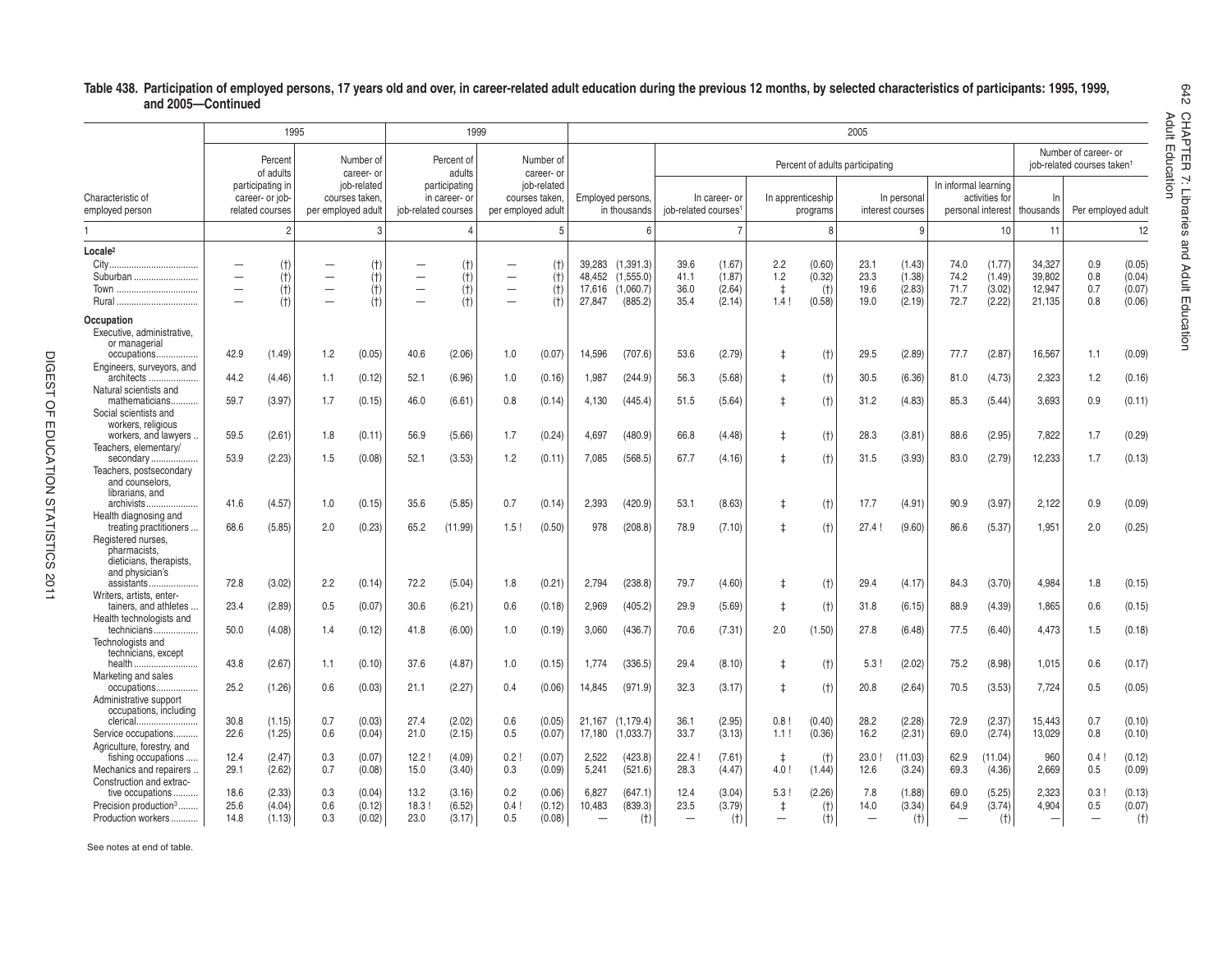#### Table 438. Participation of employed persons, 17 years old and over, in career-related adult education during the previous 12 months, by selected characteristics of participants: 1995, 1999, **and 2005—Continued**

|                                                                 |              | 1995                                                   |                    |                               |                     | 1999                           |                          |                               |                                 |                    |                                  |                  |     |                               | 2005                            |                                 |                      |                                     |                |                                                                |                  |  |
|-----------------------------------------------------------------|--------------|--------------------------------------------------------|--------------------|-------------------------------|---------------------|--------------------------------|--------------------------|-------------------------------|---------------------------------|--------------------|----------------------------------|------------------|-----|-------------------------------|---------------------------------|---------------------------------|----------------------|-------------------------------------|----------------|----------------------------------------------------------------|------------------|--|
|                                                                 |              | Percent<br>of adults                                   |                    | Number of<br>career- or       |                     | Percent of<br>adults           |                          | Number of<br>career- or       |                                 |                    |                                  |                  |     |                               | Percent of adults participating |                                 |                      |                                     |                | Number of career- or<br>job-related courses taken <sup>1</sup> |                  |  |
| Characteristic of<br>employed person                            |              | participating in<br>career- or job-<br>related courses | per employed adult | job-related<br>courses taken. | job-related courses | participating<br>in career- or | per employed adult       | job-related<br>courses taken, | Employed persons,               | in thousands       | job-related courses <sup>1</sup> | In career- or    |     | In apprenticeship<br>programs |                                 | In personal<br>interest courses | In informal learning | activities for<br>personal interest | thousands      | Per employed adult                                             |                  |  |
|                                                                 |              |                                                        |                    |                               |                     |                                |                          |                               |                                 |                    |                                  |                  |     |                               |                                 |                                 |                      |                                     | 11             |                                                                | 12               |  |
| Transportation and<br>material moving<br>Handlers, equipment    | 15.8         | (1.83)                                                 | 0.3                | (0.04)                        | 18.4                | (3.62)                         | 0.3                      | (0.06)                        | 7,858                           | (742.5)            | 15.2                             | (2.81)           | 3.4 | (1.77)                        | 10.5                            | (3.10)                          | 62.5                 | (5.32)                              | 1,935          | 0.2                                                            | (0.05)           |  |
| cleaners, helpers, and<br>laborers<br>Miscellaneous occupations | 11.7<br>38.8 | (2.77)<br>(3.50)                                       | 0.2<br>1.0         | (0.06)<br>(0.11)              | 14.2                | (t)<br>(4.62)                  | 0.3                      | $(+)$<br>(0.08)               | $\overline{\phantom{m}}$<br>801 | (t)<br>189.4       | —<br>17.2                        | (t)<br>(6.87)    |     | (t)<br>(t)                    | -<br>8.7                        | (t)<br>(4.31)                   | 48.3                 | (t)<br>(13.96)                      | 409            |                                                                | (t)              |  |
| Annual household income                                         |              |                                                        |                    |                               |                     |                                |                          |                               |                                 |                    |                                  |                  |     |                               |                                 |                                 |                      |                                     |                |                                                                |                  |  |
| \$10,000 or less                                                | 12.6         | (1.31)                                                 | 0.2                | (0.03)                        | 9.5                 | (3.09)                         | 0.2                      | (0.05)                        | 4,425                           | (444.8)            | 16.7                             | (4.35)           |     | (t)                           | 26.2                            | (7.96)                          | 69.7                 | (5.72)                              | 1,556          | 0.4                                                            | (0.12)           |  |
| \$5.000 or less                                                 | 8.7          | (1.91)                                                 | 0.1                | (0.03)                        | —                   |                                | -                        |                               | 1,635                           | (252.7)            | 19.1                             | (6.52)           |     | (t)                           | 22.9                            | (7.91)                          | 60.9                 | (8.84)                              | 850            |                                                                |                  |  |
| \$5,001 to \$10,000                                             | 15.1         | (1.62)                                                 | 0.3                | (0.04)                        | —                   |                                | $\overline{\phantom{m}}$ |                               | 2,79                            | (454.1)            | 15.3                             | (5.68)           |     | (t)                           | 28.1                            | (12.27)                         | 74.8                 | (6.88)                              | 706            | 0.3                                                            | (0.10)           |  |
| \$10,001 to \$15,000.                                           | 15.1         | (1.71)                                                 | 0.4                | (0.04)                        | 8.3                 | (1.88)                         | 0.1                      | (0.03)                        | 4,814                           | (633.4)            | 22.2                             | (5.77)           |     | $(+)$                         | 17.3                            | (5.25)                          | 64.5                 | (7.57)                              | 2.189          | 0.5                                                            | (0.12)           |  |
| \$15,001 to \$20,000                                            | 20.1         | (1.36)                                                 | 0.4                | (0.03)                        | 16.3                | (2.75)                         | 0.3                      | (0.05)                        | 4,515                           | (398.8)            | 18.2                             | (3.09)           | 5.7 | (2.71)                        | 11.5                            | (1.96)                          | 60.4                 | (5.11)                              | 1,322          | 0.3                                                            | (0.05)           |  |
| \$20,001 to \$25,000<br>\$25,001 to \$30,000                    | 20.4<br>24.7 | (1.52)<br>(1.34)                                       | 0.5<br>0.5         | (0.05)<br>(0.03)              | 18.8<br>22.2        | (2.79)<br>(2.73)               | 0.4<br>0.5               | (0.08)<br>(0.07)              | 5,593<br>7,444                  | (490.2)<br>(680.4) | 23.8<br>31.4                     | (4.02)<br>(4.88) | 1.1 | (0.51)<br>$(+)$               | 13.3<br>16.7                    | (3.21)<br>(3.77)                | 71.5<br>73.5         | (4.11)<br>(3.91)                    | 2,817<br>4,322 | 0.5<br>0.6                                                     | (0.10)<br>(0.11) |  |
| \$30,001 to \$40,000                                            | 30.2         | (1.13)                                                 | 0.8                | (0.03)                        | 26.6                | (2.82)                         | 0.6                      | (0.07)                        | 13,123                          | (928.5)            | 35.1                             | (3.45)           | 1.5 | (0.65)                        | 21.7                            | (3.71)                          | 69.                  | (3.55)                              | 8.224          | 0.6                                                            | (0.06)           |  |
| \$40,001 to \$50,000                                            | 34.7         | (1.30)                                                 | 0.8                | (0.04)                        | 32.3                | (2.34)                         | 0.7                      | (0.07)                        | 13,647                          | (1,058.4)          | 31.5                             | (3.01)           | 1.8 | (0.72)                        | 20.1                            | (3.32)                          | 73.5                 | (2.78)                              | 10,072         | 0.7                                                            | (0.10)           |  |
| \$50,001 to \$75,000                                            | 40.0         | (1.18)                                                 | 1.0                | (0.04)                        | 36.6                | (1.86)                         | 0.9                      | (0.06)                        | 33,665                          | (1,430.4)          | 42.7                             | (1.80)           | 1.2 | (0.51)                        | 20.9                            | (2.10)                          | 71.3                 | (2.55)                              | 28,991         | 0.9                                                            | (0.06)           |  |
| More than \$75,000                                              | 45.2         | (1.40)                                                 | 1.3                | (0.04)                        | 42.5                | (1.79)                         |                          | (0.06)                        | 46,160                          | (1,263.3)          | 48.1                             | (1.57)           | 1.3 | (0.39)                        | 26.0                            | (1.37)                          | 79.2                 | (1.55)                              | 48.951         |                                                                | (0.05)           |  |

DIGEST OF EDUCATION STATISTICS 2011

DIGEST OF EDUCATION STATISTICS 2011

—Not available. †Not applicable.

#Rounds to zero.

!Interpret data with caution. The coefficient of variation (CV) for this estimate is 30 percent or greater.<br>‡Reporting standards not met. The coefficient of variation (CV) for this estimate is 50 percent or greater.

<sup>1</sup>The 2005 estimates on participation in career- or job-related courses were based on responses to multiple questions. Specifically, respondents were first asked what courses they had taken, and then whether each course was career- or job-related. In contrast, 1995 and 1999 respondents were asked a single, general question about whether they had participated in any career- or job-related courses. Therefore, 2005 results may not be comparable to results from the earlier years.

2Detail may not sum to totals due to missing locale information. 3For 2005, figures include "Production workers" occupations data.

NOTE: Data do not include persons enrolled in high school or below. Race categories exclude persons of Hispanic ethnicity. Detail may not sum to totals because of rounding. Standard errors appear in parentheses.

SOURCE: U.S. Department of Education, National Center for Education Statistics, Adult Education Survey (AE-NHES:1995, AE-NHES:1999, and AE-NHES:2005) of the National Household Education Surveys Program. (This table was prepared October 2010.)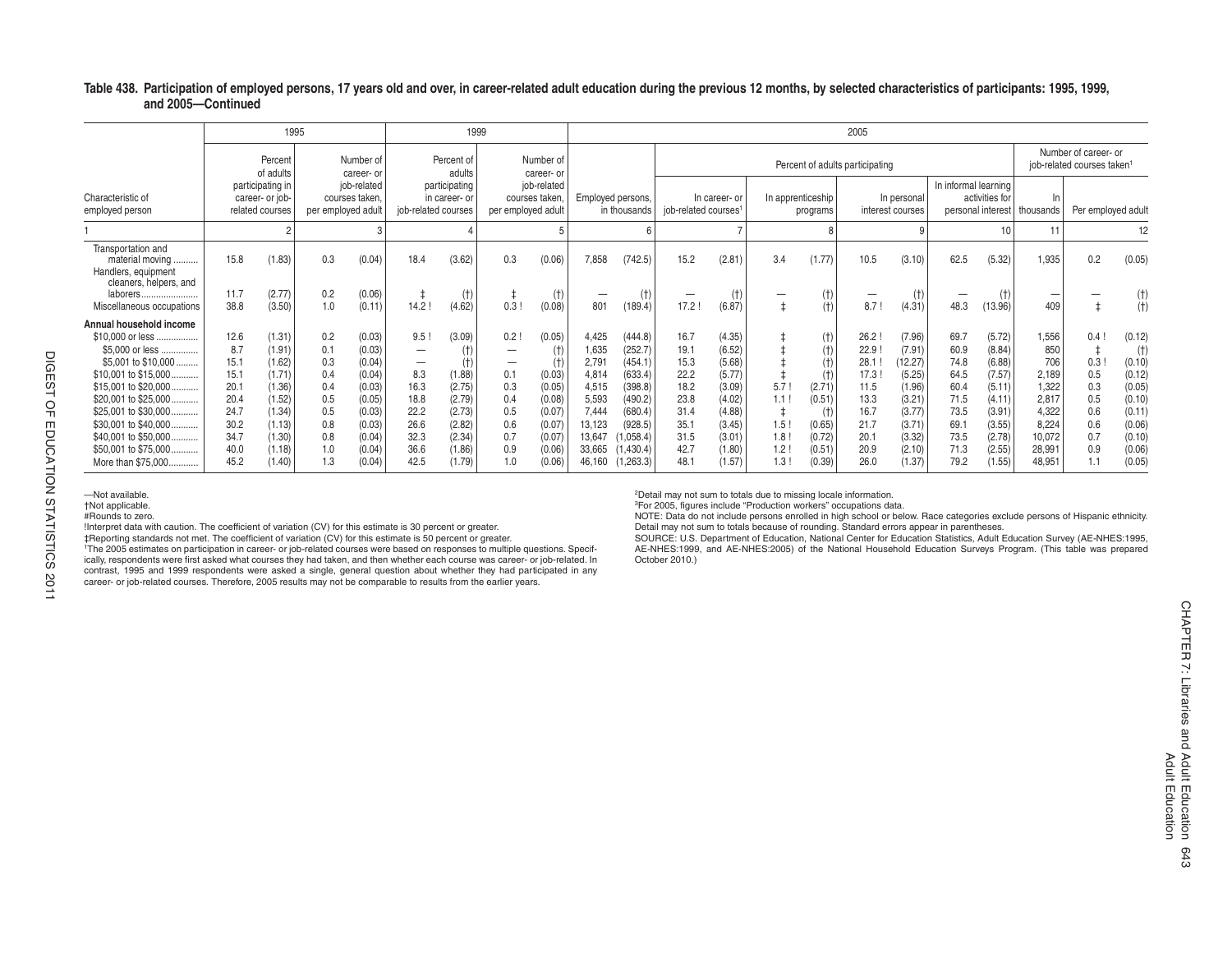### **Table 439. Participation rate of persons, 17 years old and over, in adult education during the previous 12 months, by selected characteristics of participants: Selected years, 1991 through 2005**

|                                                                                                                                                                       |                                                                                                                                                                      |                                                                                                              |                                                                                              |                                                                                                                      | Percent taking any program, class, or course                                                 |                                                                                                                      |                                                                                              |                                                                                                                      |                                                                                              |                                                                                                                      |                                                       |                                                                                                                      |                                                 |                                                                                                                                              |                                                                           |                                                                                                                    |                                                                                             |                                                                                                                      | Percent taking specific programs, classes, or courses, 2005 |                                                                                  |                                                                                             |                                                                                                                      |                                                                                              |                                                                                                                      | ault E<br>HAPTE                            |
|-----------------------------------------------------------------------------------------------------------------------------------------------------------------------|----------------------------------------------------------------------------------------------------------------------------------------------------------------------|--------------------------------------------------------------------------------------------------------------|----------------------------------------------------------------------------------------------|----------------------------------------------------------------------------------------------------------------------|----------------------------------------------------------------------------------------------|----------------------------------------------------------------------------------------------------------------------|----------------------------------------------------------------------------------------------|----------------------------------------------------------------------------------------------------------------------|----------------------------------------------------------------------------------------------|----------------------------------------------------------------------------------------------------------------------|-------------------------------------------------------|----------------------------------------------------------------------------------------------------------------------|-------------------------------------------------|----------------------------------------------------------------------------------------------------------------------------------------------|---------------------------------------------------------------------------|--------------------------------------------------------------------------------------------------------------------|---------------------------------------------------------------------------------------------|----------------------------------------------------------------------------------------------------------------------|-------------------------------------------------------------|----------------------------------------------------------------------------------|---------------------------------------------------------------------------------------------|----------------------------------------------------------------------------------------------------------------------|----------------------------------------------------------------------------------------------|----------------------------------------------------------------------------------------------------------------------|--------------------------------------------|
| Characteristic of participant                                                                                                                                         |                                                                                                                                                                      | 1991                                                                                                         |                                                                                              | 1995                                                                                                                 |                                                                                              | 1999                                                                                                                 |                                                                                              | 2001                                                                                                                 |                                                                                              | 2005                                                                                                                 |                                                       | Basic skills/<br>General<br>Educational<br>Development<br>(GED) classes                                              | second language                                 | English as a<br>(ESL) classes                                                                                                                |                                                                           | Part-time post-<br>secondary<br>education                                                                          |                                                                                             | Career- or job-<br>related courses                                                                                   |                                                             | Apprenticeship<br>programs                                                       | Personal-interest                                                                           | courses                                                                                                              | informal learning                                                                            | Percent doing<br>activities for<br>personal<br>interest. 2005                                                        | duc<br>$\mathbb{D}$<br>ation<br>Ņ<br>Libra |
|                                                                                                                                                                       |                                                                                                                                                                      | $\mathcal{P}$                                                                                                |                                                                                              | 3                                                                                                                    |                                                                                              |                                                                                                                      |                                                                                              | 5                                                                                                                    |                                                                                              | 6                                                                                                                    |                                                       |                                                                                                                      |                                                 |                                                                                                                                              |                                                                           | 9                                                                                                                  |                                                                                             | 10                                                                                                                   |                                                             | 11                                                                               |                                                                                             | 12                                                                                                                   |                                                                                              | 13                                                                                                                   | iries                                      |
|                                                                                                                                                                       | 33.0                                                                                                                                                                 | (0.68)                                                                                                       | 40.2                                                                                         | (0.48)                                                                                                               | 44.5                                                                                         | (0.77)                                                                                                               | 46.4                                                                                         | (0.55)                                                                                                               | 44.4                                                                                         | (0.74)                                                                                                               | 1.3                                                   | (0.22)                                                                                                               | 0.9                                             | (0.17)                                                                                                                                       | 5.0                                                                       | (0.29)                                                                                                             | 27.0                                                                                        | (0.63)                                                                                                               | 1.2                                                         | (0.18)                                                                           | 21.4                                                                                        | (0.71)                                                                                                               | 70.5                                                                                         | (0.79)                                                                                                               | and                                        |
| Sex                                                                                                                                                                   | 32.6<br>33.2                                                                                                                                                         | (1.09)<br>(0.97)                                                                                             | 38.2<br>42.1                                                                                 | (0.65)<br>(0.59)                                                                                                     | 41.7<br>47.1                                                                                 | (1.15)<br>(1.02)                                                                                                     | 43.1<br>49.5                                                                                 | (0.83)<br>(0.78)                                                                                                     | 41.0<br>47.5                                                                                 | (1.20)<br>(1.01)                                                                                                     | 1.4<br>1.2                                            | (0.41)<br>(0.19)                                                                                                     | 0.9<br>0.9                                      | (0.29)<br>(0.15)                                                                                                                             | 5.0<br>5.1                                                                | (0.44)<br>(0.37)                                                                                                   | 24.5<br>29.2                                                                                | (0.99)<br>(0.95)                                                                                                     | 1.7<br>0.7                                                  | (0.31)<br>(0.15)                                                                 | 18.3<br>24.2                                                                                | (1.08)<br>(0.88)                                                                                                     | 70.8<br>70.2                                                                                 | (1.10)<br>(1.03)                                                                                                     | Adult                                      |
| Aqe<br>17 to 24 years old                                                                                                                                             | 37.8<br>40.0<br>37.6<br>42.1<br>49.2<br>40.0<br>26.8<br>29.0<br>17.4<br>14.2<br>8.6                                                                                  | (1.46)<br>(2.33)<br>(2.88)<br>(2.71)<br>(3.28)<br>(2.43)<br>(3.31)<br>(3.74)<br>(1.90)<br>(2.97)<br>(1.25)   | 47.0<br>49.6<br>47.3<br>47.7<br>50.9<br>48.7<br>42.5<br>32.2<br>23.7<br>18.1<br>13.8         | (1.12)<br>(1.31)<br>(1.41)<br>(1.15)<br>(1.15)<br>1.66<br>(1.38)<br>(1.66)<br>(1.89)<br>(1.46)<br>(1.09)             | 49.9<br>56.5<br>56.2<br>50.1<br>50.5<br>49.8<br>47.2<br>38.0<br>31.4<br>25.4<br>15.0         | (2.34)<br>(2.53)<br>(2.57)<br>(2.43)<br>(2.43)<br>(2.69)<br>(2.51)<br>(2.60)<br>(2.83)<br>(2.54)<br>(1.38)           | 52.8<br>52.9<br>53.7<br>54.0<br>53.5<br>55.4<br>51.1<br>44.1<br>30.8<br>20.5<br>21.7         | (2.04)<br>(2.60)<br>(2.18)<br>(1.71)<br>(1.88)<br>(2.02)<br>(2.22)<br>(1.98)<br>(2.18)<br>(1.74)<br>(1.37)           | 52.8<br>51.6<br>52.7<br>48.6<br>48.9<br>49.0<br>46.6<br>42.2<br>37.9<br>26.2<br>21.5         | (2.79)<br>(3.82)<br>(2.52)<br>(3.21)<br>(2.43)<br>(2.09)<br>(2.36)<br>(2.78)<br>(3.00)<br>(2.67)<br>(1.44)           | 6.0<br>1.8<br>1.9!<br>0.4!<br>0.8!<br>ŧ<br>$\ddagger$ | (1.48)<br>(0.48)<br>(0.66)<br>(0.16)<br>(0.31)<br>(t)<br>(t)<br>(t)<br>$^{(+)}$<br>$†$                               | 1.7!<br>3.3!<br>1.6<br>0.7<br>0.6<br>0.6<br>0.3 | (0.61)<br>(1.48)<br>(0.64)<br>(0.26)<br>(0.23)<br>(0.25)<br>(0.15)<br>$\binom{+}{+}$<br>$\begin{array}{c} (\dagger) \ (\dagger) \end{array}$ | 11.5<br>9.1<br>8.4<br>6.1<br>4.7<br>3.2<br>4.5<br>1.9<br>0.9<br>0.5!<br>ŧ | (1.34)<br>(1.50)<br>(1.28)<br>(0.90)<br>(0.77)<br>(0.48)<br>(0.75)<br>(0.43)<br>(0.36)<br>(0.22)<br>(t)            | 21.3<br>29.5<br>33.8<br>32.6<br>34.8<br>37.7<br>35.2<br>31.9<br>20.9<br>8.1<br>4.0          | (2.22)<br>(2.48)<br>(2.71<br>(3.29)<br>(2.30)<br>(1.83)<br>(2.25)<br>(2.39)<br>(2.07)<br>(1.36)<br>(0.78)            | 2.7<br>3.2<br>2.5<br>0.9!<br>0.9!<br>0.5!<br>0.6!<br>t<br>ŧ | (0.76)<br>(1.06)<br>(0.89)<br>(0.36)<br>(0.42)<br>(0.23)<br>(0.28)<br>(t)<br>(t) | 26.3<br>20.9<br>23.2<br>20.7<br>23.4<br>19.3<br>20.3<br>18.0<br>24.1<br>20.9<br>17.9        | (2.60)<br>(2.78)<br>(2.23)<br>(2.67)<br>(2.29)<br>(1.88)<br>(1.64)<br>(1.63)<br>(2.40)<br>(2.41)<br>(1.33)           | 69.2<br>66.8<br>73.8<br>75.5<br>71.5<br>71.6<br>75.6<br>69.5<br>71.4<br>67.6<br>62.9         | (2.54)<br>(3.75)<br>(2.22)<br>(2.69)<br>(2.62)<br>(2.52)<br>(1.89)<br>(2.56)<br>(3.04)<br>(2.52)<br>(1.82)           | $\Box$<br>ducation                         |
| Racial/ethnic group<br>Asian/Pacific Islander<br>American Indian/Alaska Native                                                                                        | 34.1<br>25.9<br>31.4<br>$\overline{\phantom{a}}$<br>$\overline{\phantom{0}}$<br>35.9<br>29.3!<br>$\overline{\phantom{0}}$                                            | (0.82)<br>(2.23)<br>(2.63)<br>$\binom{+}{+}$<br>(5.55)<br>(11.55)<br>(t)                                     | 41.5<br>37.0<br>33.7<br>39.7<br>38.8<br>$\overline{\phantom{0}}$                             | (0.54)<br>(1.45)<br>(1.18)<br>(2.92)<br>(4.85)<br>$(+)$                                                              | 44.4<br>46.3<br>41.3<br>51.1<br>36.3                                                         | (0.89)<br>(2.30)<br>(2.51)<br>(4.63)<br>(9.16)<br>$(+)$                                                              | 47.4<br>43.3<br>41.7<br>$\overline{\phantom{0}}$<br>49.5<br>50.2<br>$\overline{\phantom{m}}$ | (0.59)<br>(1.50)<br>(2.28)<br>(t)<br>Ì.<br>(3.81)<br>(8.28)<br>(t)                                                   | 45.6<br>46.4<br>37.8<br>48.3<br>36.3<br>39.4                                                 | (0.84)<br>(2.81)<br>(2.43)<br>(5.39)<br>$^{(+)}$<br>(10.17)<br>(4.94)                                                | 0.9<br>1.9<br>2.6<br>5.1!                             | (0.23)<br>(0.49)<br>(0.72)<br>$^{(+)}$<br>(†<br>$^{(+)}$<br>(2.17)                                                   | 0.2<br>$\pm$<br>5.6<br>2.6                      | (0.08)<br>(t)<br>(1.22)<br>(1.03)<br>(†<br>$(+)$<br>$\begin{pmatrix} 1 \\ 1 \end{pmatrix}$                                                   | 4.9<br>5.4<br>5.7<br>7.6<br>4.4<br>3.2!                                   | (0.35)<br>(0.97)<br>(1.55)<br>(2.62)<br>$(+)$<br>(1.82)<br>(1.07)                                                  | 29.1<br>27.0<br>16.9<br>27.2<br>23.0<br>23.8                                                | (0.70)<br>(2.53)<br>(1.72)<br>(4.70)<br>(†<br>(t)<br>(8.51)<br>(4.06)                                                | 0.9<br>1.5!<br>2.2<br>1.3!                                  | (0.17)<br>(0.73)<br>(0.63)<br>(0.59)                                             | 22.1<br>23.7<br>15.4<br>26.5<br>13.0!<br>21.0                                               | (0.87)<br>(2.11)<br>(1.75)<br>(5.06)<br>$(+)$<br>(6.16)<br>(4.13)                                                    | 73.0<br>65.3<br>57.5<br>81.1<br>70.6<br>77.6                                                 | (0.92)<br>(2.02)<br>(2.86)<br>(4.10)<br>(t)<br>$^{(+)}$<br>(9.18)<br>(5.28)                                          |                                            |
| Highest level of education completed<br>9th through 12th grade, no completion<br>High school completion<br>Some vocational/technical<br>Some graduate work (or study) | 7.7<br>15.8<br>24.1<br>34.2<br>41.4<br>49.2<br>51.1<br>55.1<br>$\overline{\phantom{a}}$<br>$\qquad \qquad -$<br>$\overline{\phantom{0}}$<br>$\overline{\phantom{0}}$ | (1.44)<br>(2.25)<br>(1.10)<br>(3.80)<br>(1.67)<br>(5.82)<br>(2.46)<br>(2.90)<br>$\binom{+}{+}$<br>(t)<br>(t) | 10.0<br>20.2<br>30.7<br>41.9<br>49.3<br>56.1<br>56.9<br>59.9<br>62.2<br>59.1<br>54.0<br>65.9 | (1.10)<br>(1.38)<br>(0.84)<br>(2.16)<br>(0.92)<br>(1.85)<br>(1.20)<br>(1.55)<br>(2.67)<br>(1.88)<br>(6.99)<br>(3.91) | 14.7<br>25.6<br>34.8<br>41.1<br>51.1<br>56.6<br>60.3<br>63.6<br>64.7<br>65.7<br>53.1<br>72.5 | (2.92)<br>(2.55)<br>(1.37)<br>(3.97)<br>(1.76)<br>(2.93)<br>(1.84)<br>(1.96)<br>(4.39)<br>(2.64)<br>(4.73)<br>(5.75) | 19.7<br>25.5<br>33.9<br>50.7<br>57.4<br>62.5<br>64.5<br>68.9<br>64.2<br>70.7<br>63.7<br>72.8 | (2.84)<br>(1.53)<br>(1.07)<br>(3.51)<br>(1.29)<br>(2.15)<br>(1.39)<br>(1.64)<br>(3.54)<br>(2.10)<br>(3.98)<br>(3.79) | 15.5<br>27.2<br>33.0<br>43.3<br>51.1<br>56.5<br>59.8<br>66.3<br>65.3<br>67.5<br>58.0<br>68.2 | (2.47)<br>(2.40)<br>(1.62)<br>(4.30)<br>(1.79)<br>(3.64)<br>(1.56)<br>(1.99)<br>(4.84)<br>(2.59)<br>(4.94)<br>(5.77) | 1.9<br>7.9<br>0.5!<br>ŧ                               | (0.57)<br>(1.69)<br>(0.24)<br>$^{(+)}$<br>(f)<br>(t)<br>$^{(+)}$<br>$^{(+)}$<br>$^{(+)}$<br>(†)<br>$^{(+)}$<br>$(+)$ | 4.3!<br>1.1!<br>0.7!<br>1.1!<br>0.4!            | (1.70)<br>(0.41)<br>(0.24)<br>(t)<br>(t)<br>(0.51)<br>(0.17)<br>(†<br>$\begin{pmatrix} 1 \\ 1 \end{pmatrix}$<br>(f)<br>(t)                   | 2.1<br>2.5<br>4.5<br>8.6<br>6.6<br>6.3<br>8.7<br>14.5<br>8.9<br>10.1<br>t | $(+)$<br>(0.57)<br>(0.36)<br>(1.42)<br>(1.06)<br>(1.42)<br>(0.82)<br>(0.86)<br>(2.55)<br>(1.31)<br>(3.14)<br>$(+)$ | 1.7!<br>7.6<br>17.2<br>28.3<br>28.8<br>40.8<br>44.1<br>49.3<br>40.5<br>51.4<br>34.0<br>59.0 | (0.55)<br>(1.44)<br>(1.18)<br>(3.71)<br>(1.54)<br>(3.27)<br>(1.61)<br>(2.15)<br>(4.68)<br>(2.81)<br>(4.53)<br>(6.35) | 1.5!<br>1.1!<br>1.4!<br>1.9!<br>0.4!                        | (0.61)<br>(0.35)<br>(0.47)<br>(0.66)<br>(0.17)<br>(t)                            | 7.3<br>12.5<br>16.8<br>23.2<br>26.8<br>20.1<br>28.6<br>30.7<br>38.7<br>30.6<br>31.4<br>23.9 | (1.24)<br>(1.53)<br>(1.27)<br>(3.09)<br>(1.80)<br>(2.48)<br>(1.55)<br>(1.77)<br>(4.81)<br>(2.04)<br>(3.95)<br>(4.35) | 38.1<br>55.7<br>63.6<br>77.6<br>79.8<br>75.9<br>79.3<br>88.0<br>78.2<br>88.8<br>90.3<br>91.6 | (3.27)<br>(2.52)<br>(1.93)<br>(3.98)<br>(1.52)<br>(3.70)<br>(1.72)<br>(1.06)<br>(4.34)<br>(1.33)<br>(3.26)<br>(2.15) |                                            |
| Urbanicitv                                                                                                                                                            | -<br>$\overline{\phantom{0}}$<br>$\overline{\phantom{0}}$<br>$\overline{\phantom{0}}$                                                                                | (t)<br>ťť<br>(t)<br>(t)                                                                                      | $\overline{\phantom{0}}$<br>$\overline{\phantom{0}}$                                         | (t)<br>(t)<br>(t)                                                                                                    | $\overline{\phantom{0}}$<br>$\overline{\phantom{0}}$                                         | (†)<br>(t)<br>(t)                                                                                                    | —<br>—<br>$\overline{\phantom{0}}$                                                           | $\begin{pmatrix} 1 \\ 1 \end{pmatrix}$<br>(f)<br>(t)                                                                 | 45.8<br>46.9<br>41.8<br>39.5                                                                 | (1.46)<br>1.33<br>(2.33)<br>(2.04)                                                                                   | 1.4<br>0.9<br>2.7!<br>0.8                             | (0.31)<br>(0.23)<br>(1.16)<br>(0.22)                                                                                 | 1.6<br>0.9!<br>0.4!<br>$\ddagger$               | (0.38)<br>(0.36)<br>(0.14)<br>(t)                                                                                                            | 5.7<br>5.8<br>4.2<br>3.3                                                  | (0.59)<br>(0.55)<br>(0.87)<br>(0.59)                                                                               | 26.3<br>29.7<br>25.6<br>24.2                                                                | (1.24)<br>(1.26)<br>(1.74)<br>(1.38)                                                                                 | 1.8<br>0.9<br>0.5<br>1.2!                                   | (0.43)<br>(0.22)<br>(0.21)<br>(0.40)                                             | 22.5<br>23.4<br>18.5<br>18.3                                                                | (1.10)<br>(1.16)<br>(1.96)<br>(1.76)                                                                                 | 69.2<br>73.4<br>70.5<br>67.6                                                                 | (1.39)<br>(1.28)<br>(2.43)<br>(1.76)                                                                                 |                                            |
| Labor force status                                                                                                                                                    | 40.7<br>42.0<br>26.0<br>15.7                                                                                                                                         | (0.96)<br>(1.00)<br>(3.24)<br>(0.91)                                                                         | 49.8<br>50.7<br>36.6<br>21.3                                                                 | (0.69)<br>(0.53)<br>(1.91)<br>(0.69)                                                                                 | 52.1<br>52.5<br>44.9<br>24.9                                                                 | (0.94)<br>(0.96)<br>(4.60)<br>(1.17)                                                                                 | $\overline{\phantom{0}}$<br>$\qquad \qquad -$<br>$\overline{\phantom{0}}$                    | (†<br>(t)<br>(t)<br>(t)                                                                                              | 52.3<br>53.4<br>37.8<br>27.6                                                                 | (0.93)<br>(0.94)<br>(4.26)<br>(1.18)                                                                                 | 1.4<br>1.1<br>5.8<br>1.1                              | (0.32)<br>(0.31)<br>(1.60)<br>(0.24)                                                                                 | 0.8<br>0.7<br>1.9 <sup>1</sup><br>1.3           | (0.19)<br>(0.20)<br>(0.79)<br>(0.36)                                                                                                         | 6.4<br>6.5<br>5.2<br>2.3                                                  | (0.39)<br>(0.39)<br>(1.37)<br>(0.45)                                                                               | 37.1<br>38.8<br>13.5<br>5.7                                                                 | (0.83)<br>(0.83)<br>(2.16)<br>(0.55)                                                                                 | 1.5<br>1.4<br>0.6!                                          | (0.24)<br>(0.24)<br>(0.22)                                                       | 21.9<br>21.8<br>22.1<br>20.5                                                                | (0.91)<br>(0.94)<br>(3.99)<br>(0.97)                                                                                 | 73.0<br>73.5<br>66.7<br>65.2                                                                 | (0.94)<br>(1.01)<br>(3.80)<br>(1.27)                                                                                 |                                            |

See notes at end of table.